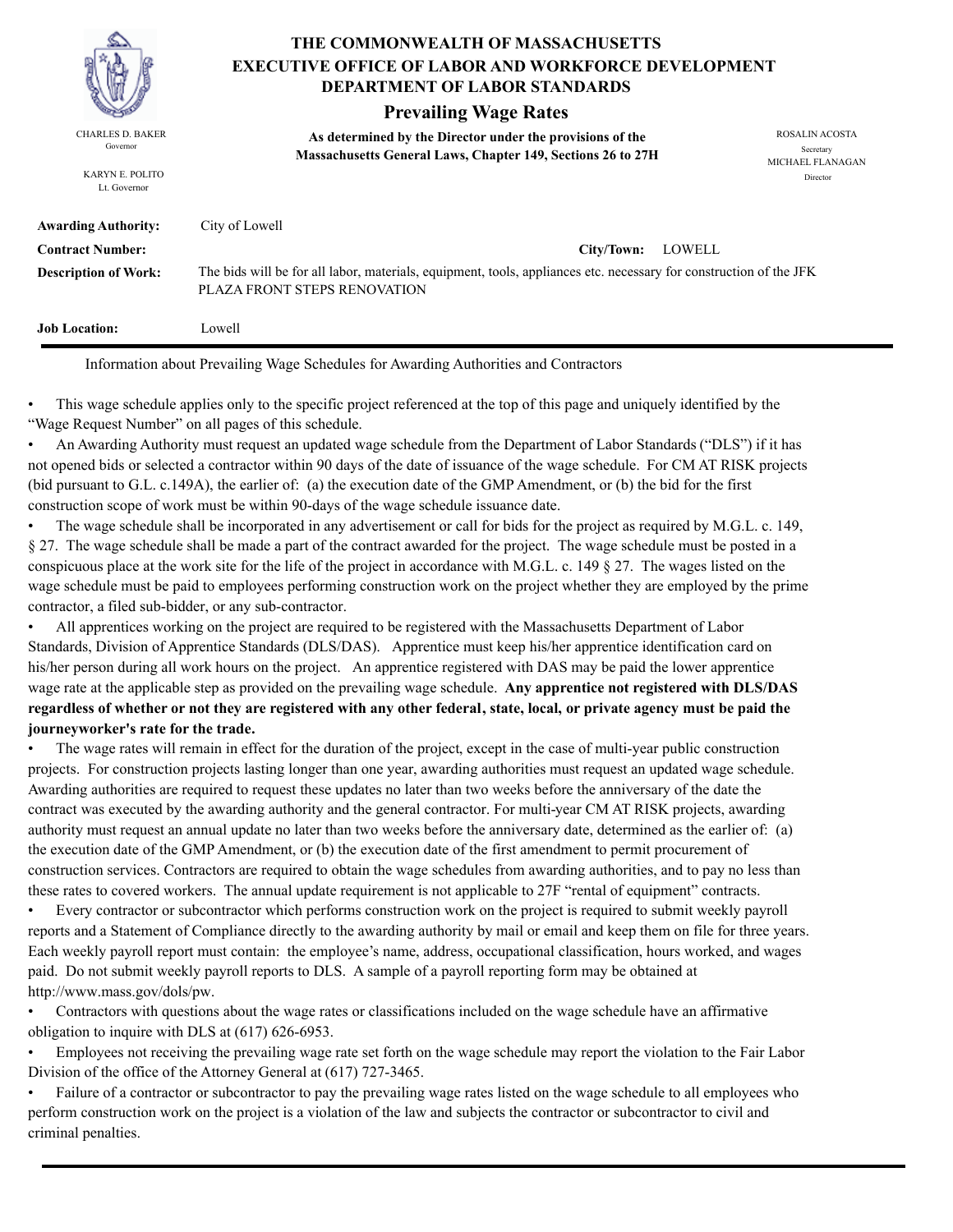| Classification                                                                      | <b>Effective Date</b> | <b>Base Wage</b> | Health  | <b>Pension</b> | Supplemental<br>Unemployment | <b>Total Rate</b> |
|-------------------------------------------------------------------------------------|-----------------------|------------------|---------|----------------|------------------------------|-------------------|
| <b>Construction</b>                                                                 |                       |                  |         |                |                              |                   |
| (2 AXLE) DRIVER - EQUIPMENT<br>TEAMSTERS JOINT COUNCIL NO. 10 ZONE B                | 12/01/2021            | \$35.95          | \$13.41 | \$16.01        | \$0.00                       | \$65.37           |
| (3 AXLE) DRIVER - EQUIPMENT<br>TEAMSTERS JOINT COUNCIL NO. 10 ZONE B                | 12/01/2021            | \$36.02          | \$13.41 | \$16.01        | \$0.00                       | \$65.44           |
| (4 & 5 AXLE) DRIVER - EQUIPMENT<br>TEAMSTERS JOINT COUNCIL NO. 10 ZONE B            | 12/01/2021            | \$36.14          | \$13.41 | \$16.01        | \$0.00                       | \$65.56           |
| ADS/SUBMERSIBLE PILOT<br>PILE DRIVER LOCAL 56 (ZONE 1)                              | 08/01/2020            | \$103.05         | \$9.40  | \$23.12        | \$0.00                       | \$135.57          |
| For apprentice rates see "Apprentice- PILE DRIVER"                                  |                       |                  |         |                |                              |                   |
| AIR TRACK OPERATOR                                                                  | 12/01/2021            | \$36.16          | \$9.10  | \$16.64        | \$0.00                       | \$61.90           |
| <b>LABORERS - ZONE 2</b>                                                            | 06/01/2022            | \$37.06          | \$9.10  | \$16.64        | \$0.00                       | \$62.80           |
|                                                                                     | 12/01/2022            | \$37.91          | \$9.10  | \$16.64        | \$0.00                       | \$63.65           |
|                                                                                     | 06/01/2023            | \$38.81          | \$9.10  | \$16.64        | \$0.00                       | \$64.55           |
|                                                                                     | 12/01/2023            | \$39.71          | \$9.10  | \$16.64        | \$0.00                       | \$65.45           |
| For apprentice rates see "Apprentice-LABORER"                                       |                       |                  |         |                |                              |                   |
| AIR TRACK OPERATOR (HEAVY & HIGHWAY)<br>LABORERS - ZONE 2 (HEAVY & HIGHWAY)         | 12/01/2021            | \$36.16          | \$9.10  | \$16.64        | \$0.00                       | \$61.90           |
| For apprentice rates see "Apprentice- LABORER (Heavy and Highway)                   |                       |                  |         |                |                              |                   |
| ASBESTOS REMOVER - PIPE / MECH. EQUIPT.<br>HEAT & FROST INSULATORS LOCAL 6 (BOSTON) | 12/01/2020            | \$38.10          | \$12.80 | \$9.45         | \$0.00                       | \$60.35           |
| ASPHALT RAKER                                                                       | 12/01/2021            | \$35.66          | \$9.10  | \$16.64        | \$0.00                       | \$61.40           |
| <b>LABORERS - ZONE 2</b>                                                            | 06/01/2022            | \$36.56          | \$9.10  | \$16.64        | \$0.00                       | \$62.30           |
|                                                                                     | 12/01/2022            | \$37.41          | \$9.10  | \$16.64        | \$0.00                       | \$63.15           |
|                                                                                     | 06/01/2023            | \$38.31          | \$9.10  | \$16.64        | \$0.00                       | \$64.05           |
|                                                                                     | 12/01/2023            | \$39.21          | \$9.10  | \$16.64        | \$0.00                       | \$64.95           |
| For apprentice rates see "Apprentice- LABORER"                                      |                       |                  |         |                |                              |                   |
| ASPHALT RAKER (HEAVY & HIGHWAY)<br>LABORERS - ZONE 2 (HEAVY & HIGHWAY)              | 12/01/2021            | \$35.66          | \$9.10  | \$16.64        | \$0.00                       | \$61.40           |
| For apprentice rates see "Apprentice-LABORER (Heavy and Highway)                    |                       |                  |         |                |                              |                   |
| ASPHALT/CONCRETE/CRUSHER PLANT-ON SITE<br>OPERATING ENGINEERS LOCAL 4               | 12/01/2021            | \$51.38          | \$14.00 | \$16.05        | \$0.00                       | \$81.43           |
| For apprentice rates see "Apprentice- OPERATING ENGINEERS"                          |                       |                  |         |                |                              |                   |
| <b>BACKHOE/FRONT-END LOADER</b><br>OPERATING ENGINEERS LOCAL 4                      | 12/01/2021            | \$51.38          | \$14.00 | \$16.05        | \$0.00                       | \$81.43           |
| For apprentice rates see "Apprentice- OPERATING ENGINEERS"                          |                       |                  |         |                |                              |                   |
| BARCO-TYPE JUMPING TAMPER<br>LABORERS - ZONE 2                                      | 12/01/2021            | \$35.66          | \$9.10  | \$16.64        | \$0.00                       | \$61.40           |
|                                                                                     | 06/01/2022            | \$36.56          | \$9.10  | \$16.64        | \$0.00                       | \$62.30           |
|                                                                                     | 12/01/2022            | \$37.41          | \$9.10  | \$16.64        | \$0.00                       | \$63.15           |
|                                                                                     | 06/01/2023            | \$38.31          | \$9.10  | \$16.64        | \$0.00                       | \$64.05           |
|                                                                                     | 12/01/2023            | \$39.21          | \$9.10  | \$16.64        | \$0.00                       | \$64.95           |
| For apprentice rates see "Apprentice-LABORER"                                       |                       |                  |         |                |                              |                   |
| <b>BLOCK PAVER, RAMMER / CURB SETTER</b><br><b>LABORERS - ZONE 2</b>                | 12/01/2021            | \$36.16          | \$9.10  | \$16.64        | \$0.00                       | \$61.90           |
|                                                                                     | 06/01/2022            | \$37.06          | \$9.10  | \$16.64        | \$0.00                       | \$62.80           |
|                                                                                     | 12/01/2022            | \$37.91          | \$9.10  | \$16.64        | \$0.00                       | \$63.65           |
|                                                                                     | 06/01/2023            | \$38.81          | \$9.10  | \$16.64        | \$0.00                       | \$64.55           |
|                                                                                     | 12/01/2023            | \$39.71          | \$9.10  | \$16.64        | \$0.00                       | \$65.45           |
| For apprentice rates see "Apprentice- LABORER"                                      |                       |                  |         |                |                              |                   |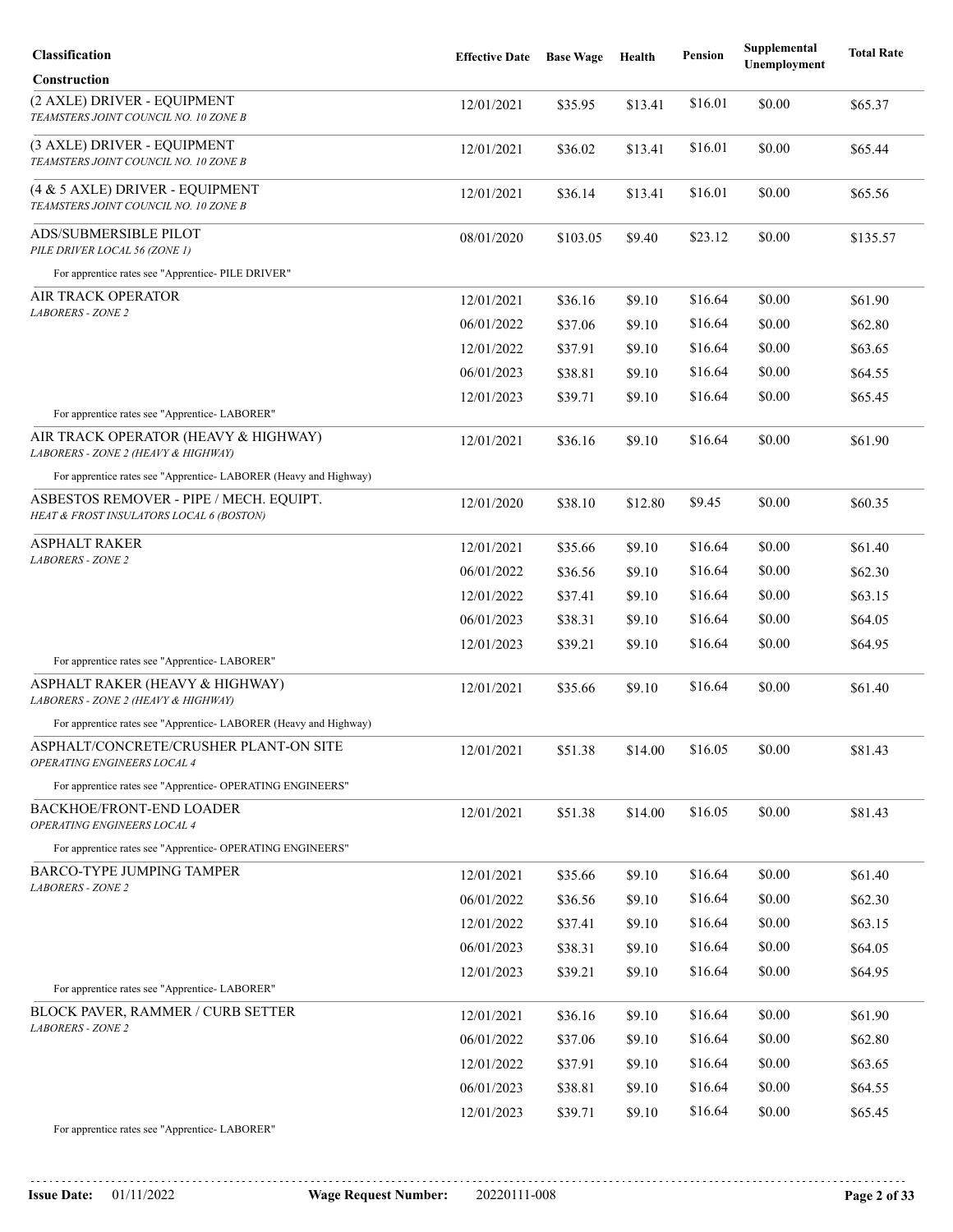| <b>Classification</b>                                                                                   | <b>Effective Date</b> | <b>Base Wage</b> | Health | Pension | Supplemental<br>Unemployment | <b>Total Rate</b> |
|---------------------------------------------------------------------------------------------------------|-----------------------|------------------|--------|---------|------------------------------|-------------------|
| BLOCK PAVER, RAMMER / CURB SETTER (HEAVY &<br>HIGHWAY)                                                  | 12/01/2021            | \$36.16          | \$9.10 | \$16.64 | \$0.00                       | \$61.90           |
| LABORERS - ZONE 2 (HEAVY & HIGHWAY)<br>For apprentice rates see "Apprentice-LABORER (Heavy and Highway) |                       |                  |        |         |                              |                   |
| <b>BOILER MAKER</b><br><b>BOILERMAKERS LOCAL 29</b>                                                     | 01/01/2020            | \$46.10          | \$7.07 | \$17.98 | \$0.00                       | \$71.15           |

|                                                       | Apprentice -<br><b>Effective Date -</b><br>Step<br>percent | <b>BOILERMAKER</b> - Local 29<br>01/01/2020   | Apprentice Base Wage Health |         | Pension | Supplemental<br>Unemployment | <b>Total Rate</b> |         |
|-------------------------------------------------------|------------------------------------------------------------|-----------------------------------------------|-----------------------------|---------|---------|------------------------------|-------------------|---------|
|                                                       | $\mathbf{1}$<br>65                                         |                                               | \$29.97                     | \$7.07  | \$11.69 | \$0.00                       |                   | \$48.73 |
|                                                       | 2<br>65                                                    |                                               | \$29.97                     | \$7.07  | \$11.69 | \$0.00                       |                   | \$48.73 |
|                                                       | 3<br>70                                                    |                                               | \$32.27                     | \$7.07  | \$12.59 | \$0.00                       |                   | \$51.93 |
|                                                       | 4<br>75                                                    |                                               | \$34.58                     | \$7.07  | \$13.49 | \$0.00                       |                   | \$55.14 |
|                                                       | 5<br>80                                                    |                                               | \$36.88                     | \$7.07  | \$14.38 | \$0.00                       |                   | \$58.33 |
|                                                       | 6<br>85                                                    |                                               | \$39.19                     | \$7.07  | \$15.29 | \$0.00                       |                   | \$61.55 |
|                                                       | $\overline{7}$<br>90                                       |                                               | \$41.49                     | \$7.07  | \$16.18 | \$0.00                       |                   | \$64.74 |
|                                                       | 8<br>95                                                    |                                               | \$43.80                     | \$7.07  | \$17.09 | \$0.00                       |                   | \$67.96 |
|                                                       | Notes:                                                     |                                               |                             |         |         |                              |                   |         |
|                                                       |                                                            | <b>Apprentice to Journeyworker Ratio:1:4</b>  |                             |         |         |                              |                   |         |
|                                                       |                                                            | BRICK/STONE/ARTIFICIAL MASONRY (INCL. MASONRY | 08/01/2021                  | \$55.01 | \$11.39 | \$21.57                      | \$0.00            | \$87.97 |
| WATERPROOFING)<br><b>BRICKLAYERS LOCAL 3 (LOWELL)</b> |                                                            |                                               | 02/01/2022                  | \$55.59 | \$11.39 | \$21.57                      | \$0.00            | \$88.55 |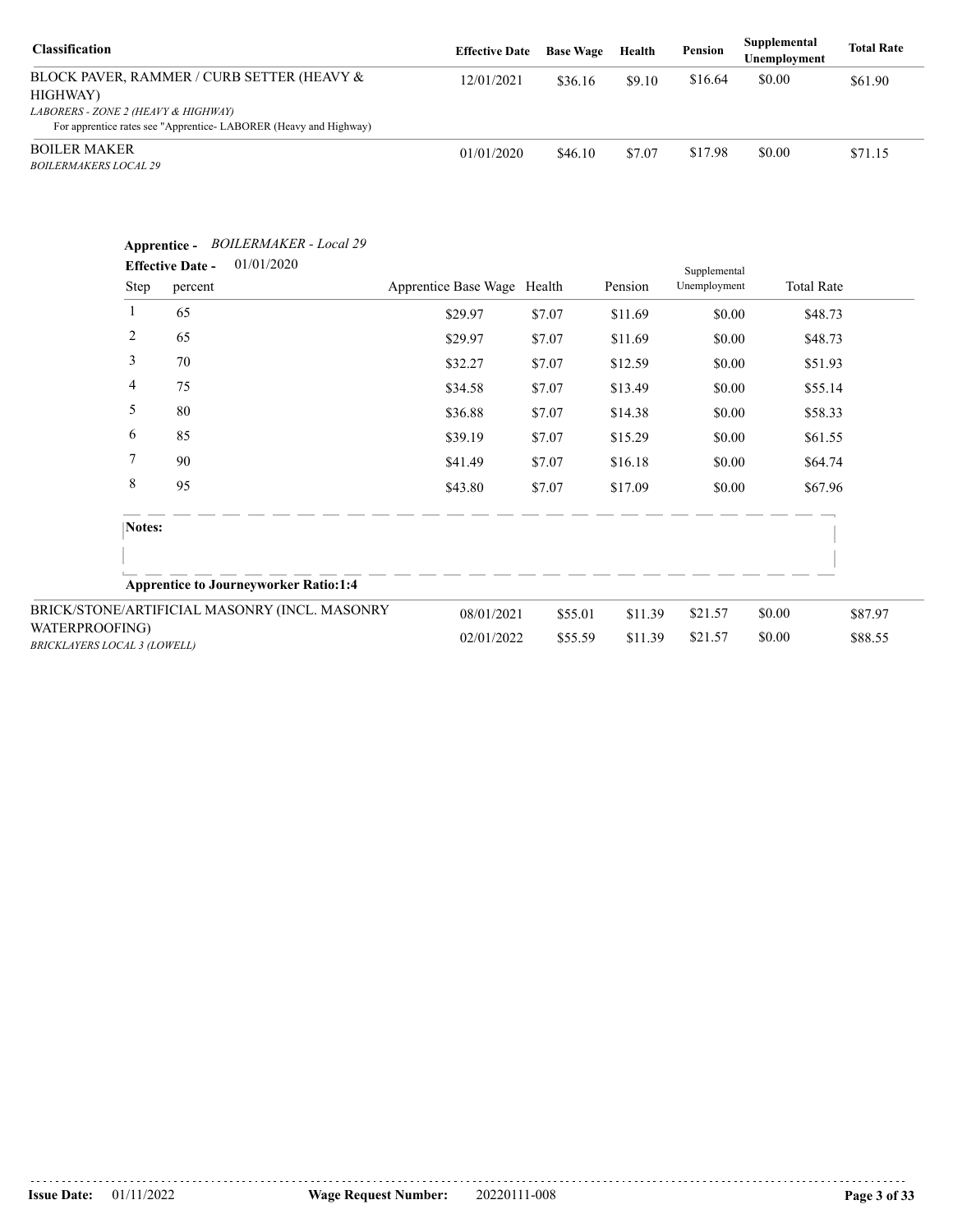|                                                                                          |              | <b>Effective Date -</b> | 08/01/2021                                                 |                             |         |         | Supplemental |                   |         |
|------------------------------------------------------------------------------------------|--------------|-------------------------|------------------------------------------------------------|-----------------------------|---------|---------|--------------|-------------------|---------|
|                                                                                          | Step         | percent                 |                                                            | Apprentice Base Wage Health |         | Pension | Unemployment | <b>Total Rate</b> |         |
|                                                                                          | 1            | 50                      |                                                            | \$27.51                     | \$11.39 | \$21.57 | \$0.00       | \$60.47           |         |
|                                                                                          | 2            | 60                      |                                                            | \$33.01                     | \$11.39 | \$21.57 | \$0.00       | \$65.97           |         |
|                                                                                          | 3            | 70                      |                                                            | \$38.51                     | \$11.39 | \$21.57 | \$0.00       | \$71.47           |         |
|                                                                                          | 4            | 80                      |                                                            | \$44.01                     | \$11.39 | \$21.57 | \$0.00       | \$76.97           |         |
|                                                                                          | 5            | 90                      |                                                            | \$49.51                     | \$11.39 | \$21.57 | \$0.00       | \$82.47           |         |
|                                                                                          |              | <b>Effective Date -</b> | 02/01/2022                                                 |                             |         |         | Supplemental |                   |         |
|                                                                                          | <b>Step</b>  | percent                 |                                                            | Apprentice Base Wage Health |         | Pension | Unemployment | <b>Total Rate</b> |         |
|                                                                                          | $\mathbf{1}$ | 50                      |                                                            | \$27.80                     | \$11.39 | \$21.57 | \$0.00       | \$60.76           |         |
|                                                                                          | 2            | 60                      |                                                            | \$33.35                     | \$11.39 | \$21.57 | \$0.00       | \$66.31           |         |
|                                                                                          | 3            | 70                      |                                                            | \$38.91                     | \$11.39 | \$21.57 | \$0.00       | \$71.87           |         |
|                                                                                          | 4            | 80                      |                                                            | \$44.47                     | \$11.39 | \$21.57 | \$0.00       | \$77.43           |         |
|                                                                                          | 5            | 90                      |                                                            | \$50.03                     | \$11.39 | \$21.57 | \$0.00       | \$82.99           |         |
|                                                                                          | Notes:       |                         |                                                            |                             |         |         |              |                   |         |
|                                                                                          |              |                         |                                                            |                             |         |         |              |                   |         |
|                                                                                          |              |                         | <b>Apprentice to Journeyworker Ratio:1:5</b>               |                             |         |         |              |                   |         |
| BULLDOZER/GRADER/SCRAPER                                                                 |              |                         |                                                            | 12/01/2021                  | \$50.83 | \$14.00 | \$16.05      | \$0.00            | \$80.88 |
| OPERATING ENGINEERS LOCAL 4                                                              |              |                         |                                                            |                             |         |         |              |                   |         |
| CAISSON & UNDERPINNING BOTTOM MAN                                                        |              |                         | For apprentice rates see "Apprentice- OPERATING ENGINEERS" |                             |         |         |              |                   |         |
| LABORERS - FOUNDATION AND MARINE                                                         |              |                         |                                                            | 12/01/2021                  | \$42.33 | \$9.10  | \$17.72      | \$0.00            | \$69.15 |
| For apprentice rates see "Apprentice-LABORER"                                            |              |                         |                                                            |                             |         |         |              |                   |         |
| CAISSON & UNDERPINNING LABORER                                                           |              |                         |                                                            | 12/01/2021                  | \$41.18 | \$9.10  | \$17.72      | \$0.00            | \$68.00 |
| <b>LABORERS - FOUNDATION AND MARINE</b><br>For apprentice rates see "Apprentice-LABORER" |              |                         |                                                            |                             |         |         |              |                   |         |
| CAISSON & UNDERPINNING TOP MAN<br>LABORERS - FOUNDATION AND MARINE                       |              |                         |                                                            | 12/01/2021                  | \$41.18 | \$9.10  | \$17.72      | \$0.00            | \$68.00 |
| For apprentice rates see "Apprentice-LABORER"                                            |              |                         |                                                            |                             |         |         |              |                   |         |
| CARBIDE CORE DRILL OPERATOR                                                              |              |                         |                                                            | 12/01/2021                  | \$35.66 | \$9.10  | \$16.64      | \$0.00            | \$61.40 |
| <b>LABORERS - ZONE 2</b>                                                                 |              |                         |                                                            | 06/01/2022                  | \$36.56 | \$9.10  | \$16.64      | \$0.00            | \$62.30 |
|                                                                                          |              |                         |                                                            | 12/01/2022                  | \$37.41 | \$9.10  | \$16.64      | \$0.00            | \$63.15 |
|                                                                                          |              |                         |                                                            | 06/01/2023                  | \$38.31 | \$9.10  | \$16.64      | \$0.00            | \$64.05 |
|                                                                                          |              |                         |                                                            | 12/01/2023                  | \$39.21 | \$9.10  | \$16.64      | \$0.00            | \$64.95 |
| For apprentice rates see "Apprentice-LABORER"                                            |              |                         |                                                            |                             |         |         |              |                   |         |
| <b>CARPENTER</b>                                                                         |              |                         |                                                            | 09/01/2021                  | \$44.18 | \$8.58  | \$19.82      | \$0.00            | \$72.58 |
| CARPENTERS - ZONE 2 (Eastern Massachusetts)                                              |              |                         |                                                            | 03/01/2022                  | \$44.78 | \$8.58  | \$19.82      | \$0.00            | \$73.18 |
|                                                                                          |              |                         |                                                            | 09/01/2022                  | \$45.43 | \$8.58  | \$19.82      | \$0.00            | \$73.83 |
|                                                                                          |              |                         |                                                            | 03/01/2023                  | \$46.03 | \$8.58  | \$19.82      | \$0.00            | \$74.43 |

#### **Apprentice -** *BRICK/PLASTER/CEMENT MASON - Local 3 Lowell* 08/01/2021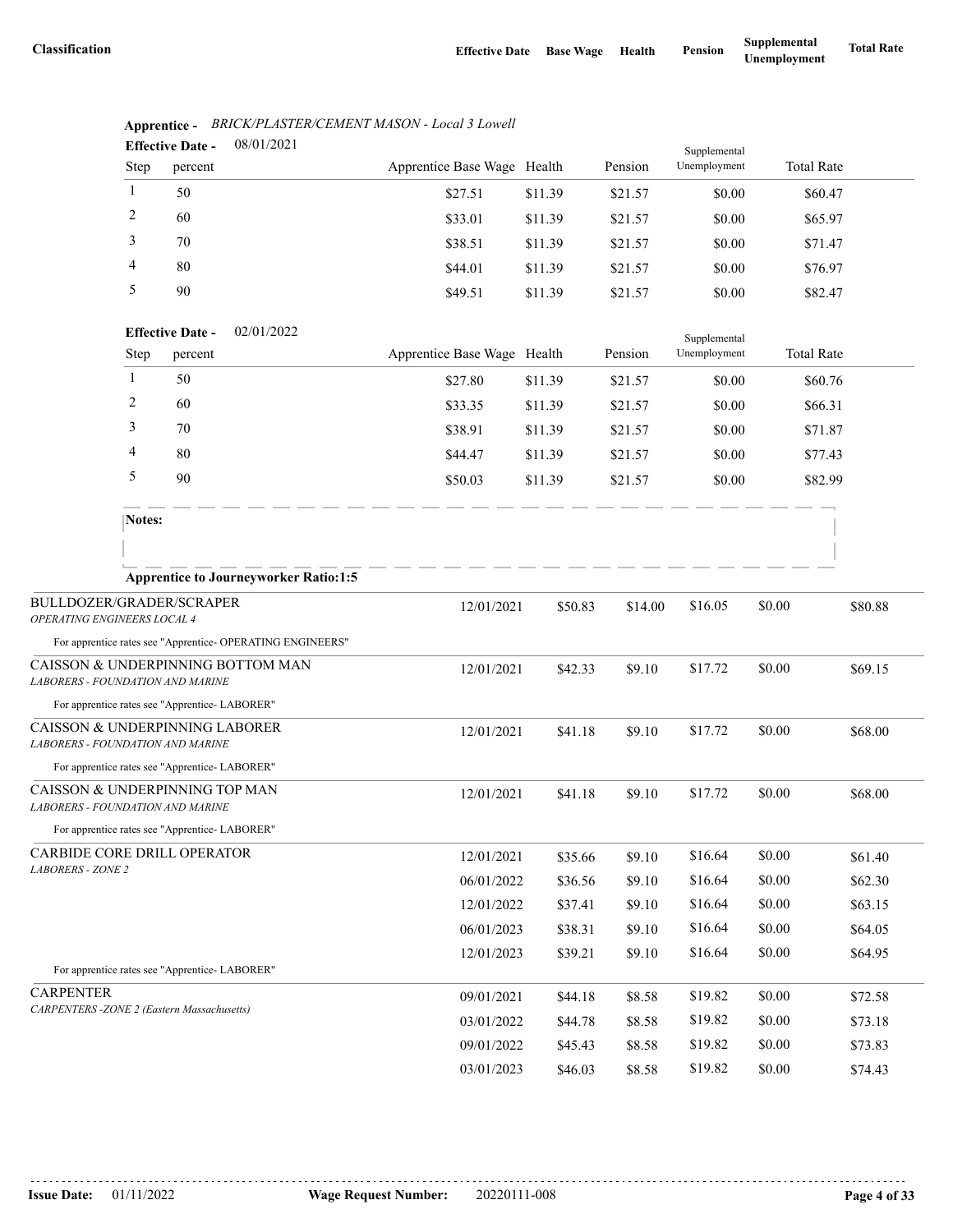|      | 09/01/2021<br><b>Effective Date -</b> |                             |        |         | Supplemental |                   |
|------|---------------------------------------|-----------------------------|--------|---------|--------------|-------------------|
| Step | percent                               | Apprentice Base Wage Health |        | Pension | Unemployment | <b>Total Rate</b> |
| 1    | 50                                    | \$22.09                     | \$8.58 | \$1.73  | \$0.00       | \$32.40           |
| 2    | 60                                    | \$26.51                     | \$8.58 | \$1.73  | \$0.00       | \$36.82           |
| 3    | 70                                    | \$30.93                     | \$8.58 | \$14.63 | \$0.00       | \$54.14           |
| 4    | 75                                    | \$33.14                     | \$8.58 | \$14.63 | \$0.00       | \$56.35           |
| 5    | 80                                    | \$35.34                     | \$8.58 | \$16.36 | \$0.00       | \$60.28           |
| 6    | 80                                    | \$35.34                     | \$8.58 | \$16.36 | \$0.00       | \$60.28           |
| 7    | 90                                    | \$39.76                     | \$8.58 | \$18.09 | \$0.00       | \$66.43           |
| 8    | 90                                    | \$39.76                     | \$8.58 | \$18.09 | \$0.00       | \$66.43           |

# **Apprentice -** *CARPENTER - Zone 2 Eastern MA*

### 03/01/2022 **Effective Date -**

|                                                                                                                                                             | <b>Effective Date -</b><br>03/01/2022                                                                       |                             |         |         | Supplemental |        |                   |         |
|-------------------------------------------------------------------------------------------------------------------------------------------------------------|-------------------------------------------------------------------------------------------------------------|-----------------------------|---------|---------|--------------|--------|-------------------|---------|
|                                                                                                                                                             | percent                                                                                                     | Apprentice Base Wage Health |         | Pension | Unemployment |        | <b>Total Rate</b> |         |
| 1                                                                                                                                                           | 50                                                                                                          | \$22.39                     | \$8.58  | \$1.73  | \$0.00       |        | \$32.70           |         |
|                                                                                                                                                             | 60                                                                                                          | \$26.87                     | \$8.58  | \$1.73  | \$0.00       |        | \$37.18           |         |
|                                                                                                                                                             | 70                                                                                                          | \$31.35                     | \$8.58  | \$14.63 | \$0.00       |        | \$54.56           |         |
|                                                                                                                                                             | 75                                                                                                          | \$33.59                     | \$8.58  | \$14.63 | \$0.00       |        | \$56.80           |         |
|                                                                                                                                                             | 80                                                                                                          | \$35.82                     | \$8.58  | \$16.36 | \$0.00       |        | \$60.76           |         |
|                                                                                                                                                             | 80                                                                                                          | \$35.82                     | \$8.58  | \$16.36 | \$0.00       |        | \$60.76           |         |
|                                                                                                                                                             | 90                                                                                                          | \$40.30                     | \$8.58  | \$18.09 | \$0.00       |        | \$66.97           |         |
|                                                                                                                                                             | 90                                                                                                          | \$40.30                     | \$8.58  | \$18.09 | \$0.00       |        | \$66.97           |         |
|                                                                                                                                                             |                                                                                                             |                             |         |         |              |        |                   |         |
| Step<br>2<br>3<br>4<br>5<br>6<br>7<br>8<br>Notes:<br><b>Apprentice to Journeyworker Ratio:1:5</b><br>CARPENTER WOOD FRAME<br>CARPENTERS-ZONE 3 (Wood Frame) | % Indentured After 10/1/17; 45/45/55/55/70/70/80/80<br>Step 1&2 \$30.19/3&4 \$36.28/5&6 \$55.87/7&8 \$62.01 |                             |         |         |              |        |                   |         |
|                                                                                                                                                             |                                                                                                             |                             |         |         |              |        |                   |         |
|                                                                                                                                                             |                                                                                                             | 04/01/2021                  | \$23.16 | \$7.21  | \$4.80       | \$0.00 |                   | \$35.17 |
|                                                                                                                                                             |                                                                                                             | 04/01/2022                  | \$23.66 | \$7.21  | \$4.80       | \$0.00 |                   | \$35.67 |
|                                                                                                                                                             |                                                                                                             | 04/01/2023                  | \$24.16 | \$7.21  | \$4.80       | \$0.00 |                   | \$36.17 |

All Aspects of New Wood Frame Work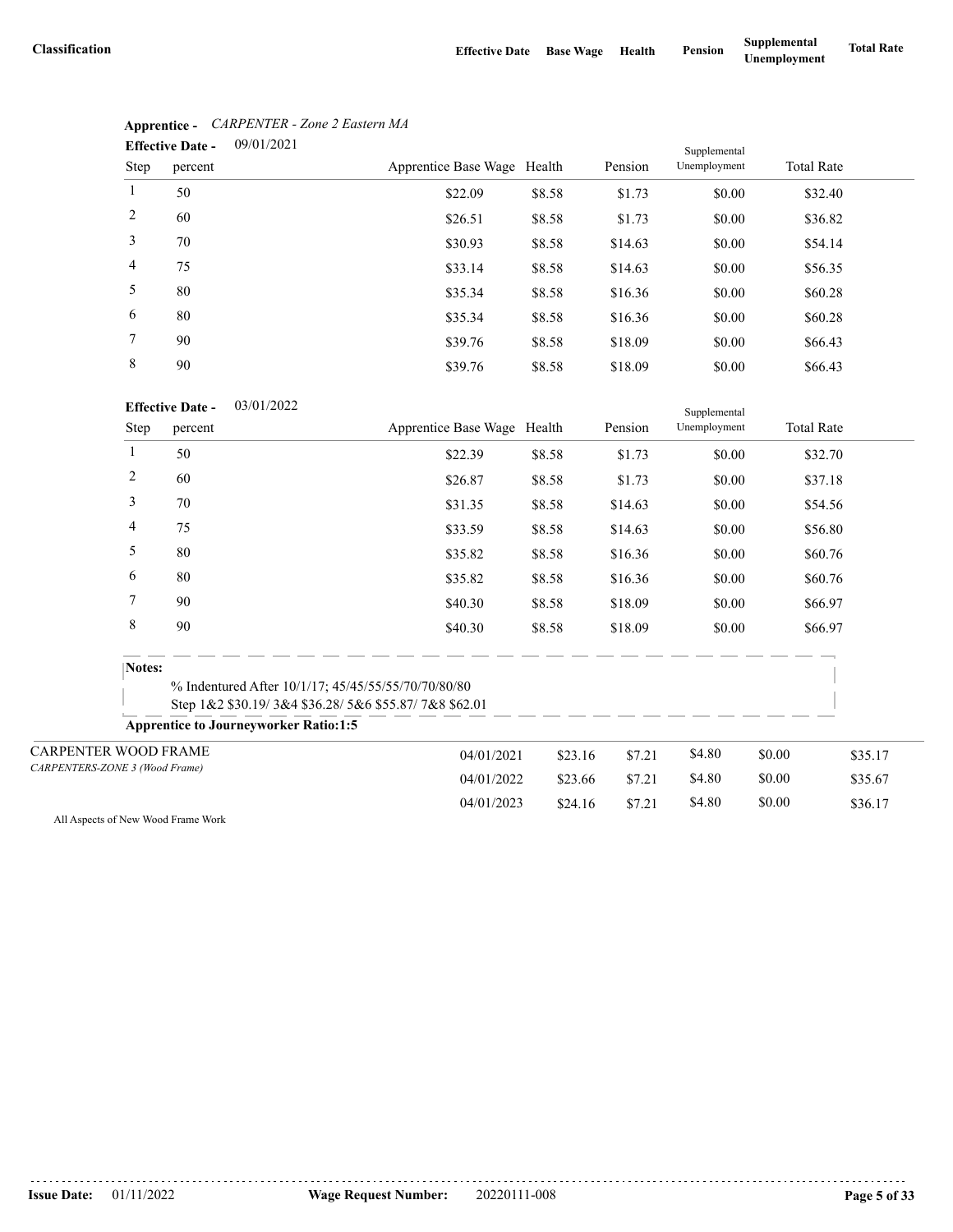|                | 04/01/2021<br><b>Effective Date -</b> |                             |        |         | Supplemental |                   |
|----------------|---------------------------------------|-----------------------------|--------|---------|--------------|-------------------|
| Step           | percent                               | Apprentice Base Wage Health |        | Pension | Unemployment | <b>Total Rate</b> |
| $\mathbf{1}$   | 60                                    | \$13.90                     | \$7.21 | \$0.00  | \$0.00       | \$21.11           |
| 2              | 60                                    | \$13.90                     | \$7.21 | \$0.00  | \$0.00       | \$21.11           |
| 3              | 65                                    | \$15.05                     | \$7.21 | \$0.00  | \$0.00       | \$22.26           |
| $\overline{4}$ | 70                                    | \$16.21                     | \$7.21 | \$0.00  | \$0.00       | \$23.42           |
| 5              | 75                                    | \$17.37                     | \$7.21 | \$3.80  | \$0.00       | \$28.38           |
| 6              | 80                                    | \$18.53                     | \$7.21 | \$3.80  | \$0.00       | \$29.54           |
| 7              | 85                                    | \$19.69                     | \$7.21 | \$3.80  | \$0.00       | \$30.70           |
| 8              | 90                                    | \$20.84                     | \$7.21 | \$3.80  | \$0.00       | \$31.85           |

# **Apprentice -** *CARPENTER (Wood Frame) - Zone 3*

### 04/01/2022 **Effective Date -**

|                                                                         | <b>Effective Date -</b><br>04/01/2022        |                                                      |         |         | Supplemental |                   |         |
|-------------------------------------------------------------------------|----------------------------------------------|------------------------------------------------------|---------|---------|--------------|-------------------|---------|
| Step                                                                    | percent                                      | Apprentice Base Wage Health                          |         | Pension | Unemployment | <b>Total Rate</b> |         |
|                                                                         | 60                                           | \$14.20                                              | \$7.21  | \$0.00  | \$0.00       | \$21.41           |         |
| 2                                                                       | 60                                           | \$14.20                                              | \$7.21  | \$0.00  | \$0.00       | \$21.41           |         |
| 3                                                                       | 65                                           | \$15.38                                              | \$7.21  | \$0.00  | \$0.00       | \$22.59           |         |
| 4                                                                       | 70                                           | \$16.56                                              | \$7.21  | \$0.00  | \$0.00       | \$23.77           |         |
| 5                                                                       | 75                                           | \$17.75                                              | \$7.21  | \$3.80  | \$0.00       | \$28.76           |         |
| 6                                                                       | 80                                           | \$18.93                                              | \$7.21  | \$3.80  | \$0.00       | \$29.94           |         |
| 7                                                                       | 85                                           | \$20.11                                              | \$7.21  | \$3.80  | \$0.00       | \$31.12           |         |
| 8                                                                       | 90                                           | \$21.29                                              | \$7.21  | \$3.80  | \$0.00       | \$32.30           |         |
| Notes:                                                                  |                                              |                                                      |         |         |              |                   |         |
|                                                                         |                                              | % Indentured After 10/1/17; 45/45/55/55/70/70/80/80  |         |         |              |                   |         |
|                                                                         |                                              | Step 1&2 \$17.63/3&4 \$19.95/5&6 \$27.22/7&8 \$29.54 |         |         |              |                   |         |
|                                                                         | <b>Apprentice to Journeyworker Ratio:1:5</b> |                                                      |         |         |              |                   |         |
| <b>CEMENT MASONRY/PLASTERING</b><br><b>BRICKLAYERS LOCAL 3 (LOWELL)</b> |                                              | 01/01/2020                                           | \$45.23 | \$12.75 | \$22.41      | \$0.62            | \$81.01 |

## **Apprentice -** *CEMENT MASONRY/PLASTERING - Lowell*

|      | <b>Effective Date -</b> | 01/01/2020 |                             | Supplemental |         |              |                   |
|------|-------------------------|------------|-----------------------------|--------------|---------|--------------|-------------------|
| Step | percent                 |            | Apprentice Base Wage Health |              | Pension | Unemployment | <b>Total Rate</b> |
| -1   | 50                      |            | \$22.62                     | \$12.75      | \$15.41 | \$0.00       | \$50.78           |
| 2    | 60                      |            | \$27.14                     | \$12.75      | \$17.41 | \$0.62       | \$57.92           |
| 3    | 65                      |            | \$29.40                     | \$12.75      | \$18.41 | \$0.62       | \$61.18           |
| 4    | 70                      |            | \$31.66                     | \$12.75      | \$19.41 | \$0.62       | \$64.44           |
| 5    | 75                      |            | \$33.92                     | \$12.75      | \$20.41 | \$0.62       | \$67.70           |
| 6    | 80                      |            | \$36.18                     | \$12.75      | \$21.41 | \$0.62       | \$70.96           |
|      | 90                      |            | \$40.71                     | \$12.75      | \$22.41 | \$0.62       | \$76.49           |
|      |                         |            |                             |              |         |              |                   |

## **Notes:**

Steps 3,4 are 500 hrs. All other steps are 1,000 hrs.

**Apprentice to Journeyworker Ratio:1:3**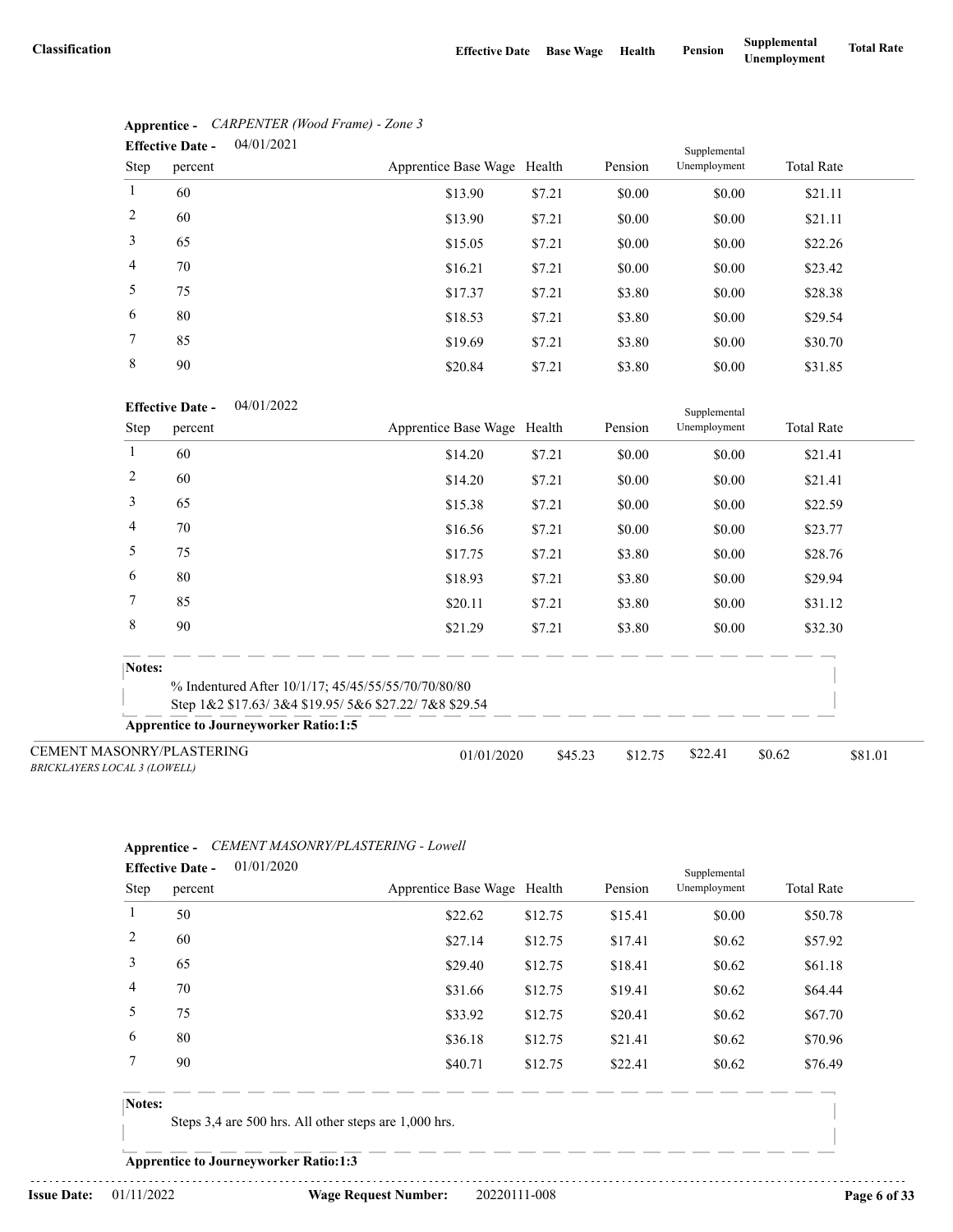| <b>Classification</b>                                                      | <b>Effective Date</b> | <b>Base Wage</b> | Health  | Pension | Supplemental<br><b>Unemployment</b> | <b>Total Rate</b> |
|----------------------------------------------------------------------------|-----------------------|------------------|---------|---------|-------------------------------------|-------------------|
| <b>CHAIN SAW OPERATOR</b>                                                  | 12/01/2021            | \$35.66          | \$9.10  | \$16.64 | \$0.00                              | \$61.40           |
| <b>LABORERS - ZONE 2</b>                                                   | 06/01/2022            | \$36.56          | \$9.10  | \$16.64 | \$0.00                              | \$62.30           |
|                                                                            | 12/01/2022            | \$37.41          | \$9.10  | \$16.64 | \$0.00                              | \$63.15           |
|                                                                            | 06/01/2023            | \$38.31          | \$9.10  | \$16.64 | \$0.00                              | \$64.05           |
|                                                                            | 12/01/2023            | \$39.21          | \$9.10  | \$16.64 | \$0.00                              | \$64.95           |
| For apprentice rates see "Apprentice-LABORER"                              |                       |                  |         |         |                                     |                   |
| CLAM SHELLS/SLURRY BUCKETS/HEADING MACHINES<br>OPERATING ENGINEERS LOCAL 4 | 12/01/2021            | \$52.38          | \$14.00 | \$16.05 | \$0.00                              | \$82.43           |
| For apprentice rates see "Apprentice- OPERATING ENGINEERS"                 |                       |                  |         |         |                                     |                   |
| <b>COMPRESSOR OPERATOR</b>                                                 | 12/01/2021            | \$33.69          | \$14.00 | \$16.05 | \$0.00                              | \$63.74           |
| OPERATING ENGINEERS LOCAL 4                                                |                       |                  |         |         |                                     |                   |
| For apprentice rates see "Apprentice- OPERATING ENGINEERS"                 |                       |                  |         |         |                                     |                   |
| DELEADER (BRIDGE)                                                          | 01/01/2022            | \$53.66          | \$8.65  | \$23.05 | \$0.00                              | \$85.36           |
| PAINTERS LOCAL 35 - ZONE 2                                                 | 07/01/2022            | \$54.86          | \$8.65  | \$23.05 | \$0.00                              | \$86.56           |
|                                                                            | 01/01/2023            | \$56.06          | \$8.65  | \$23.05 | \$0.00                              | \$87.76           |
|                                                                            | 07/01/2023            | \$57.26          | \$8.65  | \$23.05 | \$0.00                              | \$88.96           |
|                                                                            | 01/01/2024            | \$58.46          | \$8.65  | \$23.05 | \$0.00                              | \$90.16           |
|                                                                            | 07/01/2024            | \$59.66          | \$8.65  | \$23.05 | \$0.00                              | \$91.36           |
|                                                                            | 01/01/2025            | \$60.86          | \$8.65  | \$23.05 | \$0.00                              | \$92.56           |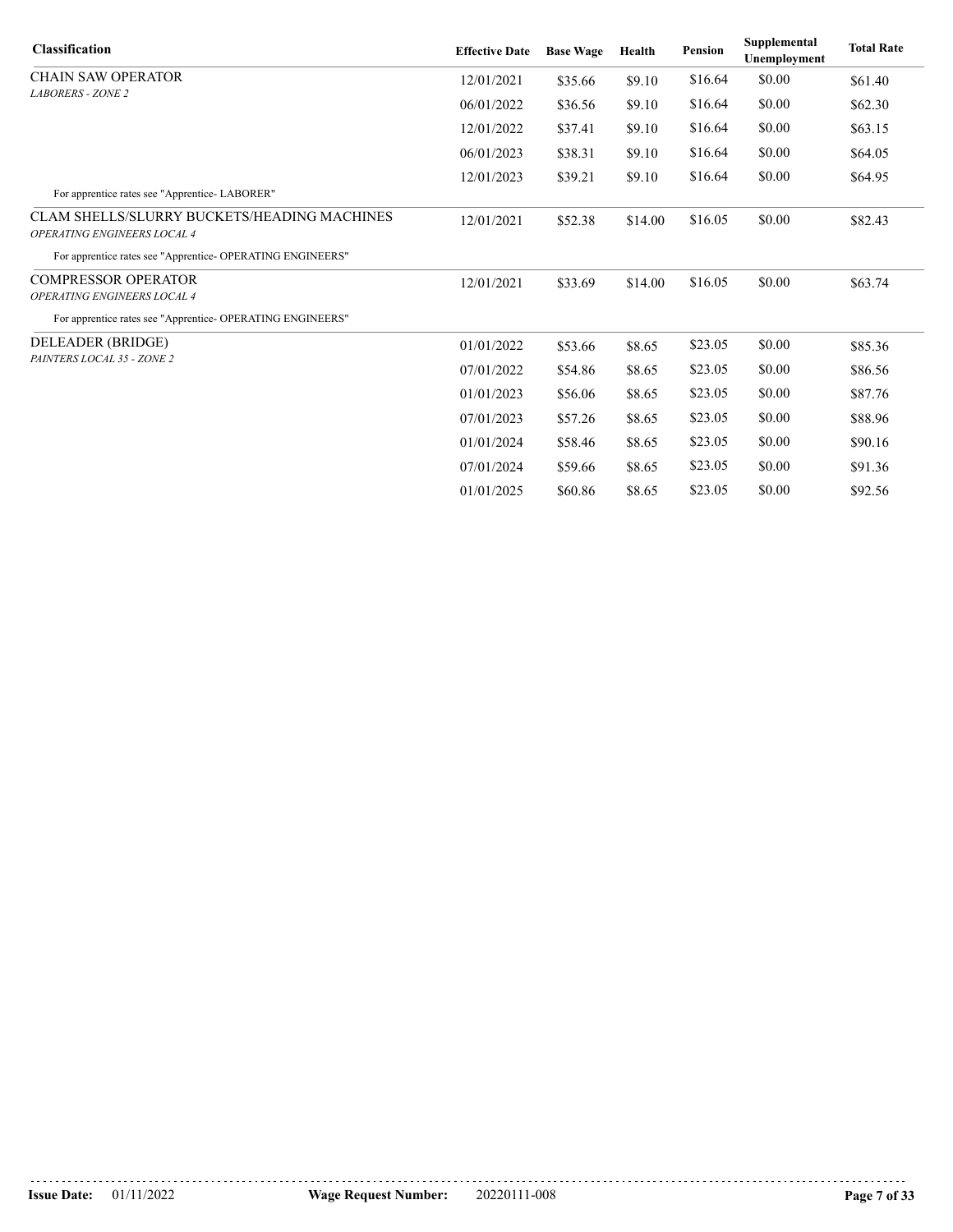|                | 01/01/2022<br><b>Effective Date -</b><br>Supplemental |                             |        |         |              |                   |  |  |  |
|----------------|-------------------------------------------------------|-----------------------------|--------|---------|--------------|-------------------|--|--|--|
| Step           | percent                                               | Apprentice Base Wage Health |        | Pension | Unemployment | <b>Total Rate</b> |  |  |  |
| 1              | 50                                                    | \$26.83                     | \$8.65 | \$0.00  | \$0.00       | \$35.48           |  |  |  |
| 2              | 55                                                    | \$29.51                     | \$8.65 | \$6.27  | \$0.00       | \$44.43           |  |  |  |
| 3              | 60                                                    | \$32.20                     | \$8.65 | \$6.84  | \$0.00       | \$47.69           |  |  |  |
| $\overline{4}$ | 65                                                    | \$34.88                     | \$8.65 | \$7.41  | \$0.00       | \$50.94           |  |  |  |
| 5              | 70                                                    | \$37.56                     | \$8.65 | \$19.63 | \$0.00       | \$65.84           |  |  |  |
| 6              | 75                                                    | \$40.25                     | \$8.65 | \$20.20 | \$0.00       | \$69.10           |  |  |  |
| $\tau$         | 80                                                    | \$42.93                     | \$8.65 | \$20.77 | \$0.00       | \$72.35           |  |  |  |
| 8              | 90                                                    | \$48.29                     | \$8.65 | \$21.91 | \$0.00       | \$78.85           |  |  |  |

# **Apprentice -** *PAINTER Local 35 - BRIDGES/TANKS*

### 07/01/2022 **Effective Date -**

| <b>Effective Date -</b> |         | 0//01/2022 |                             |        |         | Supplemental |                   |
|-------------------------|---------|------------|-----------------------------|--------|---------|--------------|-------------------|
| Step                    | percent |            | Apprentice Base Wage Health |        | Pension | Unemployment | <b>Total Rate</b> |
|                         | 50      |            | \$27.43                     | \$8.65 | \$0.00  | \$0.00       | \$36.08           |
| 2                       | 55      |            | \$30.17                     | \$8.65 | \$6.27  | \$0.00       | \$45.09           |
| 3                       | 60      |            | \$32.92                     | \$8.65 | \$6.84  | \$0.00       | \$48.41           |
| 4                       | 65      |            | \$35.66                     | \$8.65 | \$7.41  | \$0.00       | \$51.72           |
| 5                       | 70      |            | \$38.40                     | \$8.65 | \$19.63 | \$0.00       | \$66.68           |
| 6                       | 75      |            | \$41.15                     | \$8.65 | \$20.20 | \$0.00       | \$70.00           |
| 7                       | 80      |            | \$43.89                     | \$8.65 | \$20.77 | \$0.00       | \$73.31           |
| 8                       | 90      |            | \$49.37                     | \$8.65 | \$21.91 | \$0.00       | \$79.93           |

Steps are 750 hrs.

# **Apprentice to Journeyworker Ratio:1:1**

| <b>DEMO: ADZEMAN</b>                                          | 12/01/2021 | \$41.33 | \$9.10 | \$17.57 | \$0.00 | \$68.00 |
|---------------------------------------------------------------|------------|---------|--------|---------|--------|---------|
| <b>LABORERS - ZONE 2</b>                                      | 06/01/2022 | \$42.33 | \$9.10 | \$17.57 | \$0.00 | \$69.00 |
|                                                               | 12/01/2022 | \$43.33 | \$9.10 | \$17.57 | \$0.00 | \$70.00 |
|                                                               | 06/01/2023 | \$44.33 | \$9.10 | \$17.57 | \$0.00 | \$71.00 |
|                                                               | 12/01/2023 | \$45.58 | \$9.10 | \$17.57 | \$0.00 | \$72.25 |
| For apprentice rates see "Apprentice-LABORER"                 |            |         |        |         |        |         |
| DEMO: BACKHOE/LOADER/HAMMER OPERATOR                          | 12/01/2021 | \$42.33 | \$9.10 | \$17.57 | \$0.00 | \$69.00 |
| <b>LABORERS - ZONE 2</b>                                      | 06/01/2022 | \$43.33 | \$9.10 | \$17.57 | \$0.00 | \$70.00 |
|                                                               | 12/01/2022 | \$44.33 | \$9.10 | \$17.57 | \$0.00 | \$71.00 |
|                                                               | 06/01/2023 | \$45.33 | \$9.10 | \$17.57 | \$0.00 | \$72.00 |
|                                                               | 12/01/2023 | \$46.58 | \$9.10 | \$17.57 | \$0.00 | \$73.25 |
| For apprentice rates see "Apprentice-LABORER"                 |            |         |        |         |        |         |
| <b>DEMO: BURNERS</b>                                          | 12/01/2021 | \$42.08 | \$9.10 | \$17.57 | \$0.00 | \$68.75 |
| <b>LABORERS - ZONE 2</b>                                      | 06/01/2022 | \$43.08 | \$9.10 | \$17.57 | \$0.00 | \$69.75 |
|                                                               | 12/01/2022 | \$44.08 | \$9.10 | \$17.57 | \$0.00 | \$70.75 |
|                                                               | 06/01/2023 | \$45.08 | \$9.10 | \$17.57 | \$0.00 | \$71.75 |
|                                                               | 12/01/2023 | \$46.33 | \$9.10 | \$17.57 | \$0.00 | \$73.00 |
| $F_{\text{tot}}$ conservative active construction of a DODED# |            |         |        |         |        |         |

For apprentice rates see "Apprentice- LABORER"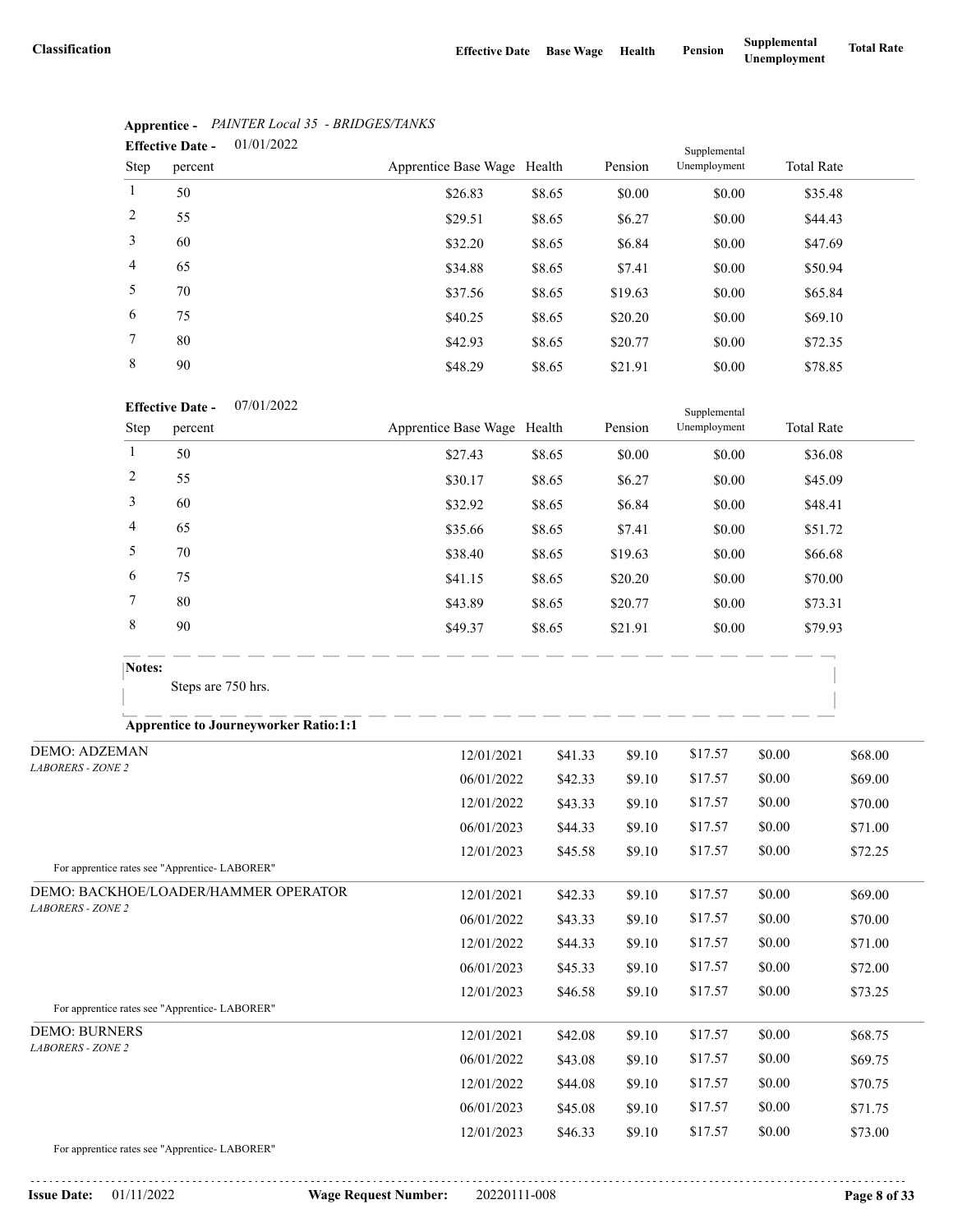| Classification                                                    | <b>Effective Date</b> | <b>Base Wage</b> | Health  | Pension | Supplemental<br>Unemployment | <b>Total Rate</b> |
|-------------------------------------------------------------------|-----------------------|------------------|---------|---------|------------------------------|-------------------|
| DEMO: CONCRETE CUTTER/SAWYER                                      | 12/01/2021            | \$42.33          | \$9.10  | \$17.57 | \$0.00                       | \$69.00           |
| <b>LABORERS - ZONE 2</b>                                          | 06/01/2022            | \$43.33          | \$9.10  | \$17.57 | \$0.00                       | \$70.00           |
|                                                                   | 12/01/2022            | \$44.33          | \$9.10  | \$17.57 | \$0.00                       | \$71.00           |
|                                                                   | 06/01/2023            | \$45.33          | \$9.10  | \$17.57 | \$0.00                       | \$72.00           |
|                                                                   | 12/01/2023            | \$46.58          | \$9.10  | \$17.57 | \$0.00                       | \$73.25           |
| For apprentice rates see "Apprentice- LABORER"                    |                       |                  |         |         |                              |                   |
| DEMO: JACKHAMMER OPERATOR<br><b>LABORERS - ZONE 2</b>             | 12/01/2021            | \$42.08          | \$9.10  | \$17.57 | \$0.00                       | \$68.75           |
|                                                                   | 06/01/2022            | \$43.08          | \$9.10  | \$17.57 | \$0.00                       | \$69.75           |
|                                                                   | 12/01/2022            | \$44.08          | \$9.10  | \$17.57 | \$0.00                       | \$70.75           |
|                                                                   | 06/01/2023            | \$45.08          | \$9.10  | \$17.57 | \$0.00                       | \$71.75           |
|                                                                   | 12/01/2023            | \$46.33          | \$9.10  | \$17.57 | \$0.00                       | \$73.00           |
| For apprentice rates see "Apprentice- LABORER"                    |                       |                  |         |         |                              |                   |
| DEMO: WRECKING LABORER<br><b>LABORERS - ZONE 2</b>                | 12/01/2021            | \$41.33          | \$9.10  | \$17.57 | \$0.00                       | \$68.00           |
|                                                                   | 06/01/2022            | \$42.33          | \$9.10  | \$17.57 | \$0.00                       | \$69.00           |
|                                                                   | 12/01/2022            | \$43.33          | \$9.10  | \$17.57 | \$0.00                       | \$70.00           |
|                                                                   | 06/01/2023            | \$44.33          | \$9.10  | \$17.57 | \$0.00                       | \$71.00           |
|                                                                   | 12/01/2023            | \$45.58          | \$9.10  | \$17.57 | \$0.00                       | \$72.25           |
| For apprentice rates see "Apprentice-LABORER"                     |                       |                  |         |         |                              |                   |
| DIRECTIONAL DRILL MACHINE OPERATOR<br>OPERATING ENGINEERS LOCAL 4 | 12/01/2021            | \$50.83          | \$14.00 | \$16.05 | \$0.00                       | \$80.88           |
| For apprentice rates see "Apprentice- OPERATING ENGINEERS"        |                       |                  |         |         |                              |                   |
| DIVER<br>PILE DRIVER LOCAL 56 (ZONE 1)                            | 08/01/2020            | \$68.70          | \$9.40  | \$23.12 | \$0.00                       | \$101.22          |
| For apprentice rates see "Apprentice- PILE DRIVER"                |                       |                  |         |         |                              |                   |
| <b>DIVER TENDER</b><br>PILE DRIVER LOCAL 56 (ZONE 1)              | 08/01/2020            | \$49.07          | \$9.40  | \$23.12 | \$0.00                       | \$81.59           |
| For apprentice rates see "Apprentice- PILE DRIVER"                |                       |                  |         |         |                              |                   |
| DIVER TENDER (EFFLUENT)<br>PILE DRIVER LOCAL 56 (ZONE 1)          | 08/01/2020            | \$73.60          | \$9.40  | \$23.12 | \$0.00                       | \$106.12          |
| For apprentice rates see "Apprentice- PILE DRIVER"                |                       |                  |         |         |                              |                   |
| DIVER/SLURRY (EFFLUENT)<br>PILE DRIVER LOCAL 56 (ZONE 1)          | 08/01/2020            | \$103.05         | \$9.40  | \$23.12 | \$0.00                       | \$135.57          |
| For apprentice rates see "Apprentice- PILE DRIVER"                |                       |                  |         |         |                              |                   |
| DRAWBRIDGE OPERATOR (Construction)<br>DRAWBRIDGE - SEIU LOCAL 888 | 07/01/2020            | \$26.77          | \$6.67  | \$3.93  | \$0.16                       | \$37.53           |
| <b>ELECTRICIAN</b><br>ELECTRICIANS LOCAL 103                      | 09/01/2021            | \$56.36          | \$13.00 | \$20.54 | \$0.00                       | \$89.90           |
|                                                                   | 03/01/2022            | \$57.32          | \$13.00 | \$20.82 | \$0.00                       | \$91.14           |
|                                                                   | 09/01/2022            | \$58.76          | \$13.00 | \$20.86 | \$0.00                       | \$92.62           |
|                                                                   | 03/01/2023            | \$60.43          | \$13.00 | \$20.91 | \$0.00                       | \$94.34           |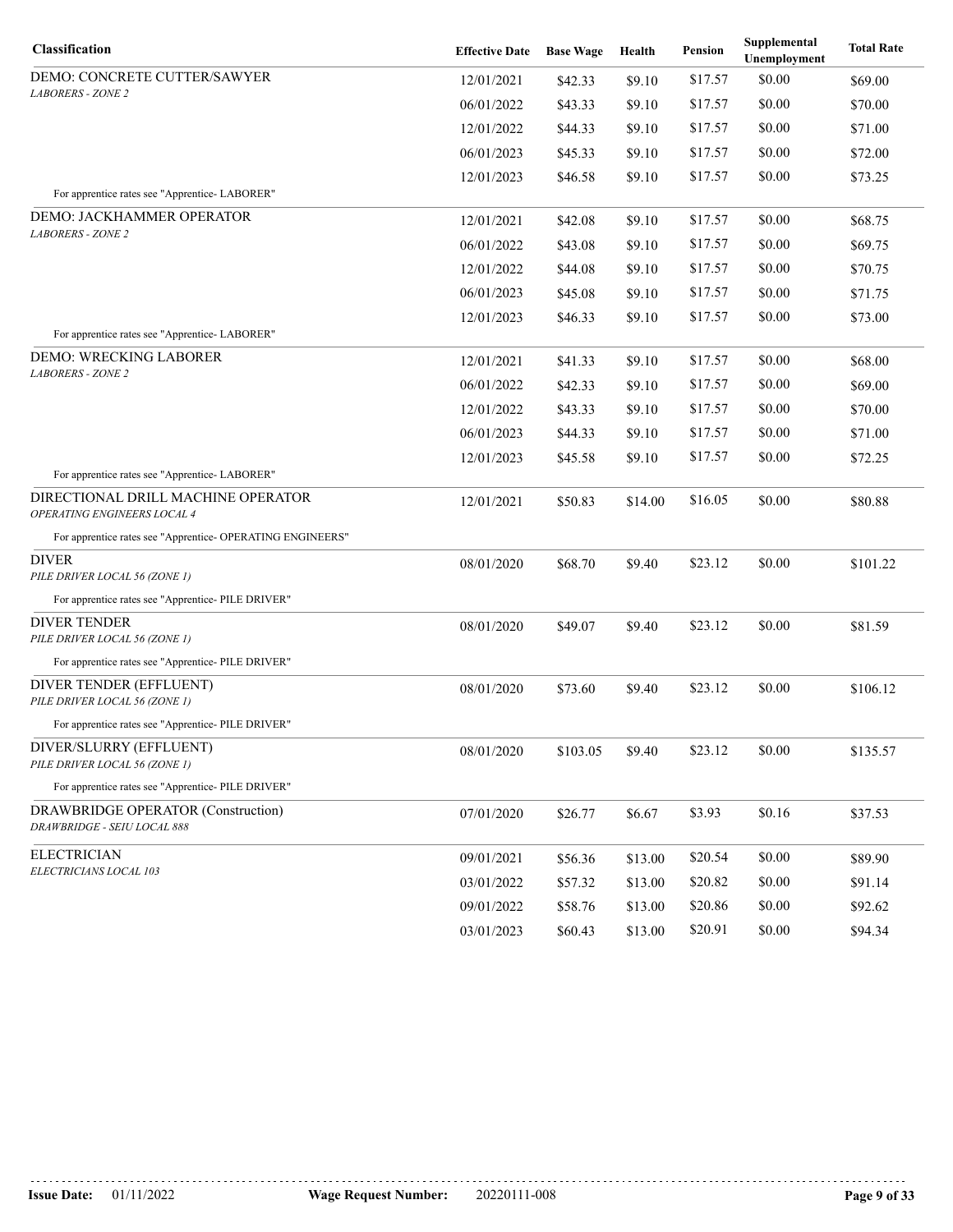|                | 09/01/2021<br><b>Effective Date -</b> |                             |         | Supplemental |              |                   |
|----------------|---------------------------------------|-----------------------------|---------|--------------|--------------|-------------------|
| Step           | percent                               | Apprentice Base Wage Health |         | Pension      | Unemployment | <b>Total Rate</b> |
| $\mathbf{1}$   | 40                                    | \$22.54                     | \$13.00 | \$0.68       | \$0.00       | \$36.22           |
| 2              | 40                                    | \$22.54                     | \$13.00 | \$0.68       | \$0.00       | \$36.22           |
| 3              | 45                                    | \$25.36                     | \$13.00 | \$15.36      | \$0.00       | \$53.72           |
| $\overline{4}$ | 45                                    | \$25.36                     | \$13.00 | \$15.36      | \$0.00       | \$53.72           |
| 5              | 50                                    | \$28.18                     | \$13.00 | \$15.84      | \$0.00       | \$57.02           |
| 6              | 55                                    | \$31.00                     | \$13.00 | \$16.31      | \$0.00       | \$60.31           |
| $\tau$         | 60                                    | \$33.82                     | \$13.00 | \$16.77      | \$0.00       | \$63.59           |
| 8              | 65                                    | \$36.63                     | \$13.00 | \$17.25      | \$0.00       | \$66.88           |
| 9              | 70                                    | \$39.45                     | \$13.00 | \$17.71      | \$0.00       | \$70.16           |
| 10             | 75                                    | \$42.27                     | \$13.00 | \$18.19      | \$0.00       | \$73.46           |

# **Apprentice -** *ELECTRICIAN - Local 103*

| <b>Effective Date -</b> | 03/01/2022 |
|-------------------------|------------|
|-------------------------|------------|

|                                                       | <b>Effective Date -</b><br>03/01/2022 |                                                 | Supplemental |         |              |                    |  |  |
|-------------------------------------------------------|---------------------------------------|-------------------------------------------------|--------------|---------|--------------|--------------------|--|--|
| Step                                                  | percent                               | Apprentice Base Wage Health                     |              | Pension | Unemployment | <b>Total Rate</b>  |  |  |
| 1                                                     | 40                                    | \$22.93                                         | \$13.00      | \$0.69  | \$0.00       | \$36.62            |  |  |
| $\overline{c}$                                        | 40                                    | \$22.93                                         | \$13.00      | \$0.69  | \$0.00       | \$36.62            |  |  |
| 3                                                     | 45                                    | \$25.79                                         | \$13.00      | \$15.62 | \$0.00       | \$54.41            |  |  |
| 4                                                     | 45                                    | \$25.79                                         | \$13.00      | \$15.62 | \$0.00       | \$54.41            |  |  |
| 5                                                     | 50                                    | \$28.66                                         | \$13.00      | \$16.10 | \$0.00       | \$57.76            |  |  |
| 6                                                     | 55                                    | \$31.53                                         | \$13.00      | \$16.58 | \$0.00       | \$61.11            |  |  |
| 7                                                     | 60                                    | \$34.39                                         | \$13.00      | \$17.04 | \$0.00       | \$64.43            |  |  |
| 8                                                     | 65                                    | \$37.26                                         | \$13.00      | \$17.52 | \$0.00       | \$67.78            |  |  |
| 9                                                     | 70                                    | \$40.12                                         | \$13.00      | \$17.98 | \$0.00       | \$71.10            |  |  |
| 10                                                    | 75                                    | \$42.99                                         | \$13.00      | \$18.46 | \$0.00       | \$74.45            |  |  |
| Notes: :                                              |                                       |                                                 |              |         |              |                    |  |  |
|                                                       |                                       | App Prior 1/1/03; 30/35/40/45/50/55/65/70/75/80 |              |         |              |                    |  |  |
|                                                       |                                       | <b>Apprentice to Journeyworker Ratio:2:3***</b> |              |         |              |                    |  |  |
| ELEVATOR CONSTRUCTOR<br>ELEVATOR CONSTRUCTORS LOCAL 4 |                                       | 01/01/2022                                      | \$65.62      | \$16.03 | \$20.21      | \$0.00<br>\$101.86 |  |  |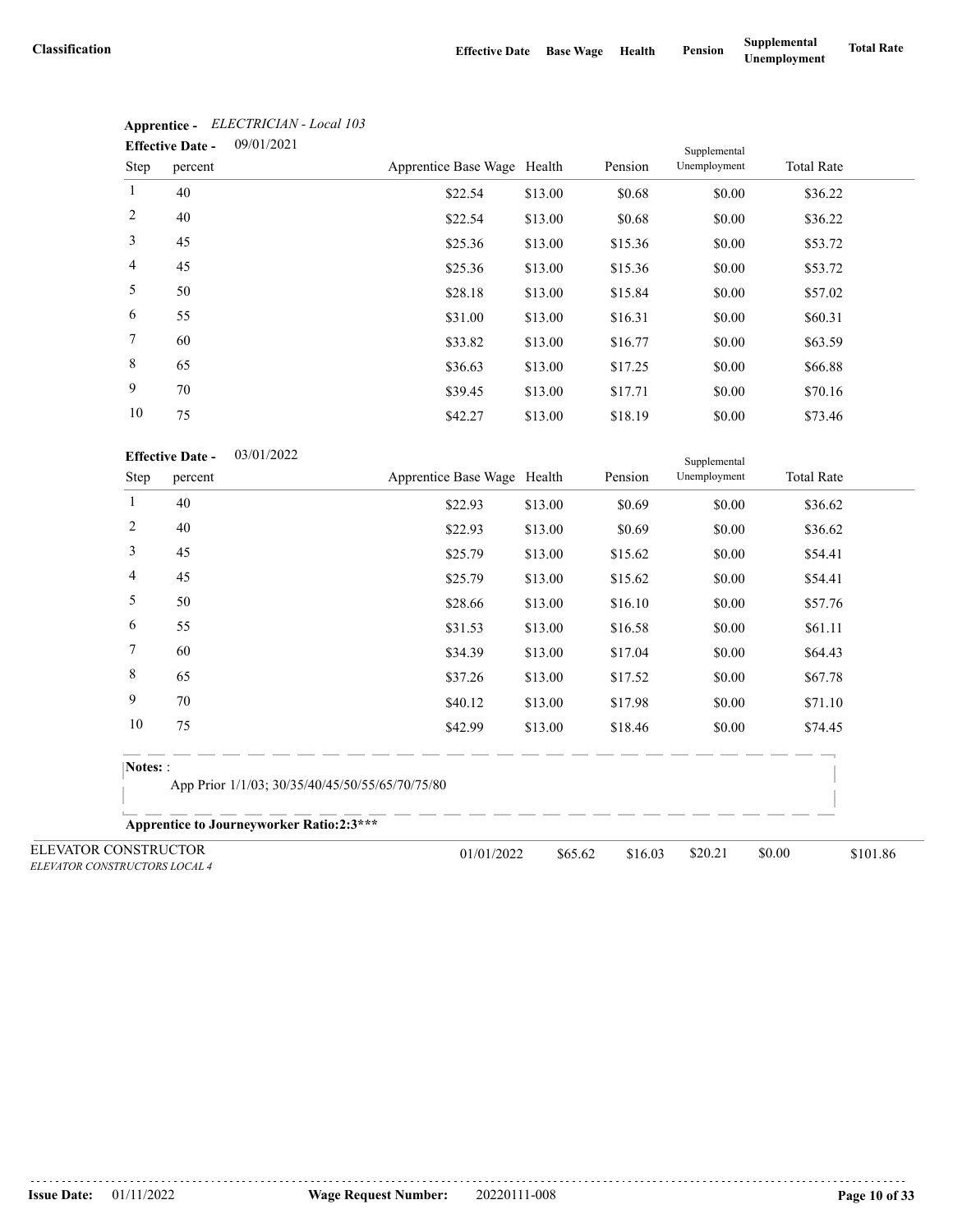|                                                                          |              | 01/01/2022<br><b>Effective Date -</b>                                |                             |                    |                    | Supplemental |        |                   |
|--------------------------------------------------------------------------|--------------|----------------------------------------------------------------------|-----------------------------|--------------------|--------------------|--------------|--------|-------------------|
|                                                                          | Step         | percent                                                              | Apprentice Base Wage Health |                    | Pension            | Unemployment |        | <b>Total Rate</b> |
|                                                                          | $\mathbf{1}$ | 50                                                                   | \$32.81                     | \$16.03            | \$0.00             | \$0.00       |        | \$48.84           |
|                                                                          | 2            | 55                                                                   | \$36.09                     | \$16.03            | \$20.21            | \$0.00       |        | \$72.33           |
|                                                                          | 3            | 65                                                                   | \$42.65                     | \$16.03            | \$20.21            | \$0.00       |        | \$78.89           |
|                                                                          | 4            | 70                                                                   | \$45.93                     | \$16.03            | \$20.21            | \$0.00       |        | \$82.17           |
|                                                                          | 5            | 80                                                                   | \$52.50                     | \$16.03            | \$20.21            | \$0.00       |        | \$88.74           |
|                                                                          | Notes:       | Steps 1-2 are 6 mos.; Steps 3-5 are 1 year                           |                             |                    |                    |              |        |                   |
|                                                                          |              | <b>Apprentice to Journeyworker Ratio:1:1</b>                         |                             |                    |                    |              |        |                   |
| ELEVATOR CONSTRUCTORS LOCAL 4                                            |              | ELEVATOR CONSTRUCTOR HELPER                                          | 01/01/2022                  | \$45.93            | \$16.03            | \$20.21      | \$0.00 | \$82.17           |
|                                                                          |              | For apprentice rates see "Apprentice - ELEVATOR CONSTRUCTOR"         |                             |                    |                    |              |        |                   |
| LABORERS - ZONE 2 (HEAVY & HIGHWAY)                                      |              | FENCE & GUARD RAIL ERECTOR (HEAVY & HIGHWAY)                         | 12/01/2021                  | \$35.66            | \$9.10             | \$16.64      | \$0.00 | \$61.40           |
|                                                                          |              | For apprentice rates see "Apprentice-LABORER (Heavy and Highway)     |                             |                    |                    |              |        |                   |
| FIELD ENG.INST.PERSON-BLDG, SITE, HVY/HWY<br>OPERATING ENGINEERS LOCAL 4 |              |                                                                      | 11/01/2021                  | \$46.53            | \$13.75            | \$15.80      | \$0.00 | \$76.08           |
|                                                                          |              | For apprentice rates see "Apprentice- OPERATING ENGINEERS"           | 05/01/2022                  | \$47.86            | \$13.75            | \$15.80      | \$0.00 | \$77.41           |
| FIELD ENG.PARTY CHIEF-BLDG, SITE, HVY/HWY                                |              |                                                                      | 11/01/2021                  | \$48.06            | \$13.75            | \$15.80      | \$0.00 | \$77.61           |
| OPERATING ENGINEERS LOCAL 4                                              |              |                                                                      | 05/01/2022                  | \$49.22            | \$13.75            | \$15.80      | \$0.00 | \$78.77           |
|                                                                          |              | For apprentice rates see "Apprentice- OPERATING ENGINEERS"           |                             |                    |                    |              |        |                   |
| OPERATING ENGINEERS LOCAL 4                                              |              | FIELD ENG.ROD PERSON-BLDG, SITE, HVY/HWY                             | 11/01/2021                  | \$23.16            | \$13.75            | \$15.80      | \$0.00 | \$52.71           |
|                                                                          |              | For apprentice rates see "Apprentice- OPERATING ENGINEERS"           | 05/01/2022                  | \$23.83            | \$13.75            | \$15.80      | \$0.00 | \$53.38           |
| FIRE ALARM INSTALLER                                                     |              |                                                                      | 09/01/2021                  |                    |                    | \$20.54      | \$0.00 | \$89.90           |
| ELECTRICIANS LOCAL 103                                                   |              |                                                                      | 03/01/2022                  | \$56.36<br>\$57.32 | \$13.00<br>\$13.00 | \$20.82      | \$0.00 | \$91.14           |
|                                                                          |              |                                                                      | 09/01/2022                  | \$58.76            | \$13.00            | \$20.86      | \$0.00 | \$92.62           |
|                                                                          |              |                                                                      | 03/01/2023                  | \$60.43            | \$13.00            | \$20.91      | \$0.00 | \$94.34           |
|                                                                          |              | For apprentice rates see "Apprentice- ELECTRICIAN"                   |                             |                    |                    |              |        |                   |
|                                                                          |              | FIRE ALARM REPAIR / MAINTENANCE                                      | 09/01/2021                  | \$43.40            | \$13.00            | \$18.37      | \$0.00 | \$74.77           |
| LOCAL 103                                                                |              | / COMMISSIONINGELECTRICIANS                                          | 03/01/2022                  | \$44.71            | \$13.00            | \$18.74      | \$0.00 | \$76.45           |
|                                                                          |              |                                                                      | 09/01/2022                  | \$46.42            | \$13.00            | \$18.87      | \$0.00 | \$78.29           |
|                                                                          |              |                                                                      | 03/01/2023                  | \$48.34            | \$13.00            | \$19.01      | \$0.00 | \$80.35           |
|                                                                          |              | For apprentice rates see "Apprentice- TELECOMMUNICATIONS TECHNICIAN" |                             |                    |                    |              |        |                   |
| FIREMAN (ASST. ENGINEER)<br>OPERATING ENGINEERS LOCAL 4                  |              |                                                                      | 12/01/2021                  | \$41.76            | \$14.00            | \$16.05      | \$0.00 | \$71.81           |
|                                                                          |              | For apprentice rates see "Apprentice- OPERATING ENGINEERS"           |                             |                    |                    |              |        |                   |
| LABORERS - ZONE 2 (HEAVY & HIGHWAY)                                      |              | FLAGGER & SIGNALER (HEAVY & HIGHWAY)                                 | 12/01/2021                  | \$24.50            | \$9.10             | \$16.64      | \$0.00 | \$50.24           |
|                                                                          |              | For apprentice rates see "Apprentice-LABORER (Heavy and Highway)     |                             |                    |                    |              |        |                   |
| <b>FLOORCOVERER</b>                                                      |              |                                                                      | 09/01/2021                  | \$49.38            | \$8.58             | \$20.12      | \$0.00 | \$78.08           |
| <i>FLOORCOVERERS LOCAL 2168 ZONE I</i>                                   |              |                                                                      | 03/01/2022                  | \$50.18            | \$8.58             | \$20.12      | \$0.00 | \$78.88           |
|                                                                          |              |                                                                      |                             |                    |                    |              |        |                   |

**Apprentice -** *ELEVATOR CONSTRUCTOR - Local 4*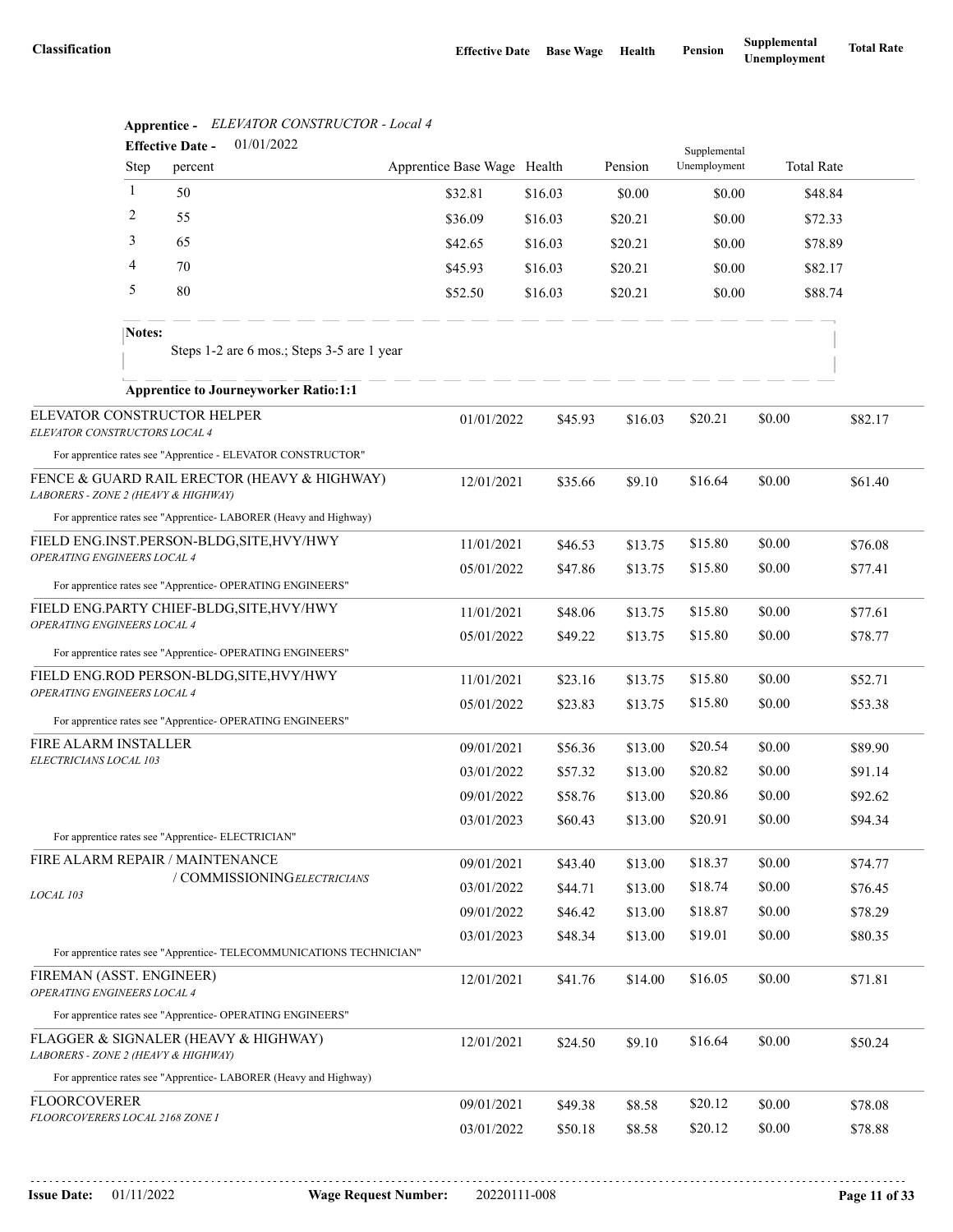| <b>Effective Date -</b> |         | 09/01/2021 |                             |        |         | Supplemental |                   |  |
|-------------------------|---------|------------|-----------------------------|--------|---------|--------------|-------------------|--|
| Step                    | percent |            | Apprentice Base Wage Health |        | Pension | Unemployment | <b>Total Rate</b> |  |
| 1                       | 50      |            | \$24.69                     | \$8.58 | \$1.79  | \$0.00       | \$35.06           |  |
| 2                       | 55      |            | \$27.16                     | \$8.58 | \$1.79  | \$0.00       | \$37.53           |  |
| 3                       | 60      |            | \$29.63                     | \$8.58 | \$14.75 | \$0.00       | \$52.96           |  |
| $\overline{4}$          | 65      |            | \$32.10                     | \$8.58 | \$14.75 | \$0.00       | \$55.43           |  |
| 5                       | 70      |            | \$34.57                     | \$8.58 | \$16.54 | \$0.00       | \$59.69           |  |
| 6                       | 75      |            | \$37.04                     | \$8.58 | \$16.54 | \$0.00       | \$62.16           |  |
| 7                       | 80      |            | \$39.50                     | \$8.58 | \$18.33 | \$0.00       | \$66.41           |  |
| 8                       | 85      |            | \$41.97                     | \$8.58 | \$18.33 | \$0.00       | \$68.88           |  |

# **Apprentice -** *FLOORCOVERER - Local 2168 Zone I*

## 03/01/2022 **Effective Date -**

|                                                                 | <b>Effective Date -</b><br>03/01/2022                      |                                                                                                                 |         | Supplemental |              |        |                   |
|-----------------------------------------------------------------|------------------------------------------------------------|-----------------------------------------------------------------------------------------------------------------|---------|--------------|--------------|--------|-------------------|
| Step                                                            | percent                                                    | Apprentice Base Wage Health                                                                                     |         | Pension      | Unemployment |        | <b>Total Rate</b> |
| 1                                                               | 50                                                         | \$25.09                                                                                                         | \$8.58  | \$1.79       | \$0.00       |        | \$35.46           |
| 2                                                               | 55                                                         | \$27.60                                                                                                         | \$8.58  | \$1.79       | \$0.00       |        | \$37.97           |
| 3                                                               | 60                                                         | \$30.11                                                                                                         | \$8.58  | \$14.75      | \$0.00       |        | \$53.44           |
| 4                                                               | 65                                                         | \$32.62                                                                                                         | \$8.58  | \$14.75      | \$0.00       |        | \$55.95           |
| 5                                                               | 70                                                         | \$35.13                                                                                                         | \$8.58  | \$16.54      | \$0.00       |        | \$60.25           |
| 6                                                               | 75                                                         | \$37.64                                                                                                         | \$8.58  | \$16.54      | \$0.00       |        | \$62.76           |
| 7                                                               | 80                                                         | \$40.14                                                                                                         | \$8.58  | \$18.33      | \$0.00       |        | \$67.05           |
| 8                                                               | 85                                                         | \$42.65                                                                                                         | \$8.58  | \$18.33      | \$0.00       |        | \$69.56           |
|                                                                 | <b>Notes:</b> Steps are 750 hrs.                           |                                                                                                                 |         |              |              |        |                   |
|                                                                 |                                                            | % After 10/1/17; 45/45/55/55/70/70/80/80 (1500hr Steps)<br>Step 1&2 \$32.59/3&4 \$39.26/5&6 \$59.69/7&8 \$66.41 |         |              |              |        |                   |
|                                                                 | <b>Apprentice to Journeyworker Ratio:1:1</b>               |                                                                                                                 |         |              |              |        |                   |
| FORK LIFT/CHERRY PICKER<br>OPERATING ENGINEERS LOCAL 4          |                                                            | 12/01/2021                                                                                                      | \$51.38 | \$14.00      | \$16.05      | \$0.00 | \$81.43           |
|                                                                 | For apprentice rates see "Apprentice- OPERATING ENGINEERS" |                                                                                                                 |         |              |              |        |                   |
| GENERATOR/LIGHTING PLANT/HEATERS<br>OPERATING ENGINEERS LOCAL 4 |                                                            | 12/01/2021                                                                                                      | \$33.69 | \$14.00      | \$16.05      | \$0.00 | \$63.74           |
|                                                                 | For apprentice rates see "Apprentice- OPERATING ENGINEERS" |                                                                                                                 |         |              |              |        |                   |
| <b>GLAZIER (GLASS PLANK/AIR BARRIER/INTERIOR</b>                |                                                            | 01/01/2022                                                                                                      | \$43.16 | \$8.65       | \$23.05      | \$0.00 | \$74.86           |
| SYSTEMS)<br>GLAZIERS LOCAL 35 (ZONE 2)                          |                                                            | 07/01/2022                                                                                                      | \$44.36 | \$8.65       | \$23.05      | \$0.00 | \$76.06           |
|                                                                 |                                                            | 01/01/2023                                                                                                      | \$45.56 | \$8.65       | \$23.05      | \$0.00 | \$77.26           |
|                                                                 |                                                            | 07/01/2023                                                                                                      | \$46.76 | \$8.65       | \$23.05      | \$0.00 | \$78.46           |
|                                                                 |                                                            | 01/01/2024                                                                                                      | \$47.96 | \$8.65       | \$23.05      | \$0.00 | \$79.66           |
|                                                                 |                                                            | 07/01/2024                                                                                                      | \$49.16 | \$8.65       | \$23.05      | \$0.00 | \$80.86           |
|                                                                 |                                                            | 01/01/2025                                                                                                      | \$50.36 | \$8.65       | \$23.05      | \$0.00 | \$82.06           |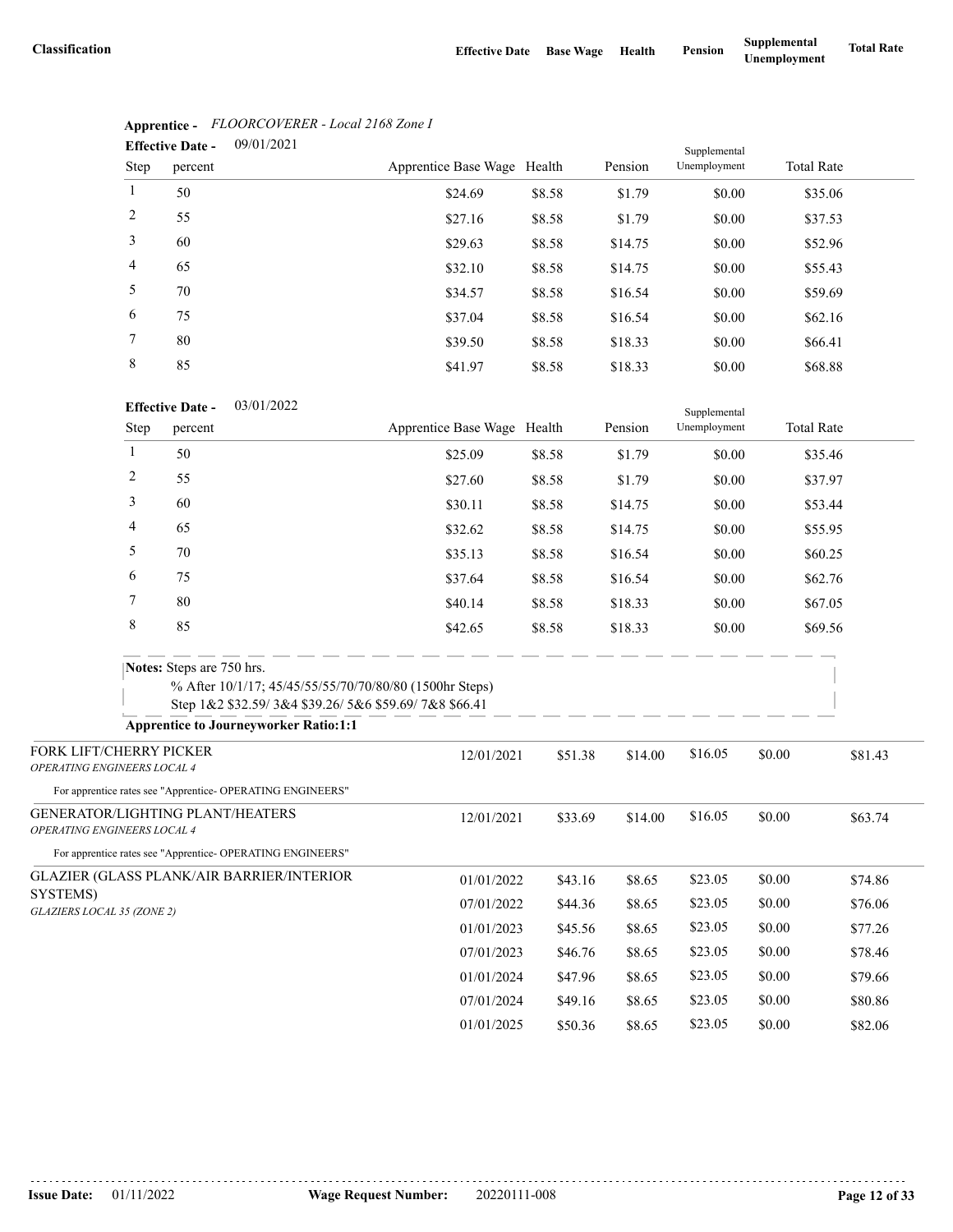|                 | 01/01/2022<br><b>Effective Date -</b> | Supplemental                |        |         |              |                   |
|-----------------|---------------------------------------|-----------------------------|--------|---------|--------------|-------------------|
| Step            | percent                               | Apprentice Base Wage Health |        | Pension | Unemployment | <b>Total Rate</b> |
| $\mathbf{1}$    | 50                                    | \$21.58                     | \$8.65 | \$0.00  | \$0.00       | \$30.23           |
| 2               | 55                                    | \$23.74                     | \$8.65 | \$6.27  | \$0.00       | \$38.66           |
| 3               | 60                                    | \$25.90                     | \$8.65 | \$6.84  | \$0.00       | \$41.39           |
| $\overline{4}$  | 65                                    | \$28.05                     | \$8.65 | \$7.41  | \$0.00       | \$44.11           |
| 5               | 70                                    | \$30.21                     | \$8.65 | \$19.63 | \$0.00       | \$58.49           |
| 6               | 75                                    | \$32.37                     | \$8.65 | \$20.20 | \$0.00       | \$61.22           |
| $7\phantom{.0}$ | 80                                    | \$34.53                     | \$8.65 | \$20.77 | \$0.00       | \$63.95           |
| 8               | 90                                    | \$38.84                     | \$8.65 | \$21.91 | \$0.00       | \$69.40           |

| Apprentice -            | GLAZIER - Local 35 Zone 2 |
|-------------------------|---------------------------|
| <b>Effective Date -</b> | 01/01/2022                |

07/01/2022 **Effective Date -**

| <b>Effective Date -</b><br>07/01/2022 |                                              |  |                             |         |         | Supplemental |                   |         |
|---------------------------------------|----------------------------------------------|--|-----------------------------|---------|---------|--------------|-------------------|---------|
| Step                                  | percent                                      |  | Apprentice Base Wage Health |         | Pension | Unemployment | <b>Total Rate</b> |         |
| 1                                     | 50                                           |  | \$22.18                     | \$8.65  | \$0.00  | \$0.00       | \$30.83           |         |
| 2                                     | 55                                           |  | \$24.40                     | \$8.65  | \$6.27  | \$0.00       | \$39.32           |         |
| 3                                     | 60                                           |  | \$26.62                     | \$8.65  | \$6.84  | \$0.00       | \$42.11           |         |
| 4                                     | 65                                           |  | \$28.83                     | \$8.65  | \$7.41  | \$0.00       | \$44.89           |         |
| 5                                     | 70                                           |  | \$31.05                     | \$8.65  | \$19.63 | \$0.00       | \$59.33           |         |
| 6                                     | 75                                           |  | \$33.27                     | \$8.65  | \$20.20 | \$0.00       | \$62.12           |         |
| 7                                     | 80                                           |  | \$35.49                     | \$8.65  | \$20.77 | \$0.00       | \$64.91           |         |
| 8                                     | 90                                           |  | \$39.92                     | \$8.65  | \$21.91 | \$0.00       | \$70.48           |         |
|                                       | Notes:                                       |  |                             |         |         |              |                   |         |
|                                       | Steps are 750 hrs.                           |  |                             |         |         |              |                   |         |
|                                       | <b>Apprentice to Journeyworker Ratio:1:1</b> |  |                             |         |         |              |                   |         |
| <b>OPERATING ENGINEERS LOCAL 4</b>    | HOISTING ENGINEER/CRANES/GRADALLS            |  | 12/01/2021                  | \$51.38 | \$14.00 | \$16.05      | \$0.00            | \$81.43 |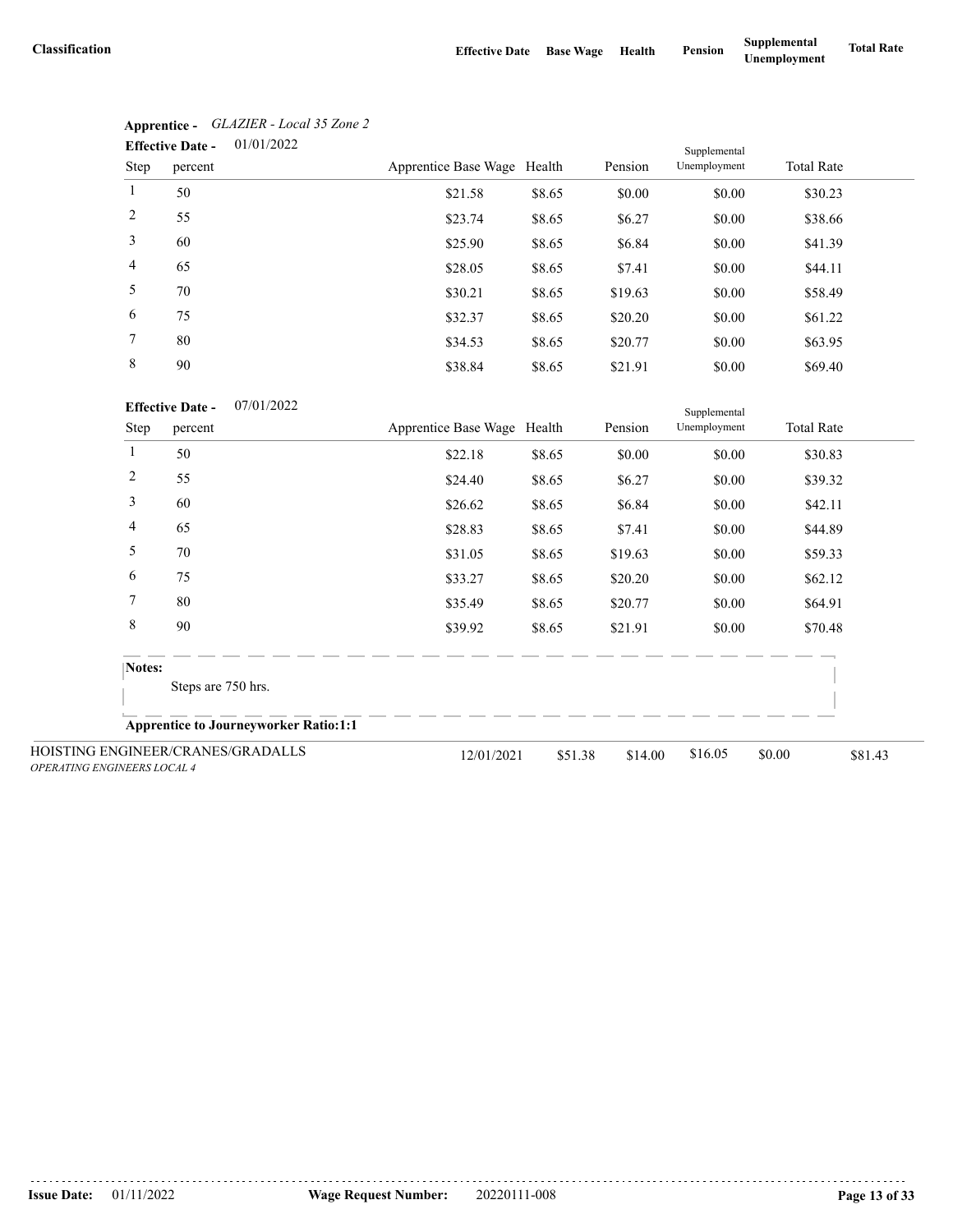|                                                     |                | <b>Apprentice -</b> Or ENATING ENGINEERS - Local 4<br>12/01/2021<br><b>Effective Date -</b> |                             |         |         |                              |         |                   |
|-----------------------------------------------------|----------------|---------------------------------------------------------------------------------------------|-----------------------------|---------|---------|------------------------------|---------|-------------------|
|                                                     | Step           | percent                                                                                     | Apprentice Base Wage Health |         | Pension | Supplemental<br>Unemployment |         | <b>Total Rate</b> |
|                                                     | $\mathbf{1}$   | 55                                                                                          | \$28.26                     | \$14.00 | \$0.00  | \$0.00                       |         | \$42.26           |
|                                                     | 2              | 60                                                                                          | \$30.83                     | \$14.00 | \$16.05 | \$0.00                       |         | \$60.88           |
|                                                     | 3              | 65                                                                                          | \$33.40                     | \$14.00 | \$16.05 | \$0.00                       |         | \$63.45           |
|                                                     | $\overline{4}$ | 70                                                                                          | \$35.97                     | \$14.00 | \$16.05 | \$0.00                       |         | \$66.02           |
|                                                     | 5              | 75                                                                                          | \$38.54                     | \$14.00 | \$16.05 | \$0.00                       |         | \$68.59           |
|                                                     | 6              | 80                                                                                          | \$41.10                     | \$14.00 | \$16.05 | \$0.00                       |         | \$71.15           |
|                                                     | 7              | 85                                                                                          | \$43.67                     | \$14.00 | \$16.05 | \$0.00                       |         | \$73.72           |
|                                                     | 8              | 90                                                                                          | \$46.24                     | \$14.00 | \$16.05 | \$0.00                       |         | \$76.29           |
|                                                     | Notes:         |                                                                                             |                             |         |         |                              |         |                   |
|                                                     |                |                                                                                             |                             |         |         |                              |         |                   |
| HVAC (DUCTWORK)                                     |                | <b>Apprentice to Journeyworker Ratio:1:6</b>                                                |                             |         |         |                              |         |                   |
| SHEETMETAL WORKERS LOCAL 17 - A                     |                |                                                                                             | 08/01/2021                  | \$51.95 | \$13.80 | \$25.60                      | \$2.74  | \$94.09           |
|                                                     |                | For apprentice rates see "Apprentice- SHEET METAL WORKER"                                   | 02/01/2022                  | \$53.70 | \$13.80 | \$25.60                      | \$2.79  | \$95.89           |
| HVAC (ELECTRICAL CONTROLS)                          |                | 09/01/2021                                                                                  | \$56.36                     | \$13.00 | \$20.54 | \$0.00                       | \$89.90 |                   |
| ELECTRICIANS LOCAL 103                              |                |                                                                                             | 03/01/2022                  | \$57.32 | \$13.00 | \$20.82                      | \$0.00  | \$91.14           |
|                                                     |                |                                                                                             | 09/01/2022                  | \$58.76 | \$13.00 | \$20.86                      | \$0.00  | \$92.62           |
|                                                     |                |                                                                                             | 03/01/2023                  | \$60.43 | \$13.00 | \$20.91                      | \$0.00  | \$94.34           |
|                                                     |                | For apprentice rates see "Apprentice- ELECTRICIAN"                                          |                             |         |         |                              |         |                   |
| SHEETMETAL WORKERS LOCAL 17 - A                     |                | HVAC (TESTING AND BALANCING - AIR)                                                          | 08/01/2021                  | \$51.95 | \$13.80 | \$25.60                      | \$2.74  | \$94.09           |
|                                                     |                | For apprentice rates see "Apprentice- SHEET METAL WORKER"                                   | 02/01/2022                  | \$53.70 | \$13.80 | \$25.60                      | \$2.79  | \$95.89           |
| PIPEFITTERS LOCAL 537                               |                | HVAC (TESTING AND BALANCING -WATER)                                                         | 03/01/2021                  | \$57.94 | \$11.70 | \$20.24                      | \$0.00  | \$89.88           |
|                                                     |                | For apprentice rates see "Apprentice- PIPEFITTER" or "PLUMBER/PIPEFITTER"                   |                             |         |         |                              |         |                   |
| HVAC MECHANIC<br>PIPEFITTERS LOCAL 537              |                |                                                                                             | 03/01/2021                  | \$57.94 | \$11.70 | \$20.24                      | \$0.00  | \$89.88           |
|                                                     |                | For apprentice rates see "Apprentice-PIPEFITTER" or "PLUMBER/PIPEFITTER"                    |                             |         |         |                              |         |                   |
| <b>HYDRAULIC DRILLS</b><br><b>LABORERS - ZONE 2</b> |                |                                                                                             | 12/01/2021                  | \$36.16 | \$9.10  | \$16.64                      | \$0.00  | \$61.90           |
|                                                     |                |                                                                                             | 06/01/2022                  | \$37.06 | \$9.10  | \$16.64                      | \$0.00  | \$62.80           |
|                                                     |                |                                                                                             | 12/01/2022                  | \$37.91 | \$9.10  | \$16.64                      | \$0.00  | \$63.65           |
|                                                     |                |                                                                                             | 06/01/2023                  | \$38.81 | \$9.10  | \$16.64                      | \$0.00  | \$64.55           |
|                                                     |                | For apprentice rates see "Apprentice-LABORER"                                               | 12/01/2023                  | \$39.71 | \$9.10  | \$16.64                      | \$0.00  | \$65.45           |
|                                                     |                | HYDRAULIC DRILLS (HEAVY & HIGHWAY)                                                          |                             |         |         | \$16.64                      | \$0.00  |                   |
| LABORERS - ZONE 2 (HEAVY & HIGHWAY)                 |                |                                                                                             | 12/01/2021                  | \$36.16 | \$9.10  |                              |         | \$61.90           |
|                                                     |                | For apprentice rates see "Apprentice- LABORER (Heavy and Highway)                           |                             |         |         |                              |         |                   |
| <b>INSULATOR (PIPES &amp; TANKS)</b>                |                | HEAT & FROST INSULATORS LOCAL 6 (BOSTON)                                                    | 09/01/2021                  | \$51.40 | \$13.80 | \$17.14                      | \$0.00  | \$82.34           |
|                                                     |                |                                                                                             | 09/01/2022                  | \$53.85 | \$13.80 | \$17.14                      | \$0.00  | \$84.79           |

# **Apprentice -** *OPERATING ENGINEERS - Local 4*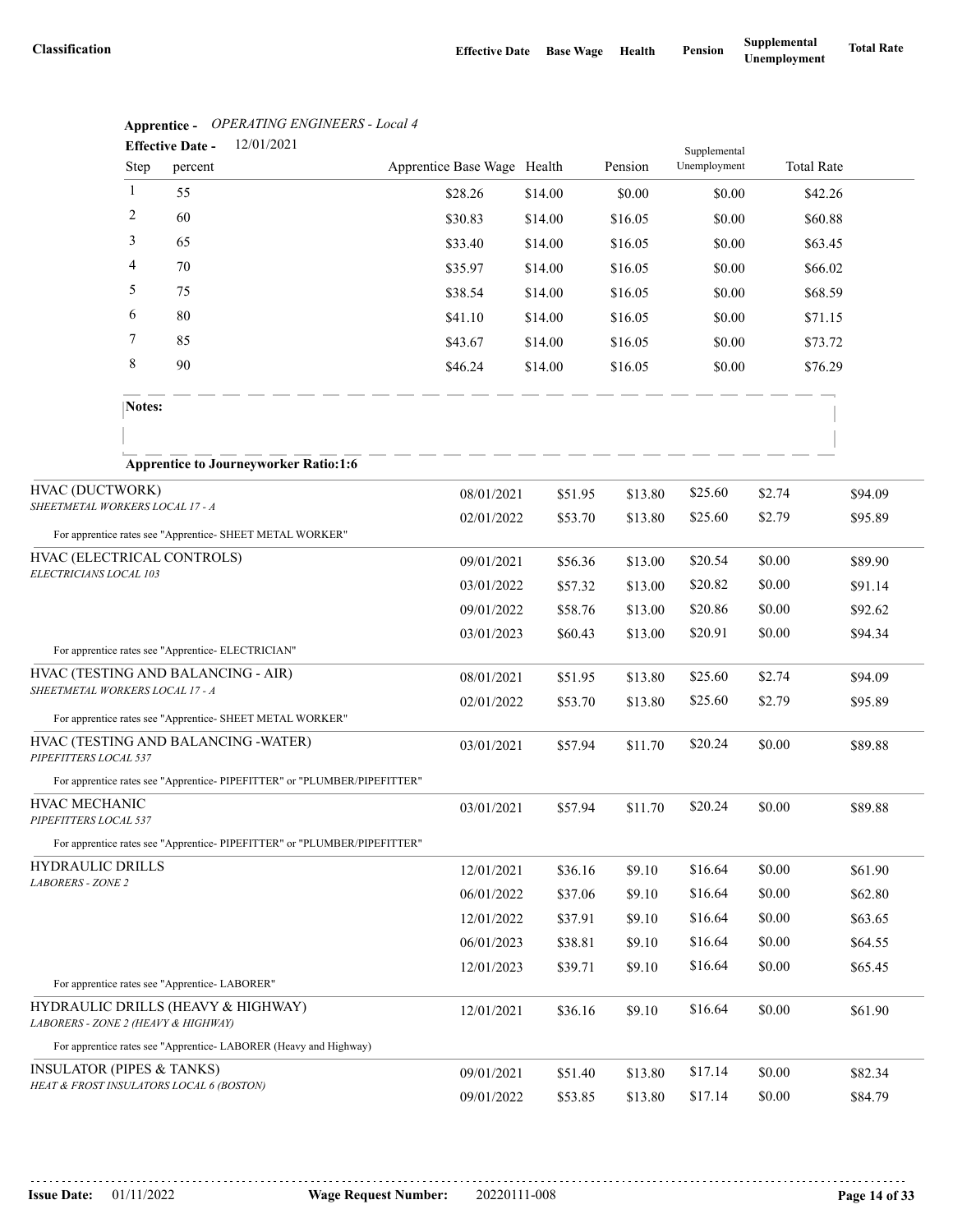| <b>Effective Date -</b> |         | 09/01/2021 |                             |         |         | Supplemental |                   |  |
|-------------------------|---------|------------|-----------------------------|---------|---------|--------------|-------------------|--|
| Step                    | percent |            | Apprentice Base Wage Health |         | Pension | Unemployment | <b>Total Rate</b> |  |
|                         | 50      |            | \$25.70                     | \$13.80 | \$12.42 | \$0.00       | \$51.92           |  |
| 2                       | 60      |            | \$30.84                     | \$13.80 | \$13.36 | \$0.00       | \$58.00           |  |
| 3                       | 70      |            | \$35.98                     | \$13.80 | \$14.31 | \$0.00       | \$64.09           |  |
| 4                       | 80      |            | \$41.12                     | \$13.80 | \$15.25 | \$0.00       | \$70.17           |  |

|      | Apprentice - ASBESTOS INSULATOR (Pipes & Tanks) - Local 6 Boston |
|------|------------------------------------------------------------------|
| $ -$ | 001010001                                                        |

|                                                                 | 09/01/2022<br><b>Effective Date -</b>        |                             |         |         | Supplemental |                   |         |
|-----------------------------------------------------------------|----------------------------------------------|-----------------------------|---------|---------|--------------|-------------------|---------|
| Step                                                            | percent                                      | Apprentice Base Wage Health |         | Pension | Unemployment | <b>Total Rate</b> |         |
|                                                                 | 50                                           | \$26.93                     | \$13.80 | \$12.42 | \$0.00       | \$53.15           |         |
| 2                                                               | 60                                           | \$32.31                     | \$13.80 | \$13.36 | \$0.00       | \$59.47           |         |
| 3                                                               | 70                                           | \$37.70                     | \$13.80 | \$14.31 | \$0.00       | \$65.81           |         |
| 4                                                               | 80                                           | \$43.08                     | \$13.80 | \$15.25 | \$0.00       | \$72.13           |         |
| Notes:                                                          | Steps are 1 year                             |                             |         |         |              |                   |         |
|                                                                 | <b>Apprentice to Journeyworker Ratio:1:4</b> |                             |         |         |              |                   |         |
| <b>IRONWORKER/WELDER</b><br>IRONWORKERS LOCAL 7 (LAWRENCE AREA) |                                              | 09/16/2020                  | \$44.25 | \$8.10  | \$25.10      | \$0.00            | \$77.45 |

## **Apprentice -** *IRONWORKER - Local 7 Lawrence*

|                          |                | 09/16/2020<br><b>Effective Date -</b>     |                             |         |         | Supplemental |                   |         |
|--------------------------|----------------|-------------------------------------------|-----------------------------|---------|---------|--------------|-------------------|---------|
|                          | Step           | percent                                   | Apprentice Base Wage Health |         | Pension | Unemployment | <b>Total Rate</b> |         |
|                          | 1              | 60                                        | \$26.55                     | \$8.10  | \$25.10 | \$0.00       |                   | \$59.75 |
|                          | $\overline{c}$ | 70                                        | \$30.98                     | \$8.10  | \$25.10 | \$0.00       |                   | \$64.18 |
|                          | 3              | 75                                        | \$33.19                     | \$8.10  | \$25.10 | \$0.00       |                   | \$66.39 |
|                          | 4              | 80                                        | \$35.40                     | \$8.10  | \$25.10 | \$0.00       |                   | \$68.60 |
|                          | 5              | 85                                        | \$37.61                     | \$8.10  | \$25.10 | \$0.00       |                   | \$70.81 |
|                          | 6              | 90                                        | \$39.83                     | \$8.10  | \$25.10 | \$0.00       |                   | \$73.03 |
|                          | Notes:         |                                           |                             |         |         |              |                   |         |
|                          |                | Structural 1:6; Ornamental 1:4            |                             |         |         |              |                   |         |
|                          |                | <b>Apprentice to Journeyworker Ratio:</b> |                             |         |         |              |                   |         |
|                          |                | JACKHAMMER & PAVING BREAKER OPERATOR      | 12/01/2021                  | \$35.66 | \$9.10  | \$16.64      | \$0.00            | \$61.40 |
| <b>LABORERS - ZONE 2</b> |                |                                           | 06/01/2022                  | \$36.56 | \$9.10  | \$16.64      | \$0.00            | \$62.30 |
|                          |                |                                           | 12/01/2022                  | \$37.41 | \$9.10  | \$16.64      | \$0.00            | \$63.15 |
|                          |                |                                           | 06/01/2023                  | \$38.31 | \$9.10  | \$16.64      | \$0.00            | \$64.05 |
|                          |                |                                           | 12/01/2023                  | \$39.21 | \$9.10  | \$16.64      | \$0.00            | \$64.95 |

For apprentice rates see "Apprentice- LABORER"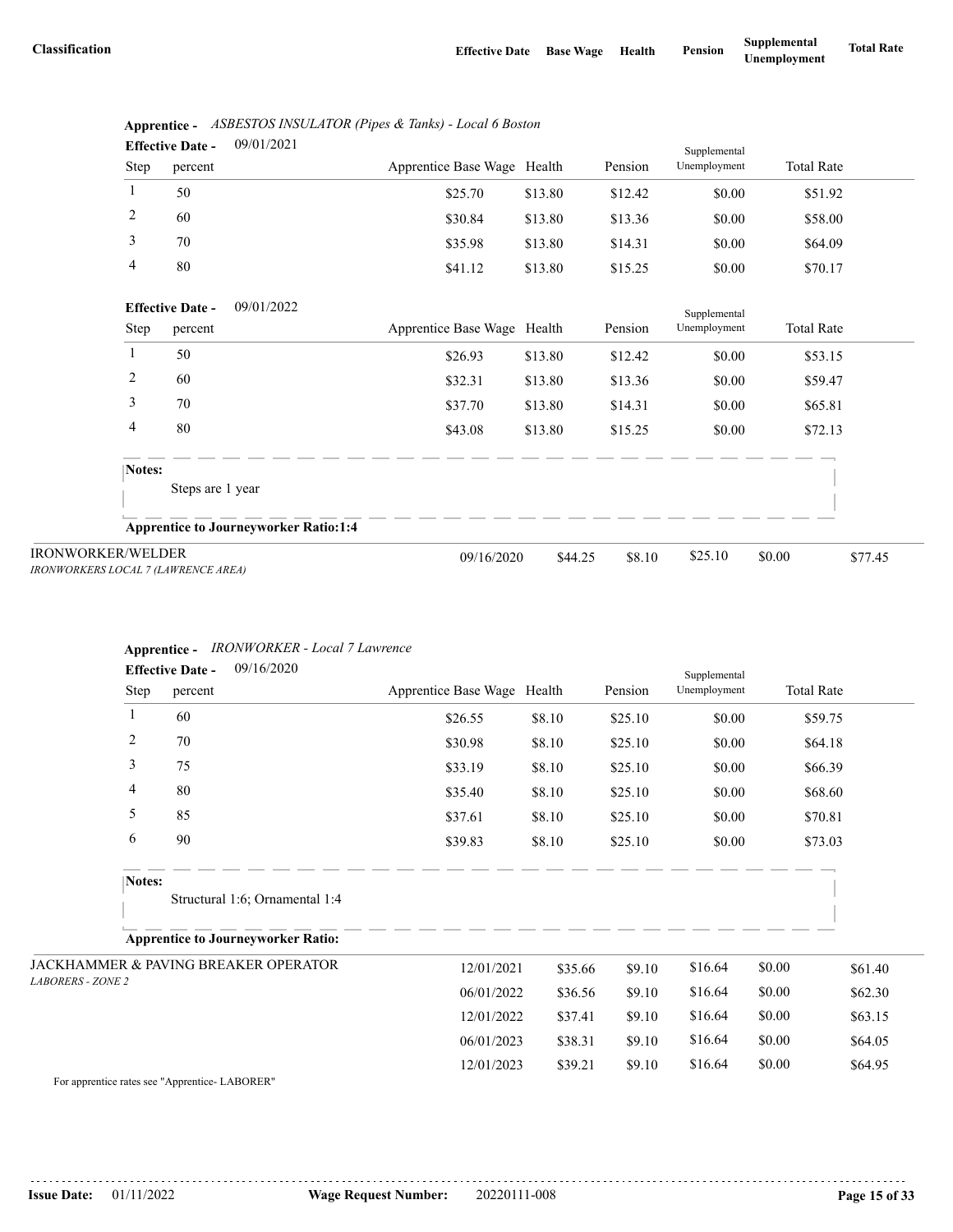LABORER *LABORERS - ZONE 2*

| <b>Classification</b>    | <b>Effective Date</b> | <b>Base Wage</b> | Health | Pension | Supplemental<br>Unemployment | <b>Total Rate</b> |
|--------------------------|-----------------------|------------------|--------|---------|------------------------------|-------------------|
| LABORER                  | 12/01/2021            | \$35.41          | \$9.10 | \$16.64 | \$0.00                       | \$61.15           |
| <i>LABORERS - ZONE 2</i> | 06/01/2022            | \$36.31          | \$9.10 | \$16.64 | \$0.00                       | \$62.05           |
|                          | 12/01/2022            | \$37.16          | \$9.10 | \$16.64 | \$0.00                       | \$62.90           |
|                          | 06/01/2023            | \$38.06          | \$9.10 | \$16.64 | \$0.00                       | \$63.80           |
|                          | 12/01/2023            | \$38.96          | \$9.10 | \$16.64 | \$0.00                       | \$64.70           |

|        | <b>Effective Date -</b>                  | 12/01/2021                                   |                             |         |         | Supplemental |                   |
|--------|------------------------------------------|----------------------------------------------|-----------------------------|---------|---------|--------------|-------------------|
| Step   | percent                                  |                                              | Apprentice Base Wage Health |         | Pension | Unemployment | <b>Total Rate</b> |
| 1      | 60                                       |                                              | \$21.25                     | \$9.10  | \$16.64 | \$0.00       | \$46.99           |
| 2      | 70                                       |                                              | \$24.79                     | \$9.10  | \$16.64 | \$0.00       | \$50.53           |
| 3      | 80                                       |                                              | \$28.33                     | \$9.10  | \$16.64 | \$0.00       | \$54.07           |
| 4      | 90                                       |                                              | \$31.87                     | \$9.10  | \$16.64 | \$0.00       | \$57.61           |
|        | <b>Effective Date -</b>                  | 06/01/2022                                   |                             |         |         | Supplemental |                   |
| Step   | percent                                  |                                              | Apprentice Base Wage Health |         | Pension | Unemployment | <b>Total Rate</b> |
|        | 60                                       |                                              | \$21.79                     | \$9.10  | \$16.64 | \$0.00       | \$47.53           |
| 2      | 70                                       |                                              | \$25.42                     | \$9.10  | \$16.64 | \$0.00       | \$51.16           |
| 3      | 80                                       |                                              | \$29.05                     | \$9.10  | \$16.64 | \$0.00       | \$54.79           |
| 4      | 90                                       |                                              | \$32.68                     | \$9.10  | \$16.64 | \$0.00       | \$58.42           |
| Notes: |                                          |                                              |                             |         |         |              |                   |
|        |                                          |                                              |                             |         |         |              |                   |
|        |                                          | <b>Apprentice to Journeyworker Ratio:1:5</b> |                             |         |         |              |                   |
|        | EAVY & HIGHWAY)<br>E 2 (HEAVY & HIGHWAY) |                                              | 12/01/2021                  | \$35.41 | \$9.10  | \$16.64      | \$0.00<br>\$61.15 |

| LABORER (HEAVY & HIGHWAY)           |
|-------------------------------------|
| LABORERS - ZONE 2 (HEAVY & HIGHWAY) |

|                                                | 12/01/2021<br><b>Effective Date -</b>        |                             |         |         | Supplemental |                   |         |
|------------------------------------------------|----------------------------------------------|-----------------------------|---------|---------|--------------|-------------------|---------|
| Step                                           | percent                                      | Apprentice Base Wage Health |         | Pension | Unemployment | <b>Total Rate</b> |         |
| $\mathbf{1}$                                   | 60                                           | \$21.25                     | \$9.10  | \$16.64 | \$0.00       | \$46.99           |         |
| 2                                              | 70                                           | \$24.79                     | \$9.10  | \$16.64 | \$0.00       | \$50.53           |         |
| 3                                              | 80                                           | \$28.33                     | \$9.10  | \$16.64 | \$0.00       | \$54.07           |         |
| 4                                              | 90                                           | \$31.87                     | \$9.10  | \$16.64 | \$0.00       | \$57.61           |         |
| Notes:                                         |                                              |                             |         |         |              |                   |         |
|                                                |                                              |                             |         |         |              |                   |         |
|                                                | <b>Apprentice to Journeyworker Ratio:1:5</b> |                             |         |         |              |                   |         |
| <b>LABORER: CARPENTER TENDER</b>               |                                              | 12/01/2021                  | \$35.41 | \$9.10  | \$16.64      | \$0.00            | \$61.15 |
| <b>LABORERS - ZONE 2</b>                       |                                              | 06/01/2022                  | \$36.31 | \$9.10  | \$16.64      | \$0.00            | \$62.05 |
|                                                |                                              | 12/01/2022                  | \$37.16 | \$9.10  | \$16.64      | \$0.00            | \$62.90 |
|                                                |                                              | 06/01/2023                  | \$38.06 | \$9.10  | \$16.64      | \$0.00            | \$63.80 |
| For apprentice rates see "Apprentice- LABORER" |                                              | 12/01/2023                  | \$38.96 | \$9.10  | \$16.64      | \$0.00            | \$64.70 |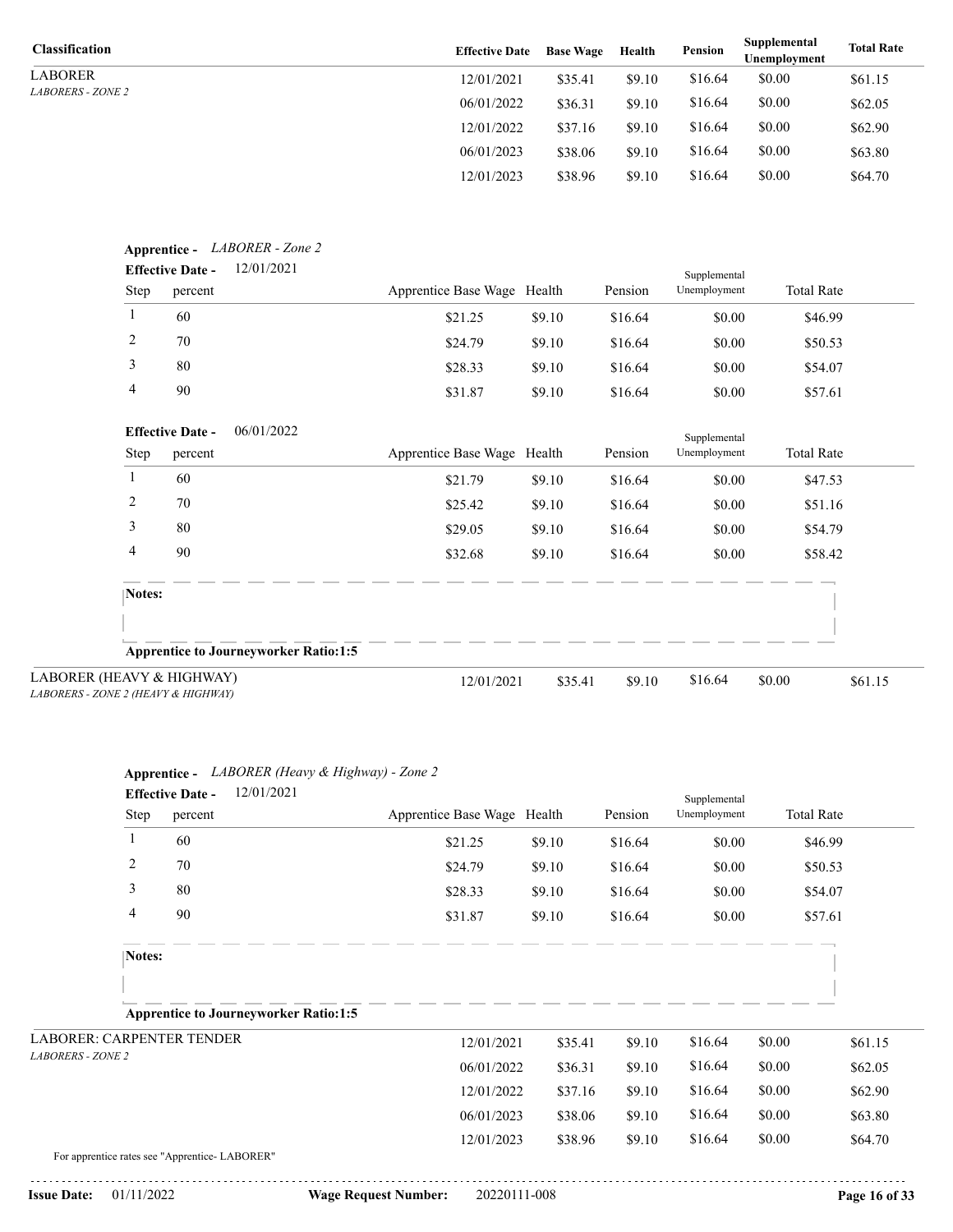| Classification                                                                                                                                                                                                                                            | <b>Effective Date</b> | <b>Base Wage</b> | Health  | Pension            | Supplemental<br>Unemployment | <b>Total Rate</b>  |
|-----------------------------------------------------------------------------------------------------------------------------------------------------------------------------------------------------------------------------------------------------------|-----------------------|------------------|---------|--------------------|------------------------------|--------------------|
| <b>LABORER: CEMENT FINISHER TENDER</b>                                                                                                                                                                                                                    | 12/01/2021            | \$35.41          | \$9.10  | \$16.64            | \$0.00                       | \$61.15            |
| <b>LABORERS - ZONE 2</b>                                                                                                                                                                                                                                  | 06/01/2022            | \$36.31          | \$9.10  | \$16.64            | \$0.00                       | \$62.05            |
|                                                                                                                                                                                                                                                           | 12/01/2022            | \$37.16          | \$9.10  | \$16.64            | \$0.00                       | \$62.90            |
|                                                                                                                                                                                                                                                           | 06/01/2023            | \$38.06          | \$9.10  | \$16.64            | \$0.00                       | \$63.80            |
| For apprentice rates see "Apprentice-LABORER"                                                                                                                                                                                                             | 12/01/2023            | \$38.96          | \$9.10  | \$16.64            | \$0.00                       | \$64.70            |
| LABORER: HAZARDOUS WASTE/ASBESTOS REMOVER                                                                                                                                                                                                                 |                       |                  |         |                    |                              |                    |
| <b>LABORERS - ZONE 2</b>                                                                                                                                                                                                                                  | 12/01/2021            | \$35.50          | \$9.10  | \$16.70<br>\$16.70 | \$0.00                       | \$61.30<br>\$62.20 |
|                                                                                                                                                                                                                                                           | 06/01/2022            | \$36.40          | \$9.10  | \$16.70            | \$0.00<br>\$0.00             |                    |
|                                                                                                                                                                                                                                                           | 12/01/2022            | \$37.25          | \$9.10  |                    |                              | \$63.05            |
|                                                                                                                                                                                                                                                           | 06/01/2023            | \$38.15          | \$9.10  | \$16.70            | \$0.00                       | \$63.95            |
| For apprentice rates see "Apprentice-LABORER"                                                                                                                                                                                                             | 12/01/2023            | \$39.05          | \$9.10  | \$16.70            | \$0.00                       | \$64.85            |
| <b>LABORER: MASON TENDER</b>                                                                                                                                                                                                                              | 12/01/2021            | \$35.66          | \$9.10  | \$16.64            | \$0.00                       | \$61.40            |
| <b>LABORERS - ZONE 2</b>                                                                                                                                                                                                                                  | 06/01/2022            | \$36.56          | \$9.10  | \$16.64            | \$0.00                       | \$62.30            |
|                                                                                                                                                                                                                                                           | 12/01/2022            | \$37.41          | \$9.10  | \$16.64            | \$0.00                       | \$63.15            |
|                                                                                                                                                                                                                                                           | 06/01/2023            | \$38.31          | \$9.10  | \$16.64            | \$0.00                       | \$64.05            |
|                                                                                                                                                                                                                                                           | 12/01/2023            | \$39.21          | \$9.10  | \$16.64            | \$0.00                       | \$64.95            |
| For apprentice rates see "Apprentice-LABORER"                                                                                                                                                                                                             |                       |                  |         |                    |                              |                    |
| LABORER: MASON TENDER (HEAVY & HIGHWAY)<br>LABORERS - ZONE 2 (HEAVY & HIGHWAY)                                                                                                                                                                            | 12/01/2021            | \$35.66          | \$9.10  | \$16.64            | \$0.00                       | \$61.40            |
| For apprentice rates see "Apprentice- LABORER (Heavy and Highway)                                                                                                                                                                                         |                       |                  |         |                    |                              |                    |
| LABORER: MULTI-TRADE TENDER                                                                                                                                                                                                                               | 12/01/2021            | \$35.41          | \$9.10  | \$16.64            | \$0.00                       | \$61.15            |
| <b>LABORERS - ZONE 2</b>                                                                                                                                                                                                                                  | 06/01/2022            | \$36.31          | \$9.10  | \$16.64            | \$0.00                       | \$62.05            |
|                                                                                                                                                                                                                                                           | 12/01/2022            | \$37.16          | \$9.10  | \$16.64            | \$0.00                       | \$62.90            |
|                                                                                                                                                                                                                                                           | 06/01/2023            | \$38.06          | \$9.10  | \$16.64            | \$0.00                       | \$63.80            |
|                                                                                                                                                                                                                                                           | 12/01/2023            | \$38.96          | \$9.10  | \$16.64            | \$0.00                       | \$64.70            |
| For apprentice rates see "Apprentice-LABORER"                                                                                                                                                                                                             |                       |                  |         |                    |                              |                    |
| <b>LABORER: TREE REMOVER</b><br><b>LABORERS - ZONE 2</b>                                                                                                                                                                                                  | 12/01/2021            | \$35.41          | \$9.10  | \$16.64            | \$0.00                       | \$61.15            |
|                                                                                                                                                                                                                                                           | 06/01/2022            | \$36.31          | \$9.10  | \$16.64            | \$0.00                       | \$62.05            |
|                                                                                                                                                                                                                                                           | 12/01/2022            | \$37.16          | \$9.10  | \$16.64            | \$0.00                       | \$62.90            |
|                                                                                                                                                                                                                                                           | 06/01/2023            | \$38.06          | \$9.10  | \$16.64            | \$0.00                       | \$63.80            |
|                                                                                                                                                                                                                                                           | 12/01/2023            | \$38.96          | \$9.10  | \$16.64            | \$0.00                       | \$64.70            |
| This classification applies to the removal of standing trees, and the trimming and removal of branches and limbs when related to public works construction or site<br>clearance incidental to construction. For apprentice rates see "Apprentice-LABORER" |                       |                  |         |                    |                              |                    |
| <b>LASER BEAM OPERATOR</b>                                                                                                                                                                                                                                | 12/01/2021            | \$35.66          | \$9.10  | \$16.64            | \$0.00                       | \$61.40            |
| <b>LABORERS - ZONE 2</b>                                                                                                                                                                                                                                  | 06/01/2022            | \$36.56          | \$9.10  | \$16.64            | \$0.00                       | \$62.30            |
|                                                                                                                                                                                                                                                           | 12/01/2022            | \$37.41          | \$9.10  | \$16.64            | \$0.00                       | \$63.15            |
|                                                                                                                                                                                                                                                           | 06/01/2023            | \$38.31          | \$9.10  | \$16.64            | \$0.00                       | \$64.05            |
|                                                                                                                                                                                                                                                           | 12/01/2023            | \$39.21          | \$9.10  | \$16.64            | \$0.00                       | \$64.95            |
| For apprentice rates see "Apprentice-LABORER"                                                                                                                                                                                                             |                       |                  |         |                    |                              |                    |
| LASER BEAM OPERATOR (HEAVY & HIGHWAY)<br>LABORERS - ZONE 2 (HEAVY & HIGHWAY)                                                                                                                                                                              | 12/01/2021            | \$35.66          | \$9.10  | \$16.64            | \$0.00                       | \$61.40            |
| For apprentice rates see "Apprentice- LABORER (Heavy and Highway)                                                                                                                                                                                         |                       |                  |         |                    |                              |                    |
| <b>MARBLE &amp; TILE FINISHERS</b>                                                                                                                                                                                                                        | 08/01/2021            | \$43.69          | \$11.39 | \$20.30            | \$0.00                       | \$75.38            |
| BRICKLAYERS LOCAL 3 - MARBLE & TILE                                                                                                                                                                                                                       | 02/01/2022            | \$44.16          | \$11.39 | \$20.30            | \$0.00                       | \$75.85            |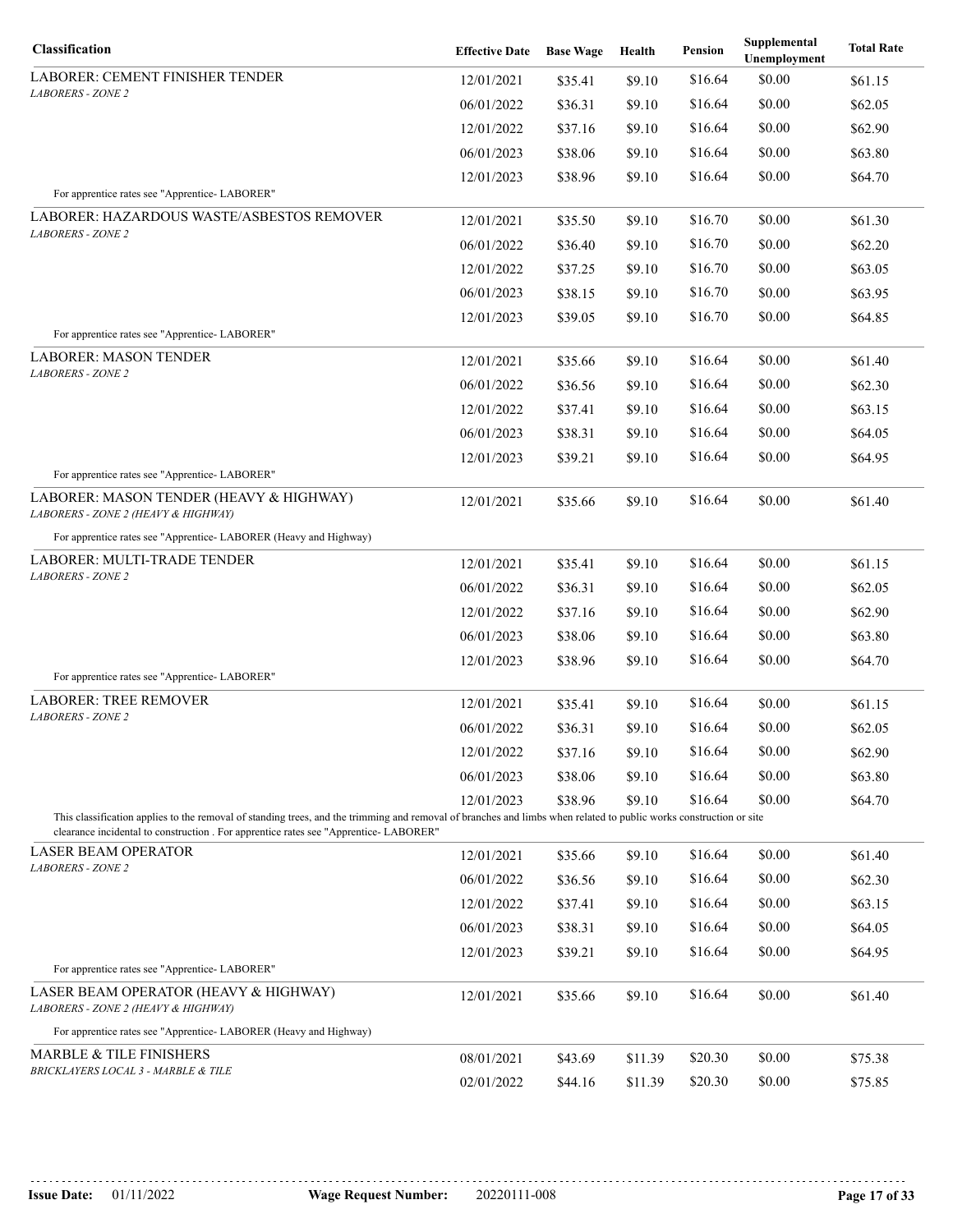Supplemental

| <b>Effective Date -</b> |         | 08/01/2021 |                             |         |         | Supplemental |                   |  |
|-------------------------|---------|------------|-----------------------------|---------|---------|--------------|-------------------|--|
| Step                    | percent |            | Apprentice Base Wage Health |         | Pension | Unemployment | <b>Total Rate</b> |  |
|                         | 50      |            | \$21.85                     | \$11.39 | \$20.30 | \$0.00       | \$53.54           |  |
| 2                       | 60      |            | \$26.21                     | \$11.39 | \$20.30 | \$0.00       | \$57.90           |  |
| 3                       | 70      |            | \$30.58                     | \$11.39 | \$20.30 | \$0.00       | \$62.27           |  |
| $\overline{4}$          | 80      |            | \$34.95                     | \$11.39 | \$20.30 | \$0.00       | \$66.64           |  |
| 5                       | 90      |            | \$39.32                     | \$11.39 | \$20.30 | \$0.00       | \$71.01           |  |
|                         |         |            |                             |         |         |              |                   |  |

# **Apprentice -** *MARBLE & TILE FINISHER - Local 3 Marble & Tile*

#### 02/01/2022 **Effective Date -**

| Step                                | percent |                                              | Apprentice Base Wage Health |         | Pension | . .<br>Unemployment | <b>Total Rate</b> |         |
|-------------------------------------|---------|----------------------------------------------|-----------------------------|---------|---------|---------------------|-------------------|---------|
|                                     | 50      |                                              | \$22.08                     | \$11.39 | \$20.30 | \$0.00              |                   | \$53.77 |
| 2                                   | 60      |                                              | \$26.50                     | \$11.39 | \$20.30 | \$0.00              |                   | \$58.19 |
| 3                                   | 70      |                                              | \$30.91                     | \$11.39 | \$20.30 | \$0.00              |                   | \$62.60 |
| 4                                   | 80      |                                              | \$35.33                     | \$11.39 | \$20.30 | \$0.00              |                   | \$67.02 |
| 5                                   | 90      |                                              | \$39.74                     | \$11.39 | \$20.30 | \$0.00              |                   | \$71.43 |
|                                     | Notes:  |                                              |                             |         |         |                     |                   |         |
|                                     |         | <b>Apprentice to Journeyworker Ratio:1:3</b> |                             |         |         |                     |                   |         |
|                                     |         | MARBLE MASONS, TILELAYERS & TERRAZZO MECH    | 08/01/2021                  | \$57.17 | \$11.39 | \$22.24             | \$0.00            | \$90.80 |
| BRICKLAYERS LOCAL 3 - MARBLE & TILE |         | 02/01/2022                                   | \$57.74                     | \$11.39 | \$22.24 | \$0.00              | \$91.37           |         |

## **Apprentice -** *MARBLE-TILE-TERRAZZO MECHANIC - Local 3 Marble & Tile*

| <b>Effective Date -</b> |         | 08/01/2021 |                             |         |         | Supplemental |                   |  |
|-------------------------|---------|------------|-----------------------------|---------|---------|--------------|-------------------|--|
| <b>Step</b>             | percent |            | Apprentice Base Wage Health |         | Pension | Unemployment | <b>Total Rate</b> |  |
|                         | 50      |            | \$28.59                     | \$11.39 | \$22.24 | \$0.00       | \$62.22           |  |
|                         | 60      |            | \$34.30                     | \$11.39 | \$22.24 | \$0.00       | \$67.93           |  |
|                         | 70      |            | \$40.02                     | \$11.39 | \$22.24 | \$0.00       | \$73.65           |  |
| 4                       | 80      |            | \$45.74                     | \$11.39 | \$22.24 | \$0.00       | \$79.37           |  |
|                         | 90      |            | \$51.45                     | \$11.39 | \$22.24 | \$0.00       | \$85.08           |  |

## 02/01/2022 Pension Supplemental Step percent Apprentice Base Wage Health Pension Unemployment Total Rate **Effective Date -** 1 50 \$28.87 \$11.39 \$22.24 \$0.00 \$62.50 2 60 \$34.64 \$11.39 \$22.24 \$0.00 \$68.27 3 70 \$40.42 \$11.39 \$22.24 \$0.00 \$74.05 4 80 \$46.19 \$11.39 \$22.24 \$0.00 \$79.82 5 90 \$51.97 \$11.39 \$22.24 \$0.00 \$85.60 **Notes:**

**Apprentice to Journeyworker Ratio:1:5**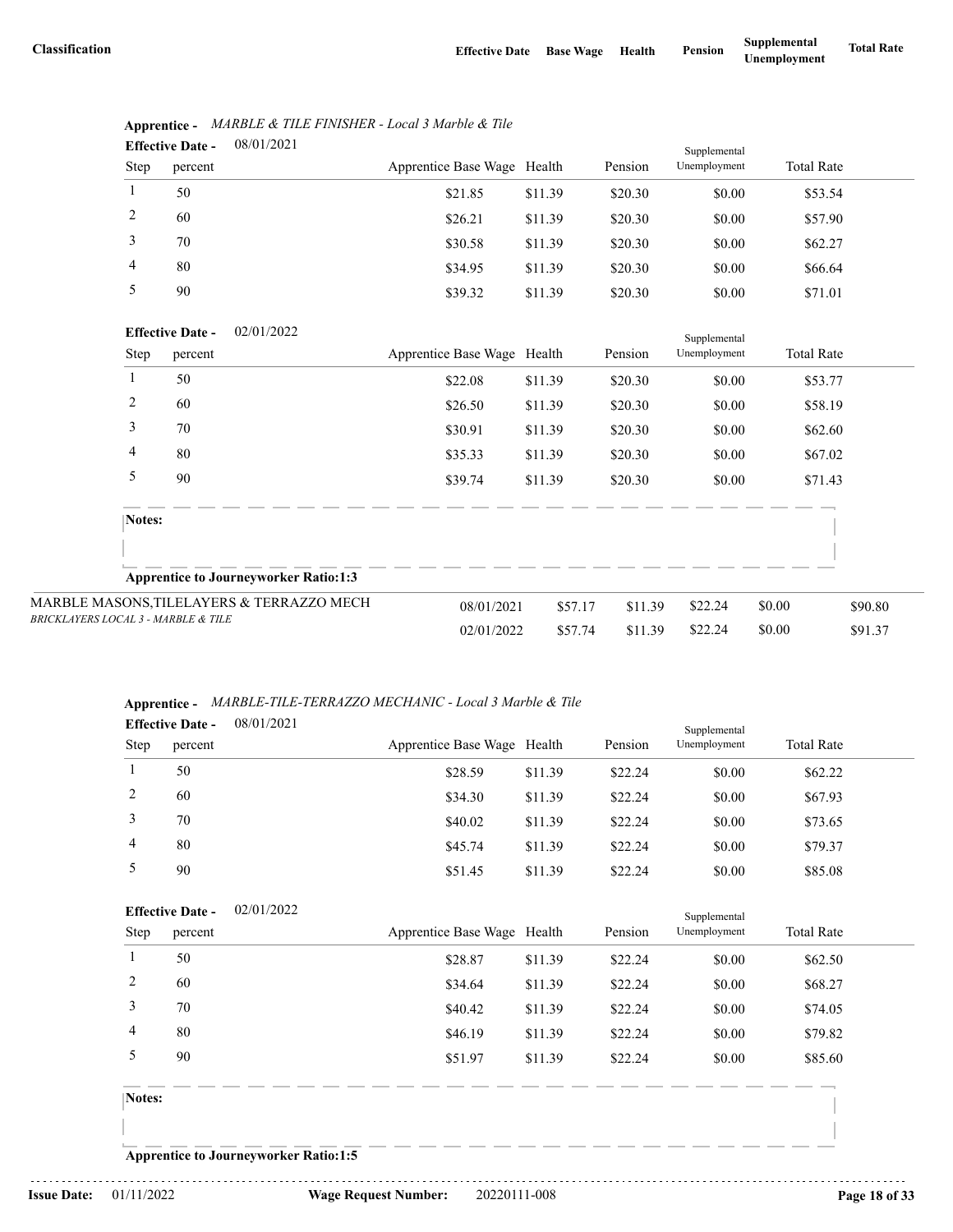| <b>Classification</b>                                                                 | <b>Effective Date</b> | <b>Base Wage</b> | Health  | <b>Pension</b> | Supplemental<br>Unemployment | <b>Total Rate</b> |
|---------------------------------------------------------------------------------------|-----------------------|------------------|---------|----------------|------------------------------|-------------------|
| MECH. SWEEPER OPERATOR (ON CONST. SITES)<br><i><b>OPERATING ENGINEERS LOCAL 4</b></i> | 12/01/2021            | \$50.83          | \$14.00 | \$16.05        | \$0.00                       | \$80.88           |
| For apprentice rates see "Apprentice-OPERATING ENGINEERS"                             |                       |                  |         |                |                              |                   |
| MECHANICS MAINTENANCE<br><i><b>OPERATING ENGINEERS LOCAL 4</b></i>                    | 12/01/2021            | \$50.83          | \$14.00 | \$16.05        | \$0.00                       | \$80.88           |
| For apprentice rates see "Apprentice-OPERATING ENGINEERS"                             |                       |                  |         |                |                              |                   |
| MILLWRIGHT (Zone 2)<br>MILLWRIGHTS LOCAL 1121 - Zone 2                                | 01/03/2022            | \$40.67          | \$8.58  | \$21.57        | \$0.00                       | \$70.82           |
|                                                                                       | 01/02/2023            | \$41.92          | \$8.58  | \$21.57        | \$0.00                       | \$72.07           |

# **Apprentice -** *MILLWRIGHT - Local 1121 Zone 2*

| <b>Effective Date -</b> |         | 01/03/2022 |                             |        |         | Supplemental |                   |  |
|-------------------------|---------|------------|-----------------------------|--------|---------|--------------|-------------------|--|
| <b>Step</b>             | percent |            | Apprentice Base Wage Health |        | Pension | Unemployment | <b>Total Rate</b> |  |
|                         | 55      |            | \$22.37                     | \$8.58 | \$5.72  | \$0.00       | \$36.67           |  |
|                         | 65      |            | \$26.44                     | \$8.58 | \$17.93 | \$0.00       | \$52.95           |  |
|                         | 75      |            | \$30.50                     | \$8.58 | \$18.98 | \$0.00       | \$58.06           |  |
| 4                       | 85      |            | \$34.57                     | \$8.58 | \$20.01 | \$0.00       | \$63.16           |  |

## 01/02/2023 **Effective Date -**

| <b>Effective Date -</b> |         | 01/02/2023 |                             |        | Supplemental |              |                   |  |
|-------------------------|---------|------------|-----------------------------|--------|--------------|--------------|-------------------|--|
| <b>Step</b>             | percent |            | Apprentice Base Wage Health |        | Pension      | Unemployment | <b>Total Rate</b> |  |
|                         | 55      |            | \$23.06                     | \$8.58 | \$5.72       | \$0.00       | \$37.36           |  |
|                         | 65      |            | \$27.25                     | \$8.58 | \$17.93      | \$0.00       | \$53.76           |  |
|                         | 75      |            | \$31.44                     | \$8.58 | \$18.98      | \$0.00       | \$59.00           |  |
|                         | 85      |            | \$35.63                     | \$8.58 | \$20.01      | \$0.00       | \$64.22           |  |

| <b>Notes:</b> Step $1\&2$ Appr. indentured after $1/6/2020$ receive no pension, |
|---------------------------------------------------------------------------------|
| but do receive annuity. (Step 1 $$5.72$ , Step 2 $$6.66$ )                      |
| Steps are 2,000 hours                                                           |

**Apprentice to Journeyworker Ratio:1:4**

| <b>MORTAR MIXER</b>                                                             | 12/01/2021 | \$35.66 | \$9.10  | \$16.64 | \$0.00 | \$61.40 |
|---------------------------------------------------------------------------------|------------|---------|---------|---------|--------|---------|
| <b>LABORERS - ZONE 2</b>                                                        | 06/01/2022 | \$36.56 | \$9.10  | \$16.64 | \$0.00 | \$62.30 |
|                                                                                 | 12/01/2022 | \$37.41 | \$9.10  | \$16.64 | \$0.00 | \$63.15 |
|                                                                                 | 06/01/2023 | \$38.31 | \$9.10  | \$16.64 | \$0.00 | \$64.05 |
|                                                                                 | 12/01/2023 | \$39.21 | \$9.10  | \$16.64 | \$0.00 | \$64.95 |
| For apprentice rates see "Apprentice-LABORER"                                   |            |         |         |         |        |         |
| OILER (OTHER THAN TRUCK CRANES, GRADALLS)<br><b>OPERATING ENGINEERS LOCAL 4</b> | 12/01/2021 | \$23.48 | \$14.00 | \$16.05 | \$0.00 | \$53.53 |
| For apprentice rates see "Apprentice- OPERATING ENGINEERS"                      |            |         |         |         |        |         |
| OILER (TRUCK CRANES, GRADALLS)<br><b>OPERATING ENGINEERS LOCAL 4</b>            | 12/01/2021 | \$28.44 | \$14.00 | \$16.05 | \$0.00 | \$58.49 |
| For apprentice rates see "Apprentice- OPERATING ENGINEERS"                      |            |         |         |         |        |         |
| OTHER POWER DRIVEN EQUIPMENT - CLASS II<br><b>OPERATING ENGINEERS LOCAL 4</b>   | 12/01/2021 | \$50.83 | \$14.00 | \$16.05 | \$0.00 | \$80.88 |

For apprentice rates see "Apprentice- OPERATING ENGINEERS"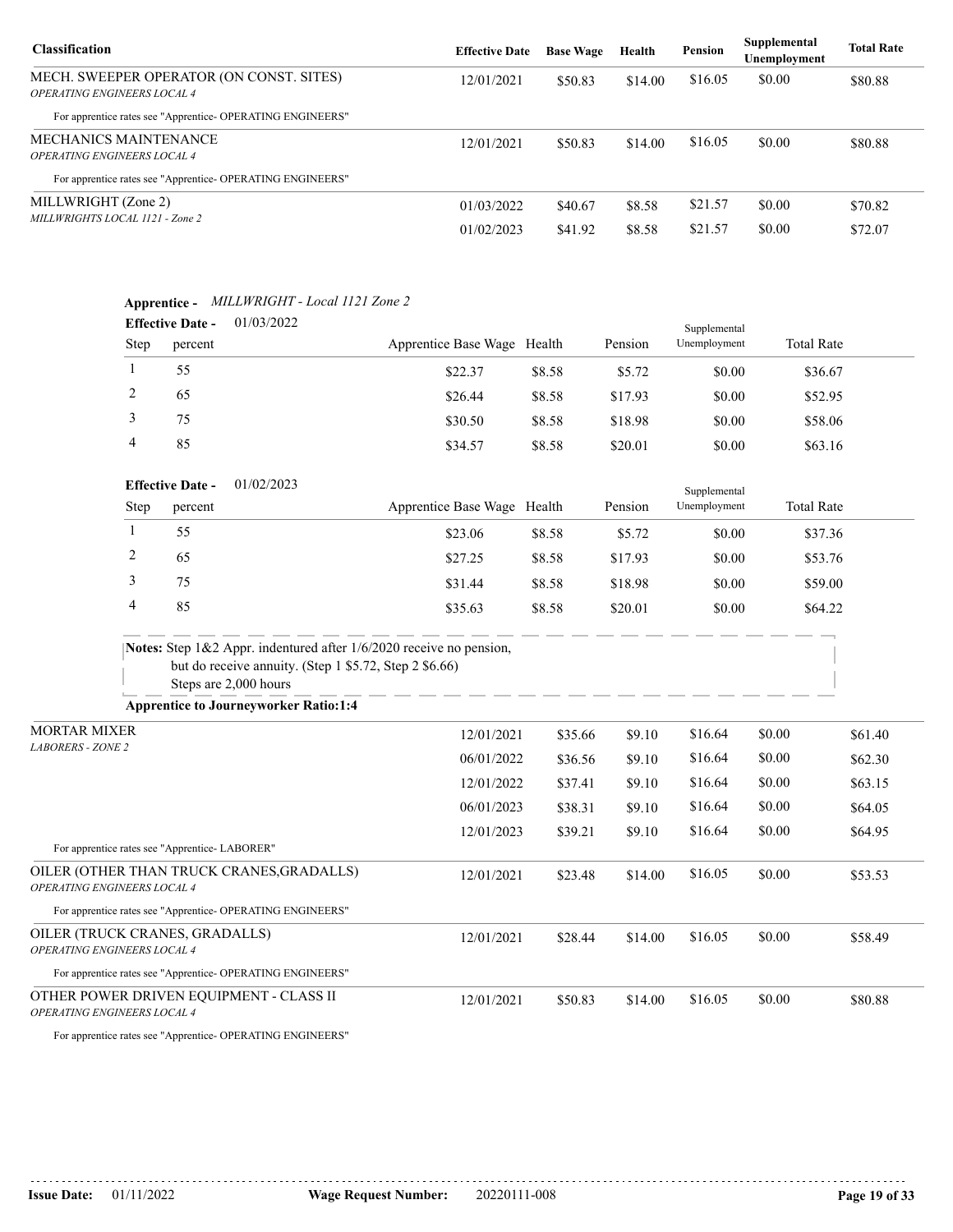| <b>Classification</b>             | <b>Effective Date</b> | <b>Base Wage</b> | Health | Pension | Supplemental<br>Unemployment | <b>Total Rate</b> |
|-----------------------------------|-----------------------|------------------|--------|---------|------------------------------|-------------------|
| PAINTER (BRIDGES/TANKS)           | 01/01/2022            | \$53.66          | \$8.65 | \$23.05 | \$0.00                       | \$85.36           |
| <i>PAINTERS LOCAL 35 - ZONE 2</i> | 07/01/2022            | \$54.86          | \$8.65 | \$23.05 | \$0.00                       | \$86.56           |
|                                   | 01/01/2023            | \$56.06          | \$8.65 | \$23.05 | \$0.00                       | \$87.76           |
|                                   | 07/01/2023            | \$57.26          | \$8.65 | \$23.05 | \$0.00                       | \$88.96           |
|                                   | 01/01/2024            | \$58.46          | \$8.65 | \$23.05 | \$0.00                       | \$90.16           |
|                                   | 07/01/2024            | \$59.66          | \$8.65 | \$23.05 | \$0.00                       | \$91.36           |
|                                   | 01/01/2025            | \$60.86          | \$8.65 | \$23.05 | \$0.00                       | \$92.56           |

## **Apprentice -** *PAINTER Local 35 - BRIDGES/TANKS*

|                 | <b>Effective Date -</b> | 01/01/2022 |                             |        |         | Supplemental |                   |  |  |
|-----------------|-------------------------|------------|-----------------------------|--------|---------|--------------|-------------------|--|--|
| Step            | percent                 |            | Apprentice Base Wage Health |        | Pension | Unemployment | <b>Total Rate</b> |  |  |
| $\mathbf{1}$    | 50                      |            | \$26.83                     | \$8.65 | \$0.00  | \$0.00       | \$35.48           |  |  |
| 2               | 55                      |            | \$29.51                     | \$8.65 | \$6.27  | \$0.00       | \$44.43           |  |  |
| 3               | 60                      |            | \$32.20                     | \$8.65 | \$6.84  | \$0.00       | \$47.69           |  |  |
| $\overline{4}$  | 65                      |            | \$34.88                     | \$8.65 | \$7.41  | \$0.00       | \$50.94           |  |  |
| 5               | 70                      |            | \$37.56                     | \$8.65 | \$19.63 | \$0.00       | \$65.84           |  |  |
| 6               | 75                      |            | \$40.25                     | \$8.65 | \$20.20 | \$0.00       | \$69.10           |  |  |
| $7\phantom{.0}$ | 80                      |            | \$42.93                     | \$8.65 | \$20.77 | \$0.00       | \$72.35           |  |  |
| 8               | 90                      |            | \$48.29                     | \$8.65 | \$21.91 | \$0.00       | \$78.85           |  |  |
|                 |                         |            |                             |        |         |              |                   |  |  |

#### 07/01/2022 **Effective Date -**

| <b>Effective Date -</b>                                  | 07/01/2022                                                       |                             |         |         | Supplemental |        |                   |
|----------------------------------------------------------|------------------------------------------------------------------|-----------------------------|---------|---------|--------------|--------|-------------------|
| Step<br>percent                                          |                                                                  | Apprentice Base Wage Health |         | Pension | Unemployment |        | <b>Total Rate</b> |
| 1<br>50                                                  |                                                                  | \$27.43                     | \$8.65  | \$0.00  | \$0.00       |        | \$36.08           |
| $\overline{c}$<br>55                                     |                                                                  | \$30.17                     | \$8.65  | \$6.27  | \$0.00       |        | \$45.09           |
| 3<br>60                                                  |                                                                  | \$32.92                     | \$8.65  | \$6.84  | \$0.00       |        | \$48.41           |
| 4<br>65                                                  |                                                                  | \$35.66                     | \$8.65  | \$7.41  | \$0.00       |        | \$51.72           |
| 5<br>70                                                  |                                                                  | \$38.40                     | \$8.65  | \$19.63 | \$0.00       |        | \$66.68           |
| 6<br>75                                                  |                                                                  | \$41.15                     | \$8.65  | \$20.20 | \$0.00       |        | \$70.00           |
| 7<br>80                                                  |                                                                  | \$43.89                     | \$8.65  | \$20.77 | \$0.00       |        | \$73.31           |
| $\,8\,$<br>90                                            |                                                                  | \$49.37                     | \$8.65  | \$21.91 | \$0.00       |        | \$79.93           |
| Notes:                                                   |                                                                  |                             |         |         |              |        |                   |
|                                                          | Steps are 750 hrs.                                               |                             |         |         |              |        |                   |
|                                                          | <b>Apprentice to Journeyworker Ratio:1:1</b>                     |                             |         |         |              |        |                   |
| PAINTER (SPRAY OR SANDBLAST, NEW) *                      |                                                                  | 01/01/2022                  | \$44.56 | \$8.65  | \$23.05      | \$0.00 | \$76.26           |
|                                                          | * If 30% or more of surfaces to be painted are new construction, | 07/01/2022                  | \$45.76 | \$8.65  | \$23.05      | \$0.00 | \$77.46           |
| NEW paint rate shall be used. PAINTERS LOCAL 35 - ZONE 2 |                                                                  | 01/01/2023                  | \$46.96 | \$8.65  | \$23.05      | \$0.00 | \$78.66           |
|                                                          |                                                                  | 07/01/2023                  | \$48.16 | \$8.65  | \$23.05      | \$0.00 | \$79.86           |
|                                                          |                                                                  | 01/01/2024                  | \$49.36 | \$8.65  | \$23.05      | \$0.00 | \$81.06           |
|                                                          |                                                                  | 07/01/2024                  | \$50.56 | \$8.65  | \$23.05      | \$0.00 | \$82.26           |

01/01/2025 \$51.76 \$8.65 \$23.05 \$0.00 \$83.46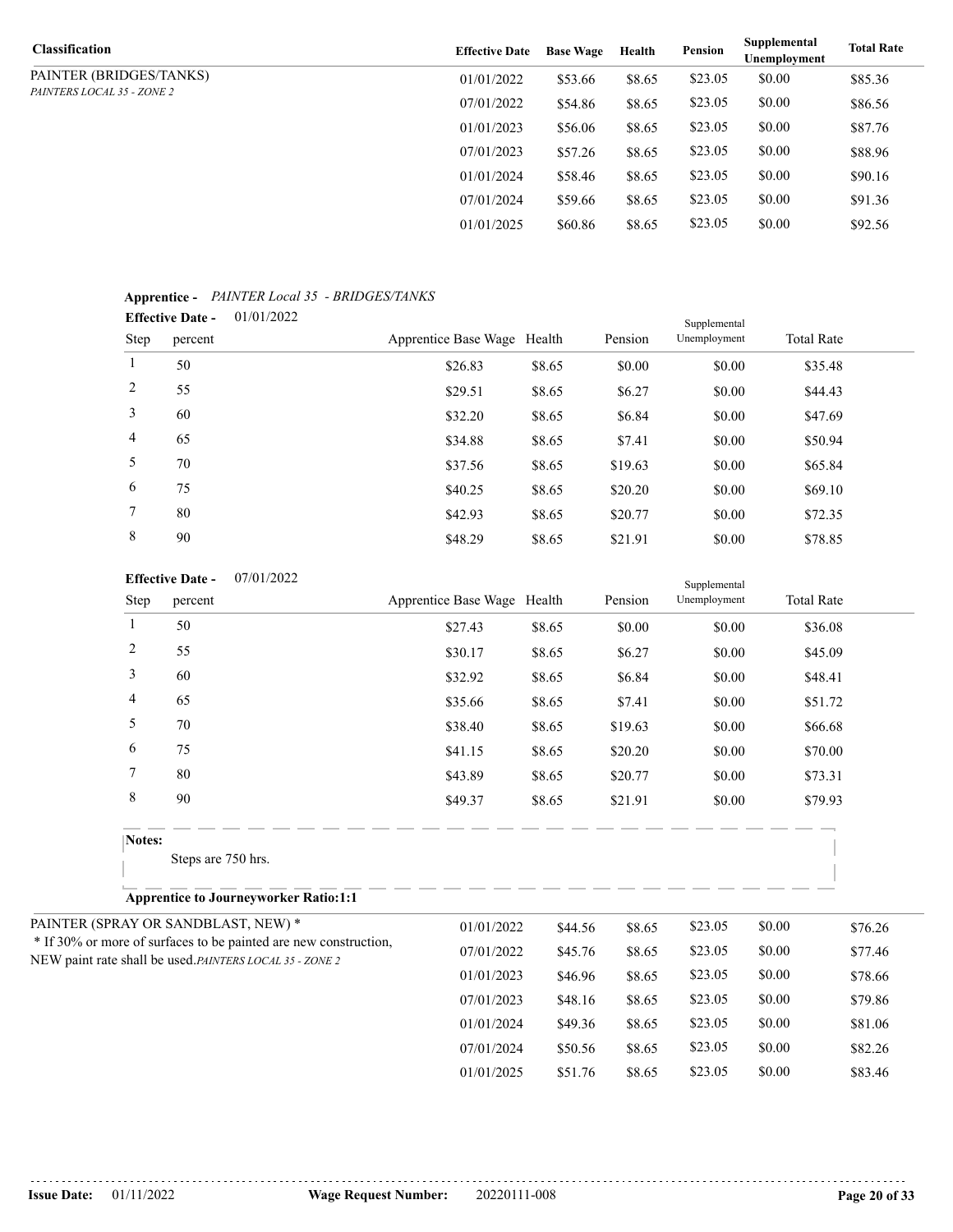07/01/2024 \$48.62 \$8.65 \$23.05 \$0.00 \$80.32 01/01/2025 \$49.82 \$8.65 \$23.05 \$0.00 \$81.52

|                | 01/01/2022<br><b>Effective Date -</b> | Supplemental                |        |         |              |                   |  |  |
|----------------|---------------------------------------|-----------------------------|--------|---------|--------------|-------------------|--|--|
| Step           | percent                               | Apprentice Base Wage Health |        | Pension | Unemployment | <b>Total Rate</b> |  |  |
| 1              | 50                                    | \$22.28                     | \$8.65 | \$0.00  | \$0.00       | \$30.93           |  |  |
| 2              | 55                                    | \$24.51                     | \$8.65 | \$6.27  | \$0.00       | \$39.43           |  |  |
| 3              | 60                                    | \$26.74                     | \$8.65 | \$6.84  | \$0.00       | \$42.23           |  |  |
| $\overline{4}$ | 65                                    | \$28.96                     | \$8.65 | \$7.41  | \$0.00       | \$45.02           |  |  |
| 5              | 70                                    | \$31.19                     | \$8.65 | \$19.63 | \$0.00       | \$59.47           |  |  |
| 6              | 75                                    | \$33.42                     | \$8.65 | \$20.20 | \$0.00       | \$62.27           |  |  |
| 7              | 80                                    | \$35.65                     | \$8.65 | \$20.77 | \$0.00       | \$65.07           |  |  |
| 8              | 90                                    | \$40.10                     | \$8.65 | \$21.91 | \$0.00       | \$70.66           |  |  |

|                | Apprentice - PAINTER Local 35 Zone 2 - Spray/Sandblast - New |
|----------------|--------------------------------------------------------------|
| Effective Date | 01/01/2022                                                   |

### 07/01/2022 **Effective Date -**

| <b>Effective Date -</b><br>07/01/2022 |                |                                              |                             |         |         | Supplemental |         |                   |
|---------------------------------------|----------------|----------------------------------------------|-----------------------------|---------|---------|--------------|---------|-------------------|
|                                       | Step           | percent                                      | Apprentice Base Wage Health |         | Pension | Unemployment |         | <b>Total Rate</b> |
|                                       | $\mathbf{1}$   | 50                                           | \$22.88                     | \$8.65  | \$0.00  | \$0.00       |         | \$31.53           |
|                                       | $\overline{c}$ | 55                                           | \$25.17                     | \$8.65  | \$6.27  | \$0.00       |         | \$40.09           |
|                                       | 3              | 60                                           | \$27.46                     | \$8.65  | \$6.84  | \$0.00       |         | \$42.95           |
|                                       | 4              | 65                                           | \$29.74                     | \$8.65  | \$7.41  | \$0.00       |         | \$45.80           |
|                                       | 5              | 70                                           | \$32.03                     | \$8.65  | \$19.63 | \$0.00       |         | \$60.31           |
|                                       | 6              | 75                                           | \$34.32                     | \$8.65  | \$20.20 | \$0.00       |         | \$63.17           |
|                                       | 7              | 80                                           | \$36.61                     | \$8.65  | \$20.77 | \$0.00       |         | \$66.03           |
|                                       | 8              | 90                                           | \$41.18                     | \$8.65  | \$21.91 | \$0.00       |         | \$71.74           |
|                                       | Notes:         |                                              |                             |         |         |              |         |                   |
|                                       |                | Steps are 750 hrs.                           |                             |         |         |              |         |                   |
|                                       |                | <b>Apprentice to Journeyworker Ratio:1:1</b> |                             |         |         |              |         |                   |
|                                       |                | PAINTER (SPRAY OR SANDBLAST, REPAINT)        | 01/01/2022                  | \$42.62 | \$8.65  | \$23.05      | \$0.00  | \$74.32           |
| PAINTERS LOCAL 35 - ZONE 2            |                | 07/01/2022                                   | \$43.82                     | \$8.65  | \$23.05 | \$0.00       | \$75.52 |                   |
|                                       |                |                                              | 01/01/2023                  | \$45.02 | \$8.65  | \$23.05      | \$0.00  | \$76.72           |
|                                       |                |                                              | 07/01/2023                  | \$46.22 | \$8.65  | \$23.05      | \$0.00  | \$77.92           |
|                                       |                |                                              | 01/01/2024                  | \$47.42 | \$8.65  | \$23.05      | \$0.00  | \$79.12           |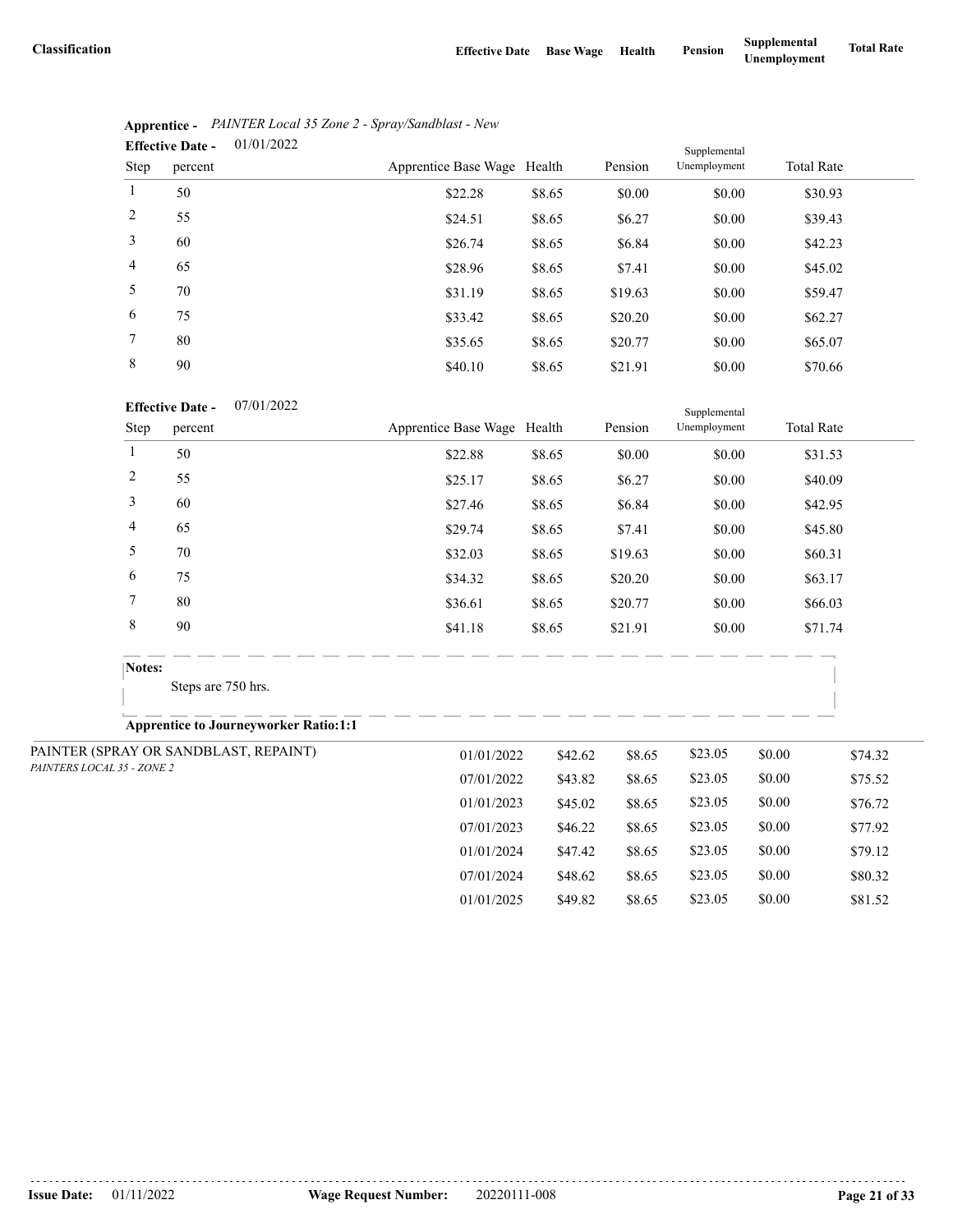|                | 01/01/2022<br><b>Effective Date -</b> |                             |        |         | Supplemental |                   |  |
|----------------|---------------------------------------|-----------------------------|--------|---------|--------------|-------------------|--|
| Step           | percent                               | Apprentice Base Wage Health |        | Pension | Unemployment | <b>Total Rate</b> |  |
| $\mathbf{1}$   | 50                                    | \$21.31                     | \$8.65 | \$0.00  | \$0.00       | \$29.96           |  |
| 2              | 55                                    | \$23.44                     | \$8.65 | \$6.27  | \$0.00       | \$38.36           |  |
| 3              | 60                                    | \$25.57                     | \$8.65 | \$6.84  | \$0.00       | \$41.06           |  |
| $\overline{4}$ | 65                                    | \$27.70                     | \$8.65 | \$7.41  | \$0.00       | \$43.76           |  |
| 5              | 70                                    | \$29.83                     | \$8.65 | \$19.63 | \$0.00       | \$58.11           |  |
| 6              | 75                                    | \$31.97                     | \$8.65 | \$20.20 | \$0.00       | \$60.82           |  |
| 7              | 80                                    | \$34.10                     | \$8.65 | \$20.77 | \$0.00       | \$63.52           |  |
| 8              | 90                                    | \$38.36                     | \$8.65 | \$21.91 | \$0.00       | \$68.92           |  |

|                               | Apprentice - PAINTER Local 35 Zone 2 - Spray/Sandblast - Repaint |
|-------------------------------|------------------------------------------------------------------|
| Effective Date $-$ 01/01/2022 |                                                                  |

| 07/01/2022 |
|------------|
|            |

|                | <b>Effective Date -</b><br>07/01/2022                            |                             | Supplemental |         |              |        |                   |
|----------------|------------------------------------------------------------------|-----------------------------|--------------|---------|--------------|--------|-------------------|
| Step           | percent                                                          | Apprentice Base Wage Health |              | Pension | Unemployment |        | <b>Total Rate</b> |
| $\mathbf{1}$   | 50                                                               | \$21.91                     | \$8.65       | \$0.00  | \$0.00       |        | \$30.56           |
| $\overline{c}$ | 55                                                               | \$24.10                     | \$8.65       | \$6.27  | \$0.00       |        | \$39.02           |
| 3              | 60                                                               | \$26.29                     | \$8.65       | \$6.84  | \$0.00       |        | \$41.78           |
| 4              | 65                                                               | \$28.48                     | \$8.65       | \$7.41  | \$0.00       |        | \$44.54           |
| 5              | 70                                                               | \$30.67                     | \$8.65       | \$19.63 | \$0.00       |        | \$58.95           |
| 6              | 75                                                               | \$32.87                     | \$8.65       | \$20.20 | \$0.00       |        | \$61.72           |
| 7              | 80                                                               | \$35.06                     | \$8.65       | \$20.77 | \$0.00       |        | \$64.48           |
| $\,8\,$        | 90                                                               | \$39.44                     | \$8.65       | \$21.91 | \$0.00       |        | \$70.00           |
| Notes:         |                                                                  |                             |              |         |              |        |                   |
|                | Steps are 750 hrs.                                               |                             |              |         |              |        |                   |
|                | <b>Apprentice to Journeyworker Ratio:1:1</b>                     |                             |              |         |              |        |                   |
|                | PAINTER / TAPER (BRUSH, NEW) *                                   | 01/01/2022                  | \$43.16      | \$8.65  | \$23.05      | \$0.00 | \$74.86           |
|                | * If 30% or more of surfaces to be painted are new construction, | 07/01/2022                  | \$44.36      | \$8.65  | \$23.05      | \$0.00 | \$76.06           |
|                | NEW paint rate shall be used.PAINTERS LOCAL 35 - ZONE 2          | 01/01/2023                  | \$45.56      | \$8.65  | \$23.05      | \$0.00 | \$77.26           |
|                |                                                                  | 07/01/2023                  | \$46.76      | \$8.65  | \$23.05      | \$0.00 | \$78.46           |
|                |                                                                  | 01/01/2024                  | \$47.96      | \$8.65  | \$23.05      | \$0.00 | \$79.66           |
|                |                                                                  | 07/01/2024                  | \$49.16      | \$8.65  | \$23.05      | \$0.00 | \$80.86           |
|                |                                                                  | 01/01/2025                  | \$50.36      | \$8.65  | \$23.05      | \$0.00 | \$82.06           |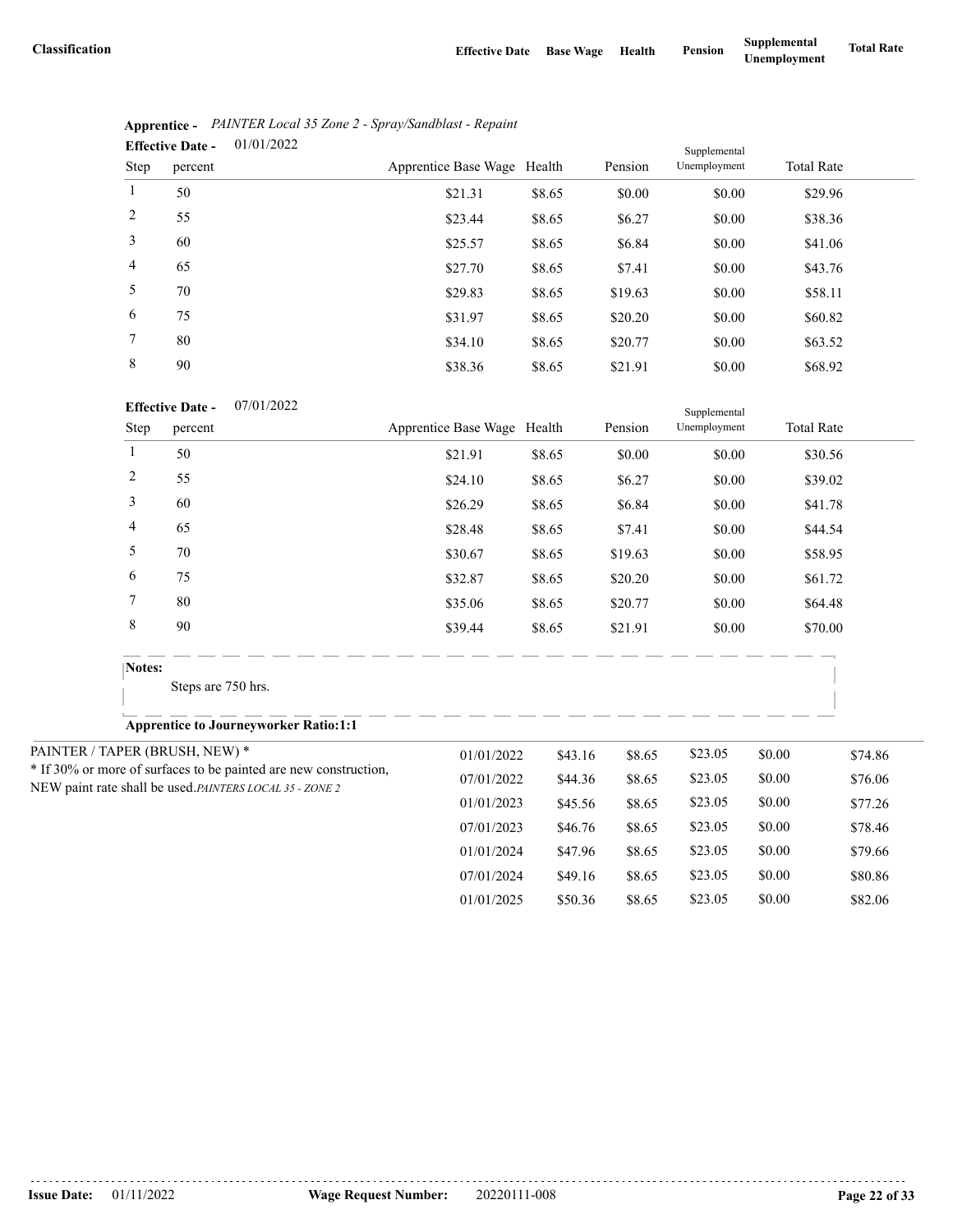07/01/2024 \$47.22 \$8.65 \$23.05 \$0.00 \$78.92 01/01/2025 \$48.42 \$8.65 \$23.05 \$0.00 \$80.12

|                | 01/01/2022<br><b>Effective Date -</b> |                             |        |         | Supplemental |                   |  |
|----------------|---------------------------------------|-----------------------------|--------|---------|--------------|-------------------|--|
| Step           | percent                               | Apprentice Base Wage Health |        | Pension | Unemployment | <b>Total Rate</b> |  |
| $\mathbf{1}$   | 50                                    | \$21.58                     | \$8.65 | \$0.00  | \$0.00       | \$30.23           |  |
| 2              | 55                                    | \$23.74                     | \$8.65 | \$6.27  | \$0.00       | \$38.66           |  |
| 3              | 60                                    | \$25.90                     | \$8.65 | \$6.84  | \$0.00       | \$41.39           |  |
| $\overline{4}$ | 65                                    | \$28.05                     | \$8.65 | \$7.41  | \$0.00       | \$44.11           |  |
| 5              | 70                                    | \$30.21                     | \$8.65 | \$19.63 | \$0.00       | \$58.49           |  |
| 6              | 75                                    | \$32.37                     | \$8.65 | \$20.20 | \$0.00       | \$61.22           |  |
| 7              | 80                                    | \$34.53                     | \$8.65 | \$20.77 | \$0.00       | \$63.95           |  |
| 8              | 90                                    | \$38.84                     | \$8.65 | \$21.91 | \$0.00       | \$69.40           |  |

# **Apprentice -** *PAINTER - Local 35 Zone 2 - BRUSH NEW*

### 07/01/2022 **Effective Date -**

|                            | <b>Effective Date -</b><br>07/01/2022        |                             | Supplemental |         |              |        |                   |  |
|----------------------------|----------------------------------------------|-----------------------------|--------------|---------|--------------|--------|-------------------|--|
| Step                       | percent                                      | Apprentice Base Wage Health |              | Pension | Unemployment |        | <b>Total Rate</b> |  |
| 1                          | 50                                           | \$22.18                     | \$8.65       | \$0.00  | \$0.00       |        | \$30.83           |  |
| $\overline{c}$             | 55                                           | \$24.40                     | \$8.65       | \$6.27  | \$0.00       |        | \$39.32           |  |
| 3                          | 60                                           | \$26.62                     | \$8.65       | \$6.84  | \$0.00       |        | \$42.11           |  |
| 4                          | 65                                           | \$28.83                     | \$8.65       | \$7.41  | \$0.00       |        | \$44.89           |  |
| 5                          | 70                                           | \$31.05                     | \$8.65       | \$19.63 | \$0.00       |        | \$59.33           |  |
| 6                          | 75                                           | \$33.27                     | \$8.65       | \$20.20 | \$0.00       |        | \$62.12           |  |
| 7                          | 80                                           | \$35.49                     | \$8.65       | \$20.77 | \$0.00       |        | \$64.91           |  |
| $\,$ 8 $\,$                | 90                                           | \$39.92                     | \$8.65       | \$21.91 | \$0.00       |        | \$70.48           |  |
|                            | Notes:                                       |                             |              |         |              |        |                   |  |
|                            | Steps are 750 hrs.                           |                             |              |         |              |        |                   |  |
|                            | <b>Apprentice to Journeyworker Ratio:1:1</b> |                             |              |         |              |        |                   |  |
|                            | PAINTER / TAPER (BRUSH, REPAINT)             | 01/01/2022                  | \$41.22      | \$8.65  | \$23.05      | \$0.00 | \$72.92           |  |
| PAINTERS LOCAL 35 - ZONE 2 |                                              | 07/01/2022                  | \$42.42      | \$8.65  | \$23.05      | \$0.00 | \$74.12           |  |
|                            |                                              | 01/01/2023                  | \$43.62      | \$8.65  | \$23.05      | \$0.00 | \$75.32           |  |
|                            |                                              | 07/01/2023                  | \$44.82      | \$8.65  | \$23.05      | \$0.00 | \$76.52           |  |
|                            |                                              | 01/01/2024                  | \$46.02      | \$8.65  | \$23.05      | \$0.00 | \$77.72           |  |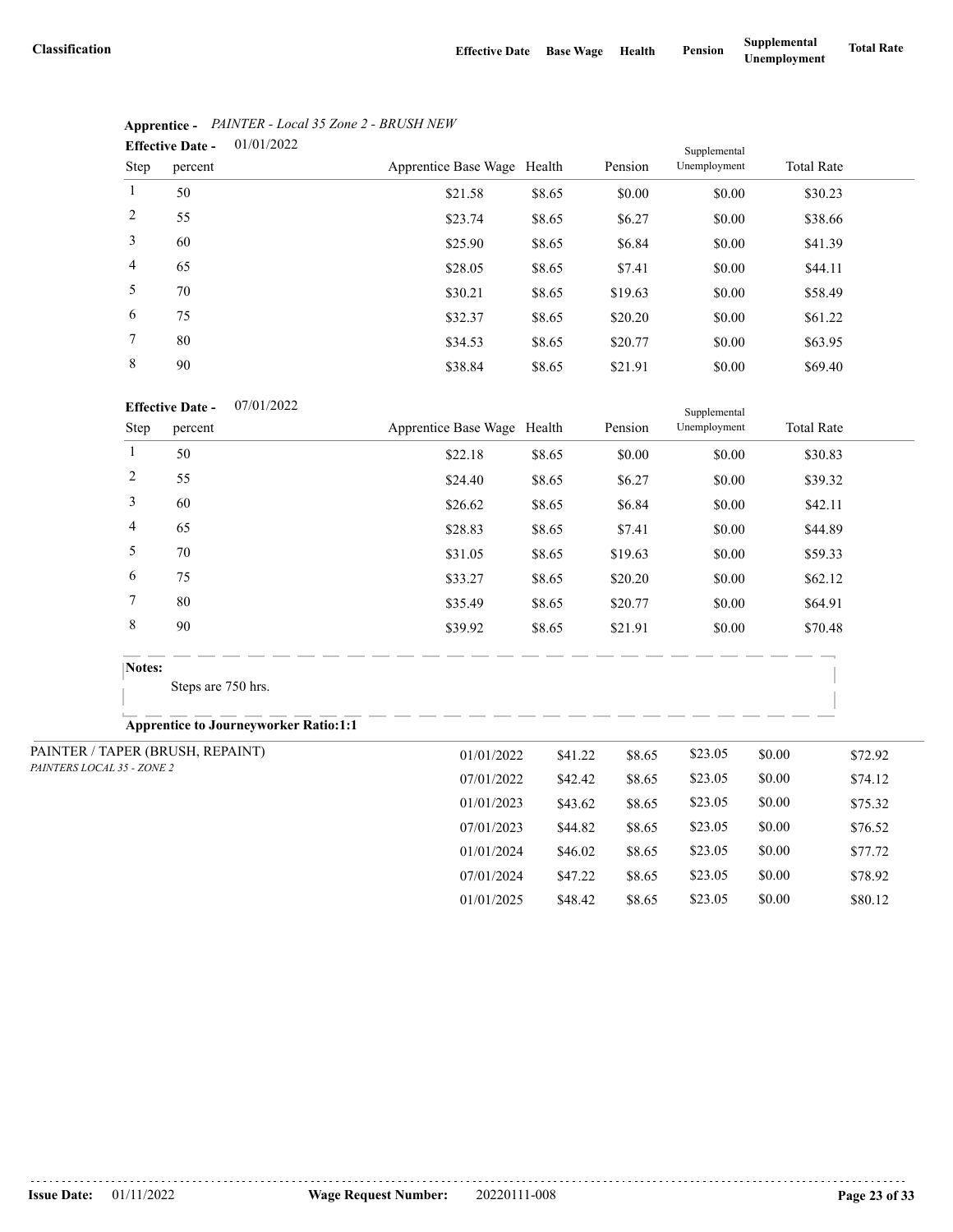Supplemental

|                | 01/01/2022<br><b>Effective Date -</b> |                             |        |         | Supplemental |                   |  |
|----------------|---------------------------------------|-----------------------------|--------|---------|--------------|-------------------|--|
| Step           | percent                               | Apprentice Base Wage Health |        | Pension | Unemployment | <b>Total Rate</b> |  |
| $\mathbf{1}$   | 50                                    | \$20.61                     | \$8.65 | \$0.00  | \$0.00       | \$29.26           |  |
| 2              | 55                                    | \$22.67                     | \$8.65 | \$6.27  | \$0.00       | \$37.59           |  |
| 3              | 60                                    | \$24.73                     | \$8.65 | \$6.84  | \$0.00       | \$40.22           |  |
| $\overline{4}$ | 65                                    | \$26.79                     | \$8.65 | \$7.41  | \$0.00       | \$42.85           |  |
| 5              | 70                                    | \$28.85                     | \$8.65 | \$19.63 | \$0.00       | \$57.13           |  |
| 6              | 75                                    | \$30.92                     | \$8.65 | \$20.20 | \$0.00       | \$59.77           |  |
| 7              | 80                                    | \$32.98                     | \$8.65 | \$20.77 | \$0.00       | \$62.40           |  |
| 8              | 90                                    | \$37.10                     | \$8.65 | \$21.91 | \$0.00       | \$67.66           |  |

# **Apprentice -** *PAINTER Local 35 Zone 2 - BRUSH REPAINT*

| <b>Effective Date -</b> | 07/01/2022 |
|-------------------------|------------|
|                         |            |

|                                                                       | Step   | percent                                                                                                      | Apprentice Base Wage Health |         | Pension | Unemployment |        | <b>Total Rate</b> |
|-----------------------------------------------------------------------|--------|--------------------------------------------------------------------------------------------------------------|-----------------------------|---------|---------|--------------|--------|-------------------|
|                                                                       | 1      | 50                                                                                                           | \$21.21                     | \$8.65  | \$0.00  | \$0.00       |        | \$29.86           |
|                                                                       | 2      | 55                                                                                                           | \$23.33                     | \$8.65  | \$6.27  | \$0.00       |        | \$38.25           |
|                                                                       | 3      | 60                                                                                                           | \$25.45                     | \$8.65  | \$6.84  | \$0.00       |        | \$40.94           |
|                                                                       | 4      | 65                                                                                                           | \$27.57                     | \$8.65  | \$7.41  | \$0.00       |        | \$43.63           |
|                                                                       | 5      | 70                                                                                                           | \$29.69                     | \$8.65  | \$19.63 | \$0.00       |        | \$57.97           |
|                                                                       | 6      | 75                                                                                                           | \$31.82                     | \$8.65  | \$20.20 | \$0.00       |        | \$60.67           |
|                                                                       | 7      | 80                                                                                                           | \$33.94                     | \$8.65  | \$20.77 | \$0.00       |        | \$63.36           |
|                                                                       | 8      | 90                                                                                                           | \$38.18                     | \$8.65  | \$21.91 | \$0.00       |        | \$68.74           |
|                                                                       | Notes: | Steps are 750 hrs.                                                                                           |                             |         |         |              |        |                   |
|                                                                       |        | <b>Apprentice to Journeyworker Ratio:1:1</b>                                                                 |                             |         |         |              |        |                   |
| LABORERS - ZONE 2 (HEAVY & HIGHWAY)                                   |        | PAINTER TRAFFIC MARKINGS (HEAVY/HIGHWAY)<br>For apprentice rates see "Apprentice-LABORER (Heavy and Highway) | 12/01/2021                  | \$35.41 | \$9.10  | \$16.64      | \$0.00 | \$61.15           |
| PANEL & PICKUP TRUCKS DRIVER<br>TEAMSTERS JOINT COUNCIL NO. 10 ZONE B |        |                                                                                                              | 12/01/2021                  | \$35.78 | \$13.41 | \$16.01      | \$0.00 | \$65.20           |
| DECK)<br>PILE DRIVER LOCAL 56 (ZONE 1)                                |        | PIER AND DOCK CONSTRUCTOR (UNDERPINNING AND<br>For apprentice rates see "Apprentice- PILE DRIVER"            | 08/01/2020                  | \$49.07 | \$9.40  | \$23.12      | \$0.00 | \$81.59           |
| PILE DRIVER<br>PILE DRIVER LOCAL 56 (ZONE 1)                          |        |                                                                                                              | 08/01/2020                  | \$49.07 | \$9.40  | \$23.12      | \$0.00 | \$81.59           |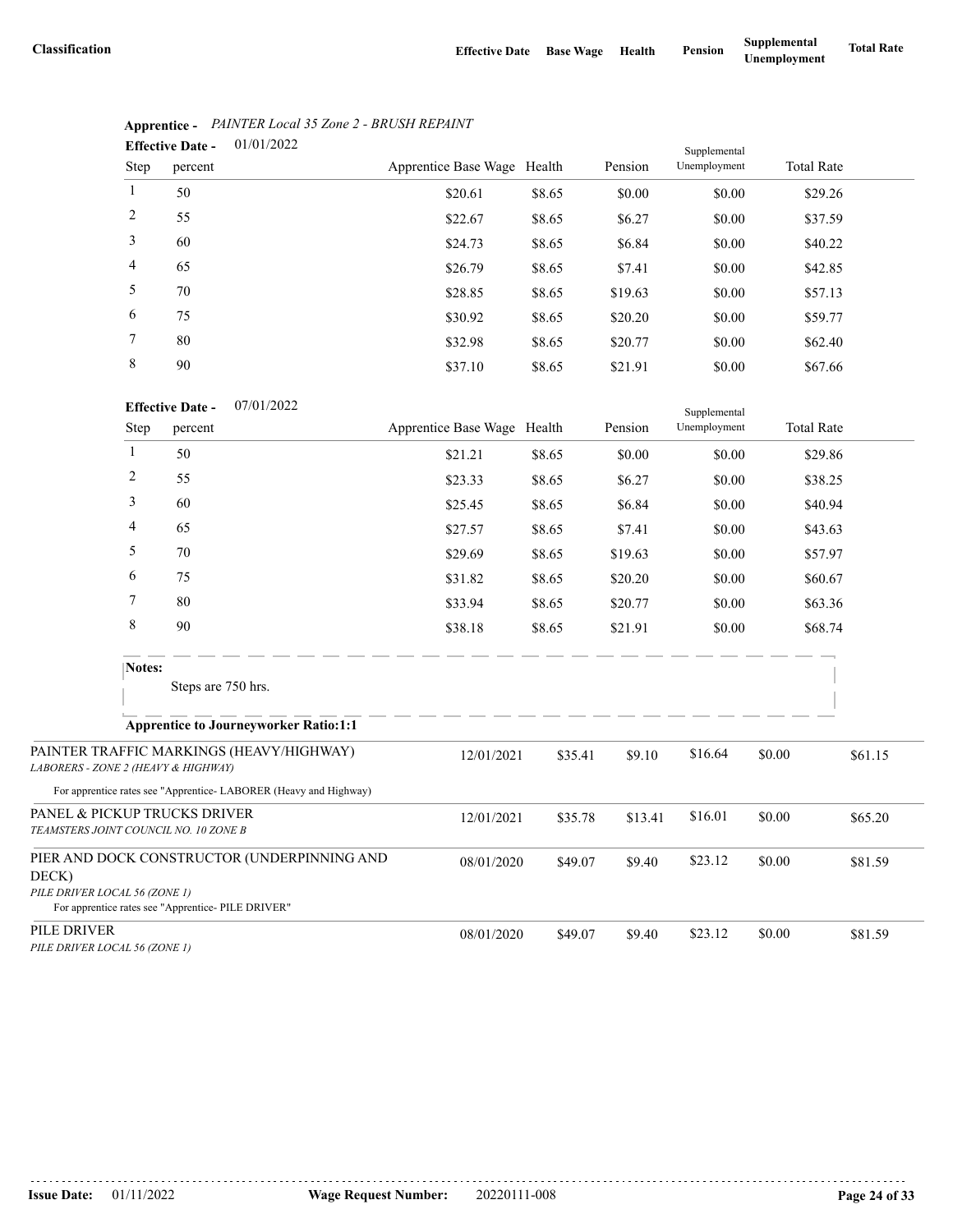| 08/01/2020<br><b>Effective Date -</b>             |        |                                                      |                             |         |         | Supplemental |                   |         |
|---------------------------------------------------|--------|------------------------------------------------------|-----------------------------|---------|---------|--------------|-------------------|---------|
|                                                   | Step   | percent                                              | Apprentice Base Wage Health |         | Pension | Unemployment | <b>Total Rate</b> |         |
| 1                                                 | 50     |                                                      | \$24.54                     | \$9.40  | \$23.12 | \$0.00       | \$57.06           |         |
| 2                                                 | 60     |                                                      | \$29.44                     | \$9.40  | \$23.12 | \$0.00       | \$61.96           |         |
| 3                                                 | 70     |                                                      | \$34.35                     | \$9.40  | \$23.12 | \$0.00       | \$66.87           |         |
| 4                                                 | 75     |                                                      | \$36.80                     | \$9.40  | \$23.12 | \$0.00       | \$69.32           |         |
| 5                                                 | 80     |                                                      | \$39.26                     | \$9.40  | \$23.12 | \$0.00       | \$71.78           |         |
| 6                                                 | 80     |                                                      | \$39.26                     | \$9.40  | \$23.12 | \$0.00       | \$71.78           |         |
| 7                                                 | 90     |                                                      | \$44.16                     | \$9.40  | \$23.12 | \$0.00       | \$76.68           |         |
| 8                                                 | 90     |                                                      | \$44.16                     | \$9.40  | \$23.12 | \$0.00       | \$76.68           |         |
|                                                   | Notes: |                                                      |                             |         |         |              |                   |         |
|                                                   |        | % Indentured After 10/1/17; 45/45/55/55/70/70/80/80  |                             |         |         |              |                   |         |
|                                                   |        | Step 1&2 \$34.01/3&4 \$41.46/5&6 \$62.80/7&8 \$69.25 |                             |         |         |              |                   |         |
|                                                   |        | <b>Apprentice to Journeyworker Ratio:1:5</b>         |                             |         |         |              |                   |         |
| PIPEFITTER & STEAMFITTER<br>PIPEFITTERS LOCAL 537 |        |                                                      | 03/01/2021                  | \$57.94 | \$11.70 | \$20.24      | \$0.00            | \$89.88 |

# **Apprentice -** *PILE DRIVER - Local 56 Zone 1*

## **Apprentice -** *PIPEFITTER - Local 537*

|                                                                    | 03/01/2021<br><b>Effective Date -</b> |         |                                                                                                                                 |                             |         |         | Supplemental |                   |         |
|--------------------------------------------------------------------|---------------------------------------|---------|---------------------------------------------------------------------------------------------------------------------------------|-----------------------------|---------|---------|--------------|-------------------|---------|
|                                                                    | Step                                  | percent |                                                                                                                                 | Apprentice Base Wage Health |         | Pension | Unemployment | <b>Total Rate</b> |         |
|                                                                    | 1                                     | 40      |                                                                                                                                 | \$23.18                     | \$11.70 | \$8.25  | \$0.00       | \$43.13           |         |
|                                                                    | $\overline{c}$                        | 45      |                                                                                                                                 | \$26.07                     | \$11.70 | \$20.24 | \$0.00       | \$58.01           |         |
|                                                                    | 3                                     | 60      |                                                                                                                                 | \$34.76                     | \$11.70 | \$20.24 | \$0.00       | \$66.70           |         |
|                                                                    | 4                                     | 70      |                                                                                                                                 | \$40.56                     | \$11.70 | \$20.24 | \$0.00       | \$72.50           |         |
|                                                                    | 5                                     | 80      |                                                                                                                                 | \$46.35                     | \$11.70 | \$20.24 | \$0.00       | \$78.29           |         |
|                                                                    | Notes:                                |         | ** 1:3; 3:15; 1:10 thereafter / Steps are 1 yr.<br>Refrig/AC Mechanic **1:1;1:2;2:4;3:6;4:8;5:10;6:12;7:14;8:17;9:20;10:23(Max) |                             |         |         |              |                   |         |
|                                                                    |                                       |         | <b>Apprentice to Journeyworker Ratio:**</b>                                                                                     |                             |         |         |              |                   |         |
| PIPELAYER                                                          |                                       |         |                                                                                                                                 | 12/01/2021                  | \$35.66 | \$9.10  | \$16.64      | \$0.00            | \$61.40 |
| <b>LABORERS - ZONE 2</b>                                           |                                       |         |                                                                                                                                 | 06/01/2022                  | \$36.56 | \$9.10  | \$16.64      | \$0.00            | \$62.30 |
|                                                                    |                                       |         |                                                                                                                                 | 12/01/2022                  | \$37.41 | \$9.10  | \$16.64      | \$0.00            | \$63.15 |
|                                                                    |                                       |         |                                                                                                                                 | 06/01/2023                  | \$38.31 | \$9.10  | \$16.64      | \$0.00            | \$64.05 |
|                                                                    |                                       |         |                                                                                                                                 | 12/01/2023                  | \$39.21 | \$9.10  | \$16.64      | \$0.00            | \$64.95 |
| For apprentice rates see "Apprentice-LABORER"                      |                                       |         |                                                                                                                                 |                             |         |         |              |                   |         |
| PIPELAYER (HEAVY & HIGHWAY)<br>LABORERS - ZONE 2 (HEAVY & HIGHWAY) |                                       |         |                                                                                                                                 | 12/01/2021                  | \$35.66 | \$9.10  | \$16.64      | \$0.00            | \$61.40 |

For apprentice rates see "Apprentice- LABORER (Heavy and Highway)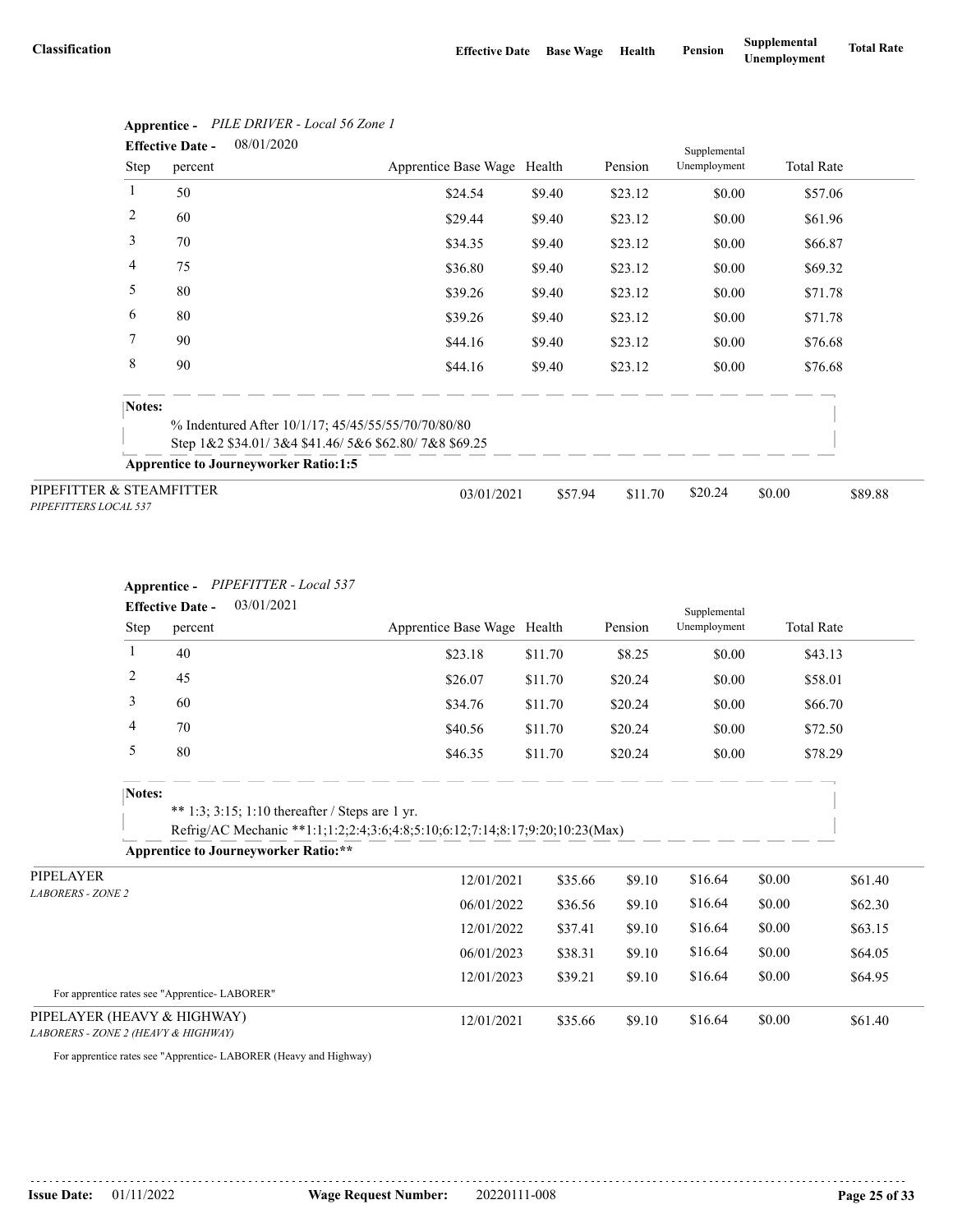| <b>Classification</b>          | <b>Effective Date</b> | <b>Base Wage</b> | Health  | <b>Pension</b> | Supplemental<br>Unemployment | <b>Total Rate</b> |
|--------------------------------|-----------------------|------------------|---------|----------------|------------------------------|-------------------|
| PLUMBERS & GASFITTERS          | 09/01/2021            | \$61.79          | \$13.57 | \$17.26        | \$0.00                       | \$92.62           |
| PLUMBERS & GASFITTERS LOCAL 12 | 02/27/2022            | \$63.39          | \$13.57 | \$17.26        | \$0.00                       | \$94.22           |
|                                | 09/04/2022            | \$65.09          | \$13.57 | \$17.26        | \$0.00                       | \$95.92           |
|                                | 02/26/2023            | \$66.79          | \$13.57 | \$17.26        | \$0.00                       | \$97.62           |
|                                | 09/03/2023            | \$68.54          | \$13.57 | \$17.26        | \$0.00                       | \$99.37           |
|                                | 03/03/2024            | \$70.34          | \$13.57 | \$17.26        | \$0.00                       | \$101.17          |
|                                | 09/01/2024            | \$72.14          | \$13.57 | \$17.26        | \$0.00                       | \$102.97          |
|                                | 03/02/2025            | \$73.94          | \$13.57 | \$17.26        | \$0.00                       | \$104.77          |

#### **Apprentice -** *PLUMBER/GASFITTER - Local 12* 09/01/2021 **Effective Date -**

|             | Littuve Date – | 0/01/2021 |                             |         |         | Supplemental |                   |  |
|-------------|----------------|-----------|-----------------------------|---------|---------|--------------|-------------------|--|
| <b>Step</b> | percent        |           | Apprentice Base Wage Health |         | Pension | Unemployment | <b>Total Rate</b> |  |
|             | 35             |           | \$21.63                     | \$13.57 | \$6.24  | \$0.00       | \$41.44           |  |
|             | 40             |           | \$24.72                     | \$13.57 | \$7.08  | \$0.00       | \$45.37           |  |
|             | 55             |           | \$33.98                     | \$13.57 | \$9.63  | \$0.00       | \$57.18           |  |
| 4           | 65             |           | \$40.16                     | \$13.57 | \$11.33 | \$0.00       | \$65.06           |  |
|             | 75             |           | \$46.34                     | \$13.57 | \$13.03 | \$0.00       | \$72.94           |  |

|                                                     |                | <b>Effective Date -</b> | 02/27/2022                                                                                   |                             |         |         | Supplemental |        |                   |
|-----------------------------------------------------|----------------|-------------------------|----------------------------------------------------------------------------------------------|-----------------------------|---------|---------|--------------|--------|-------------------|
|                                                     | Step           | percent                 |                                                                                              | Apprentice Base Wage Health |         | Pension | Unemployment |        | <b>Total Rate</b> |
|                                                     |                | 35                      |                                                                                              | \$22.19                     | \$13.57 | \$6.24  | \$0.00       |        | \$42.00           |
|                                                     | $\overline{c}$ | 40                      |                                                                                              | \$25.36                     | \$13.57 | \$7.08  | \$0.00       |        | \$46.01           |
|                                                     | 3              | 55                      |                                                                                              | \$34.86                     | \$13.57 | \$9.63  | \$0.00       |        | \$58.06           |
|                                                     | 4              | 65                      |                                                                                              | \$41.20                     | \$13.57 | \$11.33 | \$0.00       |        | \$66.10           |
|                                                     | 5              | 75                      |                                                                                              | \$47.54                     | \$13.57 | \$13.03 | \$0.00       |        | \$74.14           |
|                                                     | Notes:         |                         |                                                                                              |                             |         |         |              |        |                   |
|                                                     |                |                         | ** 1:2; 2:6; 3:10; 4:14; 5:19/Steps are 1 yr<br>Step4 with lic\$69.00, Step5 with lic\$76.87 |                             |         |         |              |        |                   |
|                                                     |                |                         | <b>Apprentice to Journeyworker Ratio:**</b>                                                  |                             |         |         |              |        |                   |
| PNEUMATIC CONTROLS (TEMP.)<br>PIPEFITTERS LOCAL 537 |                |                         |                                                                                              | 03/01/2021                  | \$57.94 | \$11.70 | \$20.24      | \$0.00 | \$89.88           |
|                                                     |                |                         | For apprentice rates see "Apprentice-PIPEFITTER" or "PLUMBER/PIPEFITTER"                     |                             |         |         |              |        |                   |
| PNEUMATIC DRILL/TOOL OPERATOR                       |                |                         |                                                                                              | 12/01/2021                  | \$35.66 | \$9.10  | \$16.64      | \$0.00 | \$61.40           |
| <b>LABORERS - ZONE 2</b>                            |                |                         |                                                                                              | 06/01/2022                  | \$36.56 | \$9.10  | \$16.64      | \$0.00 | \$62.30           |
|                                                     |                |                         |                                                                                              | 12/01/2022                  | \$37.41 | \$9.10  | \$16.64      | \$0.00 | \$63.15           |
|                                                     |                |                         |                                                                                              | 06/01/2023                  | \$38.31 | \$9.10  | \$16.64      | \$0.00 | \$64.05           |
|                                                     |                |                         |                                                                                              | 12/01/2023                  | \$39.21 | \$9.10  | \$16.64      | \$0.00 | \$64.95           |

# For apprentice rates see "Apprentice- LABORER"

## PNEUMATIC DRILL/TOOL OPERATOR (HEAVY &

## HIGHWAY)

*LABORERS - ZONE 2 (HEAVY & HIGHWAY)*

For apprentice rates see "Apprentice- LABORER (Heavy and Highway)

12/01/2021 \$35.66 \$9.10 \$16.64 \$0.00 \$61.40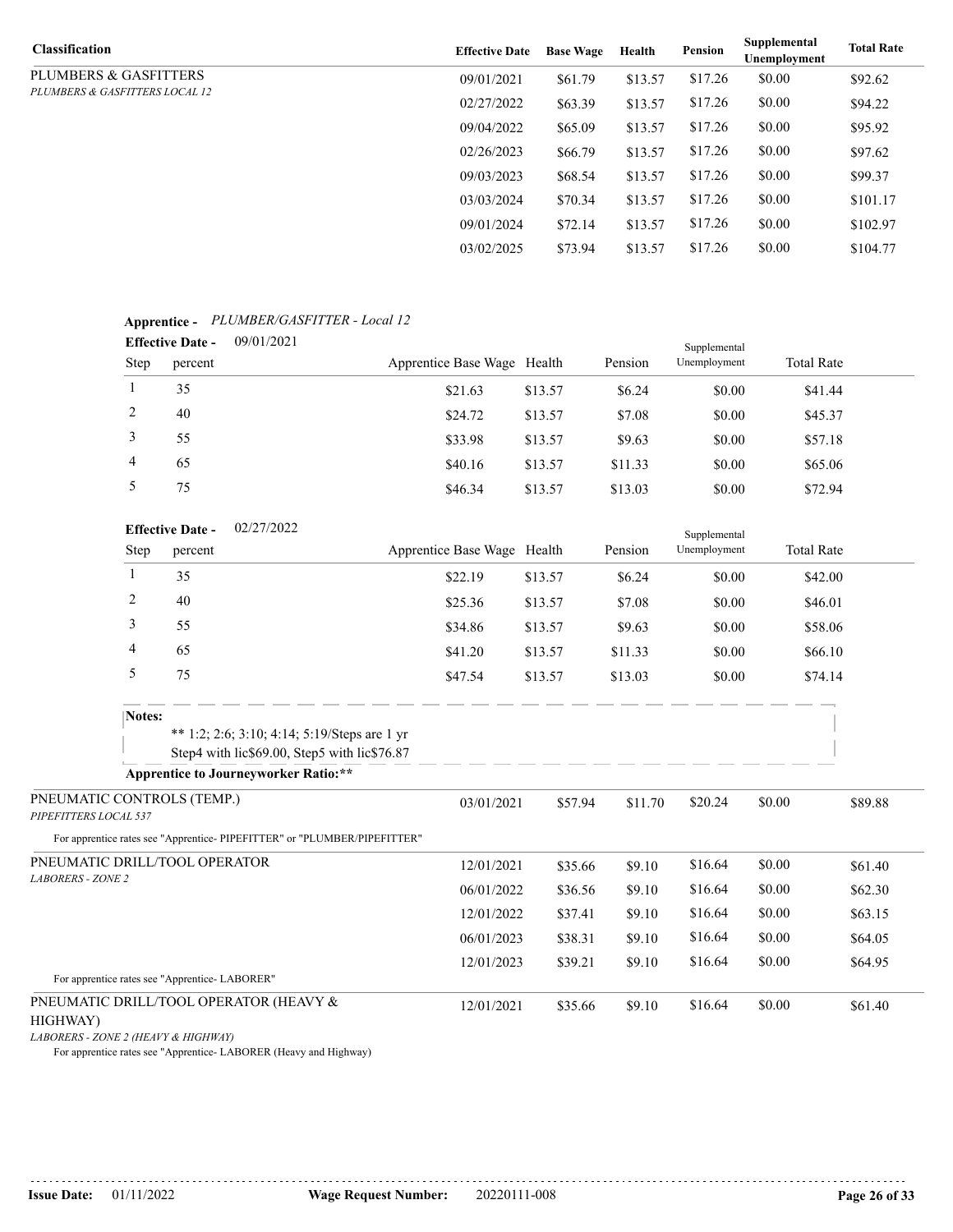| Classification                                                               | <b>Effective Date</b> | <b>Base Wage</b> | Health  | <b>Pension</b> | Supplemental<br>Unemployment | <b>Total Rate</b> |
|------------------------------------------------------------------------------|-----------------------|------------------|---------|----------------|------------------------------|-------------------|
| POWDERMAN & BLASTER                                                          | 12/01/2021            | \$36.41          | \$9.10  | \$16.64        | \$0.00                       | \$62.15           |
| <b>LABORERS - ZONE 2</b>                                                     | 06/01/2022            | \$37.31          | \$9.10  | \$16.64        | \$0.00                       | \$63.05           |
|                                                                              | 12/01/2022            | \$38.16          | \$9.10  | \$16.64        | \$0.00                       | \$63.90           |
|                                                                              | 06/01/2023            | \$39.06          | \$9.10  | \$16.64        | \$0.00                       | \$64.80           |
|                                                                              | 12/01/2023            | \$39.96          | \$9.10  | \$16.64        | \$0.00                       | \$65.70           |
| For apprentice rates see "Apprentice-LABORER"                                |                       |                  |         |                |                              |                   |
| POWDERMAN & BLASTER (HEAVY & HIGHWAY)<br>LABORERS - ZONE 2 (HEAVY & HIGHWAY) | 12/01/2021            | \$36.41          | \$9.10  | \$16.64        | \$0.00                       | \$62.15           |
| For apprentice rates see "Apprentice- LABORER (Heavy and Highway)            |                       |                  |         |                |                              |                   |
| POWER SHOVEL/DERRICK/TRENCHING MACHINE<br>OPERATING ENGINEERS LOCAL 4        | 12/01/2021            | \$51.38          | \$14.00 | \$16.05        | \$0.00                       | \$81.43           |
| For apprentice rates see "Apprentice- OPERATING ENGINEERS"                   |                       |                  |         |                |                              |                   |
| PUMP OPERATOR (CONCRETE)<br>OPERATING ENGINEERS LOCAL 4                      | 12/01/2021            | \$51.38          | \$14.00 | \$16.05        | \$0.00                       | \$81.43           |
| For apprentice rates see "Apprentice- OPERATING ENGINEERS"                   |                       |                  |         |                |                              |                   |
| PUMP OPERATOR (DEWATERING, OTHER)<br>OPERATING ENGINEERS LOCAL 4             | 12/01/2021            | \$33.69          | \$14.00 | \$16.05        | \$0.00                       | \$63.74           |
| For apprentice rates see "Apprentice- OPERATING ENGINEERS"                   |                       |                  |         |                |                              |                   |
| READY-MIX CONCRETE DRIVER                                                    | 01/01/2022            | \$25.50          | \$10.37 | \$6.35         | \$0.00                       | \$42.22           |
| TEAMSTERS 170 - J.G. MacLellan (Lowell)                                      | 05/01/2022            | \$25.85          | \$10.37 | \$6.35         | \$0.00                       | \$42.57           |
|                                                                              | 01/01/2023            | \$25.85          | \$10.77 | \$6.35         | \$0.00                       | \$42.97           |
| RECLAIMERS                                                                   | 12/01/2021            | \$50.83          | \$14.00 | \$16.05        | \$0.00                       | \$80.88           |
| <b>OPERATING ENGINEERS LOCAL 4</b>                                           |                       |                  |         |                |                              |                   |
| For apprentice rates see "Apprentice- OPERATING ENGINEERS"                   |                       |                  |         |                |                              |                   |
| RIDE-ON MOTORIZED BUGGY OPERATOR<br><b>LABORERS - ZONE 2</b>                 | 12/01/2021            | \$35.66          | \$9.10  | \$16.64        | \$0.00                       | \$61.40           |
|                                                                              | 06/01/2022            | \$36.56          | \$9.10  | \$16.64        | \$0.00                       | \$62.30           |
|                                                                              | 12/01/2022            | \$37.41          | \$9.10  | \$16.64        | \$0.00                       | \$63.15           |
|                                                                              | 06/01/2023            | \$38.31          | \$9.10  | \$16.64        | \$0.00                       | \$64.05           |
|                                                                              | 12/01/2023            | \$39.21          | \$9.10  | \$16.64        | \$0.00                       | \$64.95           |
| For apprentice rates see "Apprentice-LABORER"                                |                       |                  |         |                |                              |                   |
| ROLLER/SPREADER/MULCHING MACHINE<br><b>OPERATING ENGINEERS LOCAL 4</b>       | 12/01/2021            | \$50.83          | \$14.00 | \$16.05        | \$0.00                       | \$80.88           |
| For apprentice rates see "Apprentice- OPERATING ENGINEERS"                   |                       |                  |         |                |                              |                   |
| ROOFER (Inc.Roofer Waterproofng &Roofer Damproofg)                           | 08/01/2021            | \$47.03          | \$12.28 | \$18.15        | \$0.00                       | \$77.46           |
| ROOFERS LOCAL 33                                                             | 02/01/2022            | \$48.46          | \$12.28 | \$18.15        | \$0.00                       | \$78.89           |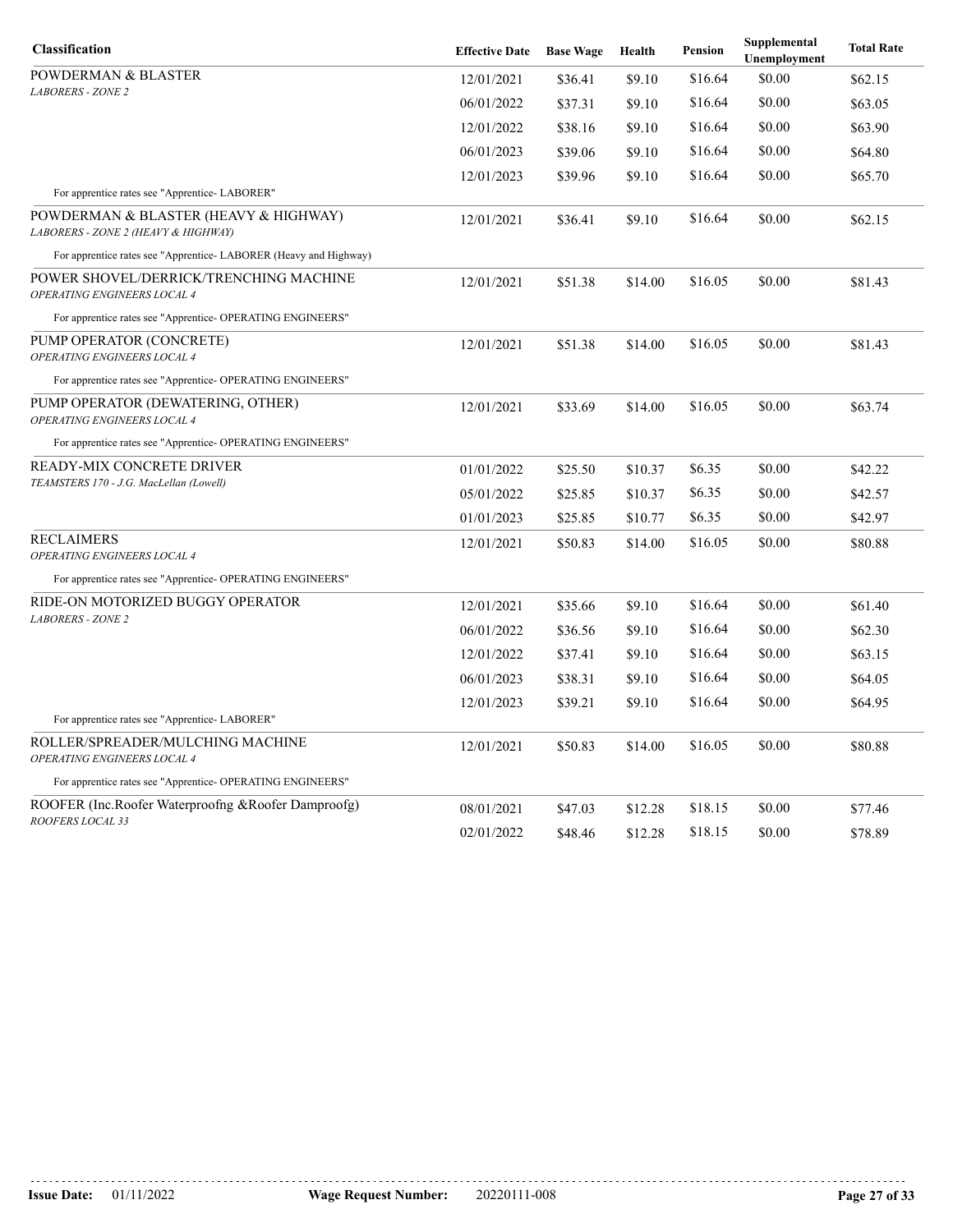**Apprentice -** *ROOFER - Local 33*

|                                              | <b>Effective Date -</b> | 08/01/2021                                                |                             |         |         | Supplemental |                   |         |
|----------------------------------------------|-------------------------|-----------------------------------------------------------|-----------------------------|---------|---------|--------------|-------------------|---------|
| Step                                         | percent                 |                                                           | Apprentice Base Wage Health |         | Pension | Unemployment | <b>Total Rate</b> |         |
| 1                                            | 50                      |                                                           | \$23.52                     | \$12.28 | \$4.56  | \$0.00       | \$40.36           |         |
| $\overline{c}$                               | 60                      |                                                           | \$28.22                     | \$12.28 | \$18.15 | \$0.00       | \$58.65           |         |
| 3                                            | 65                      |                                                           | \$30.57                     | \$12.28 | \$18.15 | \$0.00       | \$61.00           |         |
| 4                                            | 75                      |                                                           | \$35.27                     | \$12.28 | \$18.15 | \$0.00       | \$65.70           |         |
| 5                                            | 85                      |                                                           | \$39.98                     | \$12.28 | \$18.15 | \$0.00       | \$70.41           |         |
|                                              | <b>Effective Date -</b> | 02/01/2022                                                |                             |         |         | Supplemental |                   |         |
| Step                                         | percent                 |                                                           | Apprentice Base Wage Health |         | Pension | Unemployment | <b>Total Rate</b> |         |
| $\mathbf{1}$                                 | 50                      |                                                           | \$24.23                     | \$12.28 | \$4.56  | \$0.00       | \$41.07           |         |
| 2                                            | 60                      |                                                           | \$29.08                     | \$12.28 | \$18.15 | \$0.00       | \$59.51           |         |
| 3                                            | 65                      |                                                           | \$31.50                     | \$12.28 | \$18.15 | \$0.00       | \$61.93           |         |
| 4                                            | 75                      |                                                           | \$36.35                     | \$12.28 | \$18.15 | \$0.00       | \$66.78           |         |
| 5                                            | 85                      |                                                           | \$41.19                     | \$12.28 | \$18.15 | \$0.00       | \$71.62           |         |
|                                              |                         | Notes: ** 1:5, 2:6-10, the 1:10; Reroofing: 1:4, then 1:1 |                             |         |         |              |                   |         |
|                                              |                         | Step 1 is 2000 hrs.; Steps 2-5 are 1000 hrs.              |                             |         |         |              |                   |         |
|                                              |                         | (Hot Pitch Mechanics' receive \$1.00 hr. above ROOFER)    |                             |         |         |              |                   |         |
|                                              |                         | <b>Apprentice to Journeyworker Ratio:**</b>               |                             |         |         |              |                   |         |
| ROOFER SLATE / TILE / PRECAST CONCRETE       |                         |                                                           | 08/01/2021                  | \$47.28 | \$12.28 | \$18.15      | \$0.00            | \$77.71 |
| ROOFERS LOCAL 33                             |                         |                                                           | 02/01/2022                  | \$48.71 | \$12.28 | \$18.15      | \$0.00            | \$79.14 |
| For apprentice rates see "Apprentice-ROOFER" |                         |                                                           |                             |         |         |              |                   |         |
| SHEETMETAL WORKER                            |                         |                                                           | 08/01/2021                  | \$51.95 | \$13.80 | \$25.60      | \$2.74            | \$94.09 |
| SHEETMETAL WORKERS LOCAL 17 - A              |                         |                                                           | 02/01/2022                  | \$53.70 | \$13.80 | \$25.60      | \$2.79            | \$95.89 |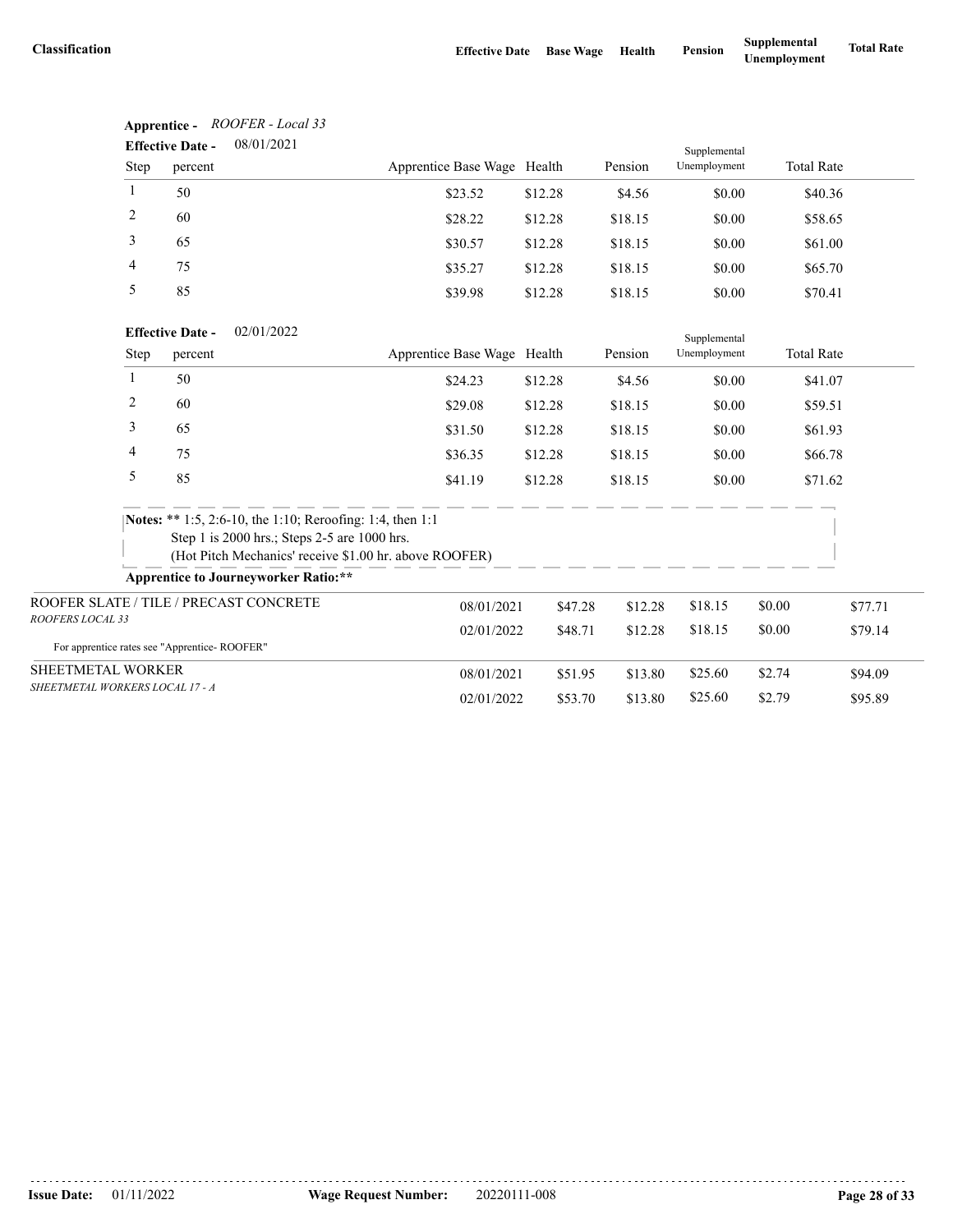|        | <b>Effective Date -</b> | 08/01/2021 |                             |         |         | Supplemental |                   |  |
|--------|-------------------------|------------|-----------------------------|---------|---------|--------------|-------------------|--|
| Step   | percent                 |            | Apprentice Base Wage Health |         | Pension | Unemployment | <b>Total Rate</b> |  |
| 1      | 42                      |            | \$21.82                     | \$13.80 | \$6.01  | \$0.00       | \$41.63           |  |
| 2      | 42                      |            | \$21.82                     | \$13.80 | \$6.01  | \$0.00       | \$41.63           |  |
| 3      | 47                      |            | \$24.42                     | \$13.80 | \$11.26 | \$1.48       | \$50.96           |  |
| 4      | 47                      |            | \$24.42                     | \$13.80 | \$11.26 | \$1.48       | \$50.96           |  |
| 5      | 52                      |            | \$27.01                     | \$13.80 | \$12.23 | \$1.59       | \$54.63           |  |
| 6      | 52                      |            | \$27.01                     | \$13.80 | \$12.48 | \$1.60       | \$54.89           |  |
| $\tau$ | 60                      |            | \$31.17                     | \$13.80 | \$13.87 | \$1.77       | \$60.61           |  |
| 8      | 65                      |            | \$33.77                     | \$13.80 | \$14.84 | \$1.87       | \$64.28           |  |
| 9      | 75                      |            | \$38.96                     | \$13.80 | \$16.77 | \$2.09       | \$71.62           |  |
| 10     | 85                      |            | \$44.16                     | \$13.80 | \$18.20 | \$2.28       | \$78.44           |  |

# **Apprentice -** *SHEET METAL WORKER - Local 17-A*

|                                       | 10             | 85                                               | \$44.16                     | \$13.80 | \$18.20 | \$2.28                       |        | \$78.44           |
|---------------------------------------|----------------|--------------------------------------------------|-----------------------------|---------|---------|------------------------------|--------|-------------------|
|                                       | Step           | 02/01/2022<br><b>Effective Date -</b><br>percent | Apprentice Base Wage Health |         | Pension | Supplemental<br>Unemployment |        | <b>Total Rate</b> |
|                                       | $\mathbf{1}$   | 42                                               | \$22.55                     | \$13.80 | \$6.01  | \$0.00                       |        | \$42.36           |
|                                       | $\overline{c}$ | 42                                               | \$22.55                     | \$13.80 | \$6.01  | \$0.00                       |        | \$42.36           |
|                                       | 3              | 47                                               | \$25.24                     | \$13.80 | \$11.26 | \$1.51                       |        | \$51.81           |
|                                       | 4              | 47                                               | \$25.24                     | \$13.80 | \$11.26 | \$1.51                       |        | \$51.81           |
|                                       | 5              | 52                                               | \$27.92                     | \$13.80 | \$12.23 | \$1.62                       |        | \$55.57           |
|                                       | 6              | 52                                               | \$27.92                     | \$13.80 | \$12.48 | \$1.63                       |        | \$55.83           |
|                                       | 7              | 60                                               | \$32.22                     | \$13.80 | \$13.87 | \$1.80                       |        | \$61.69           |
|                                       | 8              | 65                                               | \$34.91                     | \$13.80 | \$14.84 | \$1.91                       |        | \$65.46           |
|                                       | 9              | 75                                               | \$40.28                     | \$13.80 | \$16.77 | \$2.13                       |        | \$72.98           |
|                                       | 10             | 85                                               | \$45.65                     | \$13.80 | \$18.20 | \$2.33                       |        | \$79.98           |
|                                       | Notes:         | Steps are 6 mos.                                 |                             |         |         |                              |        |                   |
|                                       |                | <b>Apprentice to Journeyworker Ratio:1:4</b>     |                             |         |         |                              |        |                   |
| TEAMSTERS JOINT COUNCIL NO. 10 ZONE B |                | SPECIALIZED EARTH MOVING EQUIP < 35 TONS         | 12/01/2021                  | \$36.24 | \$13.41 | \$16.01                      | \$0.00 | \$65.66           |
| TEAMSTERS JOINT COUNCIL NO. 10 ZONE B |                | SPECIALIZED EARTH MOVING EQUIP > 35 TONS         | 12/01/2021                  | \$36.53 | \$13.41 | \$16.01                      | \$0.00 | \$65.95           |
| SPRINKLER FITTER                      |                | SPRINKLER FITTERS LOCAL 550 - (Section A) Zone 1 | 03/01/2021                  | \$62.45 | \$10.00 | \$21.25                      | \$0.00 | \$93.70           |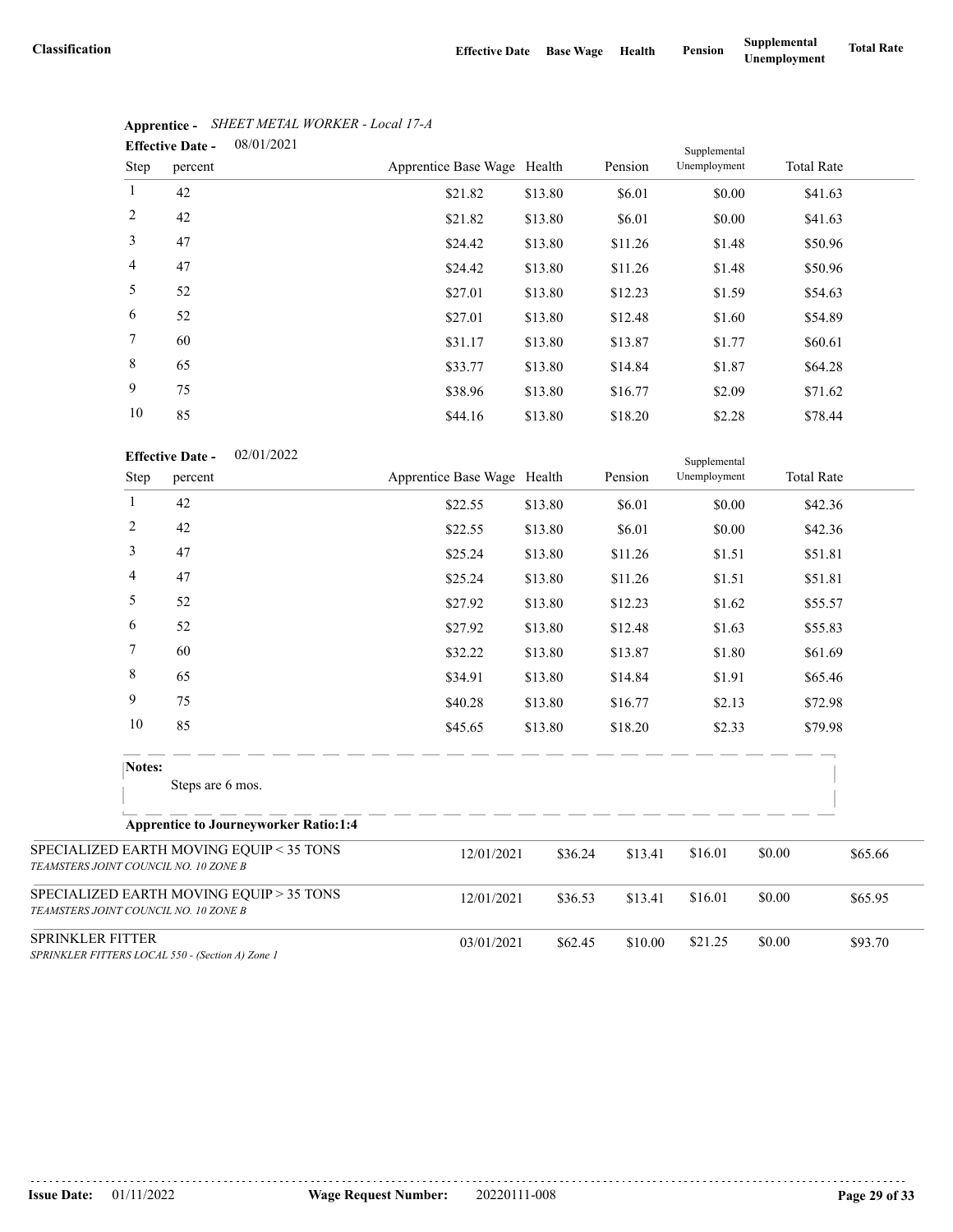|                                                             |      | 03/01/2021<br><b>Effective Date -</b>                                                                   |                             |         |         | Supplemental |        |                   |
|-------------------------------------------------------------|------|---------------------------------------------------------------------------------------------------------|-----------------------------|---------|---------|--------------|--------|-------------------|
|                                                             | Step | percent                                                                                                 | Apprentice Base Wage Health |         | Pension | Unemployment |        | <b>Total Rate</b> |
|                                                             | -1   | 35                                                                                                      | \$21.86                     | \$10.00 | \$11.99 | \$0.00       |        | \$43.85           |
|                                                             | 2    | 40                                                                                                      | \$24.98                     | \$10.00 | \$12.70 | \$0.00       |        | \$47.68           |
|                                                             | 3    | 45                                                                                                      | \$28.10                     | \$10.00 | \$13.41 | \$0.00       |        | \$51.51           |
|                                                             | 4    | 50                                                                                                      | \$31.23                     | \$10.00 | \$14.13 | \$0.00       |        | \$55.36           |
|                                                             | 5    | 55                                                                                                      | \$34.35                     | \$10.00 | \$14.84 | \$0.00       |        | \$59.19           |
|                                                             | 6    | 60                                                                                                      | \$37.47                     | \$10.00 | \$15.55 | \$0.00       |        | \$63.02           |
|                                                             | 7    | 65                                                                                                      | \$40.59                     | \$10.00 | \$16.26 | \$0.00       |        | \$66.85           |
|                                                             | 8    | 70                                                                                                      | \$43.72                     | \$10.00 | \$16.98 | \$0.00       |        | \$70.70           |
|                                                             | 9    | 75                                                                                                      | \$46.84                     | \$10.00 | \$17.69 | \$0.00       |        | \$74.53           |
|                                                             | 10   | 80                                                                                                      | \$49.96                     | \$10.00 | \$18.40 | \$0.00       |        | \$78.36           |
|                                                             |      | <b>Notes:</b> Apprentice entered prior 9/30/10:<br>40/45/50/55/60/65/70/75/80/85<br>Steps are 850 hours |                             |         |         |              |        |                   |
|                                                             |      | <b>Apprentice to Journeyworker Ratio:1:3</b>                                                            |                             |         |         |              |        |                   |
| <b>STEAM BOILER OPERATOR</b><br>OPERATING ENGINEERS LOCAL 4 |      |                                                                                                         | 12/01/2021                  | \$50.83 | \$14.00 | \$16.05      | \$0.00 | \$80.88           |
|                                                             |      | For apprentice rates see "Apprentice- OPERATING ENGINEERS"                                              |                             |         |         |              |        |                   |
| OPERATING ENGINEERS LOCAL 4                                 |      | TAMPERS, SELF-PROPELLED OR TRACTOR DRAWN                                                                | 12/01/2021                  | \$50.83 | \$14.00 | \$16.05      | \$0.00 | \$80.88           |
|                                                             |      | For apprentice rates see "Apprentice- OPERATING ENGINEERS"                                              |                             |         |         |              |        |                   |
|                                                             |      | TELECOMMUNICATION TECHNICIAN                                                                            | 09/01/2021                  | \$43.40 | \$13.00 | \$18.37      | \$0.00 | \$74.77           |
| ELECTRICIANS LOCAL 103                                      |      |                                                                                                         | 03/01/2022                  | \$44.71 | \$13.00 | \$18.74      | \$0.00 | \$76.45           |
|                                                             |      |                                                                                                         | 09/01/2022                  | \$46.42 | \$13.00 | \$18.87      | \$0.00 | \$78.29           |
|                                                             |      |                                                                                                         | 03/01/2023                  | \$48.34 | \$13.00 | \$19.01      | \$0.00 | \$80.35           |

|                         | Apprentice - SPRINKLER FITTER - Local 550 (Section A) Zone 1 |
|-------------------------|--------------------------------------------------------------|
| <b>Effective Date -</b> | 03/01/2021                                                   |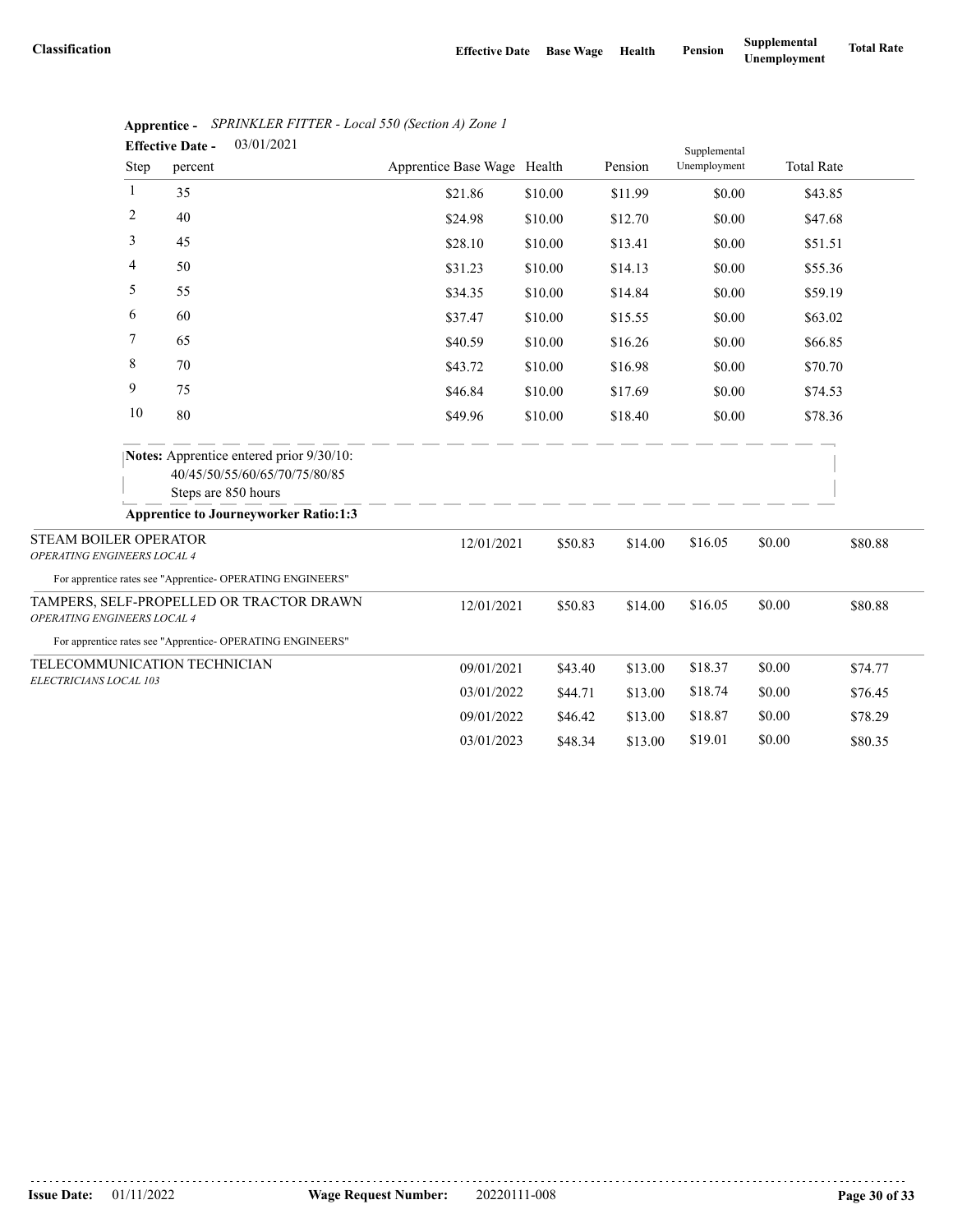|                 | <b>Effective Date -</b> | 09/01/2021 |                             |         |         | Supplemental |                   |  |
|-----------------|-------------------------|------------|-----------------------------|---------|---------|--------------|-------------------|--|
| <b>Step</b>     | percent                 |            | Apprentice Base Wage Health |         | Pension | Unemployment | <b>Total Rate</b> |  |
| $\mathbf{1}$    | 45                      |            | \$19.53                     | \$13.00 | \$0.59  | \$0.00       | \$33.12           |  |
| $\overline{2}$  | 45                      |            | \$19.53                     | \$13.00 | \$0.59  | \$0.00       | \$33.12           |  |
| 3               | 50                      |            | \$21.70                     | \$13.00 | \$14.75 | \$0.00       | \$49.45           |  |
| $\overline{4}$  | 50                      |            | \$21.70                     | \$13.00 | \$14.75 | \$0.00       | \$49.45           |  |
| 5               | 55                      |            | \$23.87                     | \$13.00 | \$15.12 | \$0.00       | \$51.99           |  |
| 6               | 60                      |            | \$26.04                     | \$13.00 | \$15.47 | \$0.00       | \$54.51           |  |
| $7\phantom{.0}$ | 65                      |            | \$28.21                     | \$13.00 | \$15.84 | \$0.00       | \$57.05           |  |
| 8               | 70                      |            | \$30.38                     | \$13.00 | \$16.20 | \$0.00       | \$59.58           |  |
| 9               | 75                      |            | \$32.55                     | \$13.00 | \$16.57 | \$0.00       | \$62.12           |  |
| 10              | 80                      |            | \$34.72                     | \$13.00 | \$16.92 | \$0.00       | \$64.64           |  |

# **Apprentice -** *TELECOMMUNICATION TECHNICIAN - Local 103*

|                                                |              | $\sigma$                |                                              | ے ہ . +ت ب                  | 013.00  | 910.JZ  | 90.00        | PUT.UT            |         |
|------------------------------------------------|--------------|-------------------------|----------------------------------------------|-----------------------------|---------|---------|--------------|-------------------|---------|
|                                                |              | <b>Effective Date -</b> | 03/01/2022                                   |                             |         |         | Supplemental |                   |         |
|                                                | Step         | percent                 |                                              | Apprentice Base Wage Health |         | Pension | Unemployment | <b>Total Rate</b> |         |
|                                                | $\mathbf{1}$ | 45                      |                                              | \$20.12                     | \$13.00 | \$0.60  | \$0.00       | \$33.72           |         |
|                                                | 2            | 45                      |                                              | \$20.12                     | \$13.00 | \$0.60  | \$0.00       | \$33.72           |         |
|                                                | 3            | 50                      |                                              | \$22.36                     | \$13.00 | \$15.02 | \$0.00       | \$50.38           |         |
|                                                | 4            | 50                      |                                              | \$22.36                     | \$13.00 | \$15.02 | \$0.00       | \$50.38           |         |
|                                                | 5            | 55                      |                                              | \$24.59                     | \$13.00 | \$15.39 | \$0.00       | \$52.98           |         |
|                                                | 6            | 60                      |                                              | \$26.83                     | \$13.00 | \$15.74 | \$0.00       | \$55.57           |         |
|                                                | 7            | 65                      |                                              | \$29.06                     | \$13.00 | \$16.11 | \$0.00       | \$58.17           |         |
|                                                | 8            | 70                      |                                              | \$31.30                     | \$13.00 | \$16.48 | \$0.00       | \$60.78           |         |
|                                                | 9            | 75                      |                                              | \$33.53                     | \$13.00 | \$16.85 | \$0.00       | \$63.38           |         |
|                                                | 10           | 80                      |                                              | \$35.77                     | \$13.00 | \$17.20 | \$0.00       | \$65.97           |         |
|                                                | Notes:       |                         |                                              |                             |         |         |              |                   |         |
|                                                |              |                         |                                              |                             |         |         |              |                   |         |
|                                                |              |                         | <b>Apprentice to Journeyworker Ratio:1:1</b> |                             |         |         |              |                   |         |
| <b>TERRAZZO FINISHERS</b>                      |              |                         |                                              | 08/01/2021                  | \$56.09 | \$11.39 | \$22.25      | \$0.00            | \$89.73 |
| <b>BRICKLAYERS LOCAL 3 - MARBLE &amp; TILE</b> |              |                         |                                              | 02/01/2022                  | \$56.68 | \$11.39 | \$22.25      | \$0.00            | \$90.32 |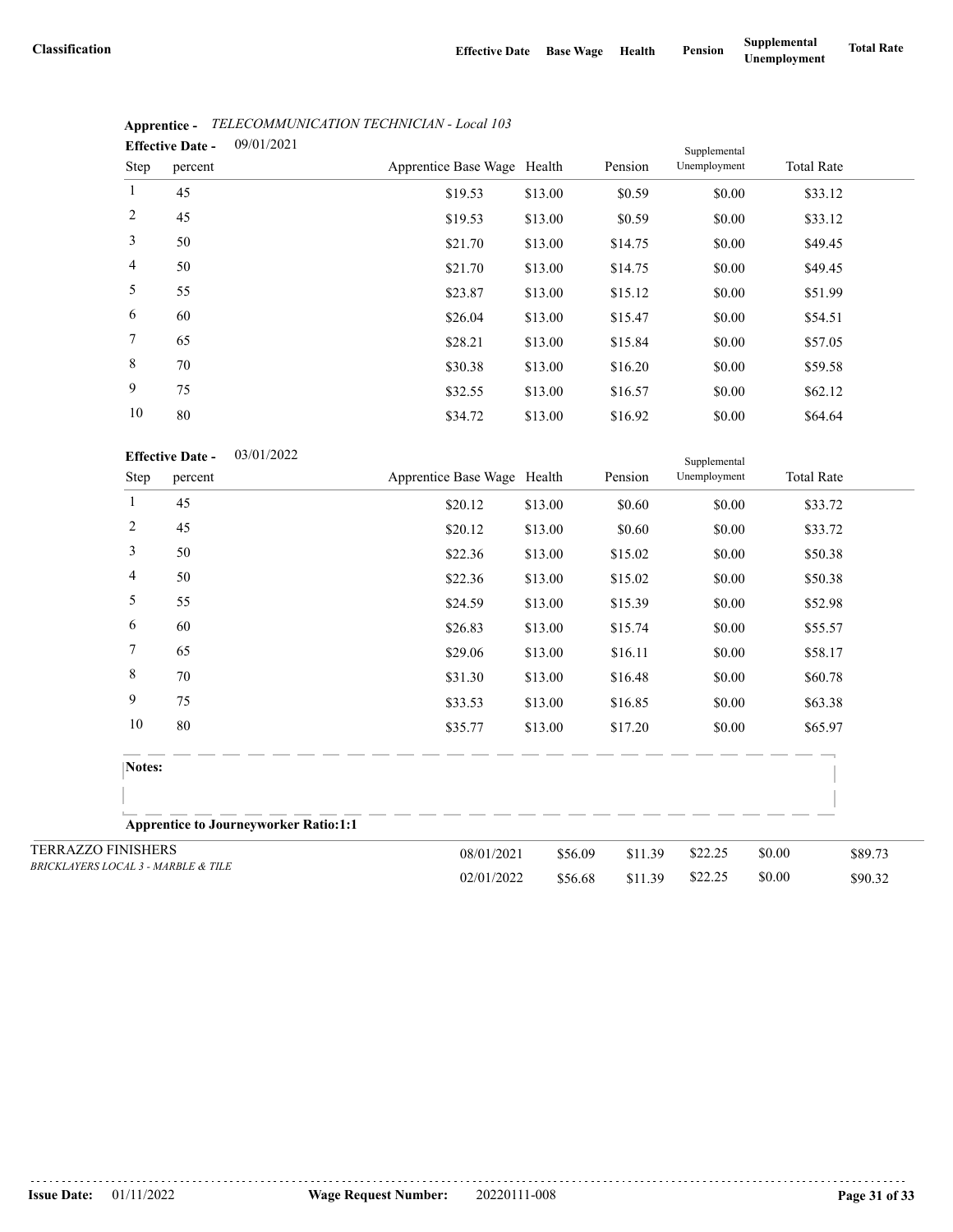|                                                                          |              | <b>Effective Date -</b> | 08/01/2021                                                 |                             |         |         | Supplemental |                   |         |
|--------------------------------------------------------------------------|--------------|-------------------------|------------------------------------------------------------|-----------------------------|---------|---------|--------------|-------------------|---------|
|                                                                          | Step         | percent                 |                                                            | Apprentice Base Wage Health |         | Pension | Unemployment | <b>Total Rate</b> |         |
|                                                                          | 1            | 50                      |                                                            | \$28.05                     | \$11.39 | \$22.25 | \$0.00       | \$61.69           |         |
|                                                                          | 2            | 60                      |                                                            | \$33.65                     | \$11.39 | \$22.25 | \$0.00       | \$67.29           |         |
|                                                                          | 3            | 70                      |                                                            | \$39.26                     | \$11.39 | \$22.25 | \$0.00       | \$72.90           |         |
|                                                                          | 4            | 80                      |                                                            | \$44.87                     | \$11.39 | \$22.25 | \$0.00       | \$78.51           |         |
|                                                                          | 5            | 90                      |                                                            | \$50.48                     | \$11.39 | \$22.25 | \$0.00       | \$84.12           |         |
|                                                                          |              | <b>Effective Date -</b> | 02/01/2022                                                 |                             |         |         | Supplemental |                   |         |
|                                                                          | Step         | percent                 |                                                            | Apprentice Base Wage Health |         | Pension | Unemployment | <b>Total Rate</b> |         |
|                                                                          | $\mathbf{1}$ | 50                      |                                                            | \$28.34                     | \$11.39 | \$22.25 | \$0.00       | \$61.98           |         |
|                                                                          | 2            | 60                      |                                                            | \$34.01                     | \$11.39 | \$22.25 | \$0.00       | \$67.65           |         |
|                                                                          | 3            | 70                      |                                                            | \$39.68                     | \$11.39 | \$22.25 | \$0.00       | \$73.32           |         |
|                                                                          | 4            | 80                      |                                                            | \$45.34                     | \$11.39 | \$22.25 | \$0.00       | \$78.98           |         |
|                                                                          | 5            | 90                      |                                                            | \$51.01                     | \$11.39 | \$22.25 | \$0.00       | \$84.65           |         |
|                                                                          | Notes:       |                         |                                                            |                             |         |         |              |                   |         |
|                                                                          |              |                         |                                                            |                             |         |         |              |                   |         |
|                                                                          |              |                         | <b>Apprentice to Journeyworker Ratio:1:3</b>               |                             |         |         |              |                   |         |
| TEST BORING DRILLER<br><b>LABORERS - FOUNDATION AND MARINE</b>           |              |                         |                                                            | 12/01/2021                  | \$42.58 | \$9.10  | \$17.72      | \$0.00            | \$69.40 |
| For apprentice rates see "Apprentice- LABORER"                           |              |                         |                                                            |                             |         |         |              |                   |         |
| TEST BORING DRILLER HELPER<br><b>LABORERS - FOUNDATION AND MARINE</b>    |              |                         |                                                            | 12/01/2021                  | \$41.30 | \$9.10  | \$17.72      | \$0.00            | \$68.12 |
| For apprentice rates see "Apprentice-LABORER"                            |              |                         |                                                            |                             |         |         |              |                   |         |
| <b>TEST BORING LABORER</b><br><b>LABORERS - FOUNDATION AND MARINE</b>    |              |                         |                                                            | 12/01/2021                  | \$41.18 | \$9.10  | \$17.72      | \$0.00            | \$68.00 |
| For apprentice rates see "Apprentice- LABORER"                           |              |                         |                                                            |                             |         |         |              |                   |         |
| OPERATING ENGINEERS LOCAL 4                                              |              |                         | TRACTORS/PORTABLE STEAM GENERATORS                         | 12/01/2021                  | \$50.83 | \$14.00 | \$16.05      | \$0.00            | \$80.88 |
|                                                                          |              |                         | For apprentice rates see "Apprentice- OPERATING ENGINEERS" |                             |         |         |              |                   |         |
| TEAMSTERS JOINT COUNCIL NO. 10 ZONE B                                    |              |                         | TRAILERS FOR EARTH MOVING EQUIPMENT                        | 12/01/2021                  | \$36.82 | \$13.41 | \$16.01      | \$0.00            | \$66.24 |
| TUNNEL WORK - COMPRESSED AIR<br>LABORERS (COMPRESSED AIR)                |              |                         |                                                            | 12/01/2021                  | \$53.41 | \$9.10  | \$18.17      | \$0.00            | \$80.68 |
| For apprentice rates see "Apprentice- LABORER"                           |              |                         |                                                            |                             |         |         |              |                   |         |
| LABORERS (COMPRESSED AIR)                                                |              |                         | TUNNEL WORK - COMPRESSED AIR (HAZ. WASTE)                  | 12/01/2021                  | \$55.41 | \$9.10  | \$18.17      | \$0.00            | \$82.68 |
| For apprentice rates see "Apprentice- LABORER"                           |              |                         |                                                            |                             |         |         |              |                   |         |
| TUNNEL WORK - FREE AIR<br>LABORERS (FREE AIR TUNNEL)                     |              |                         |                                                            | 12/01/2021                  | \$45.48 | \$9.10  | \$18.17      | \$0.00            | \$72.75 |
| For apprentice rates see "Apprentice- LABORER"                           |              |                         |                                                            |                             |         |         |              |                   |         |
| TUNNEL WORK - FREE AIR (HAZ. WASTE)<br><b>LABORERS (FREE AIR TUNNEL)</b> |              |                         |                                                            | 12/01/2021                  | \$47.48 | \$9.10  | \$18.17      | \$0.00            | \$74.75 |
| For apprentice rates see "Apprentice-LABORER"                            |              |                         |                                                            |                             |         |         |              |                   |         |

#### **Apprentice -** *TERRAZZO FINISHER - Local 3 Marble & Tile* 08/01/2021